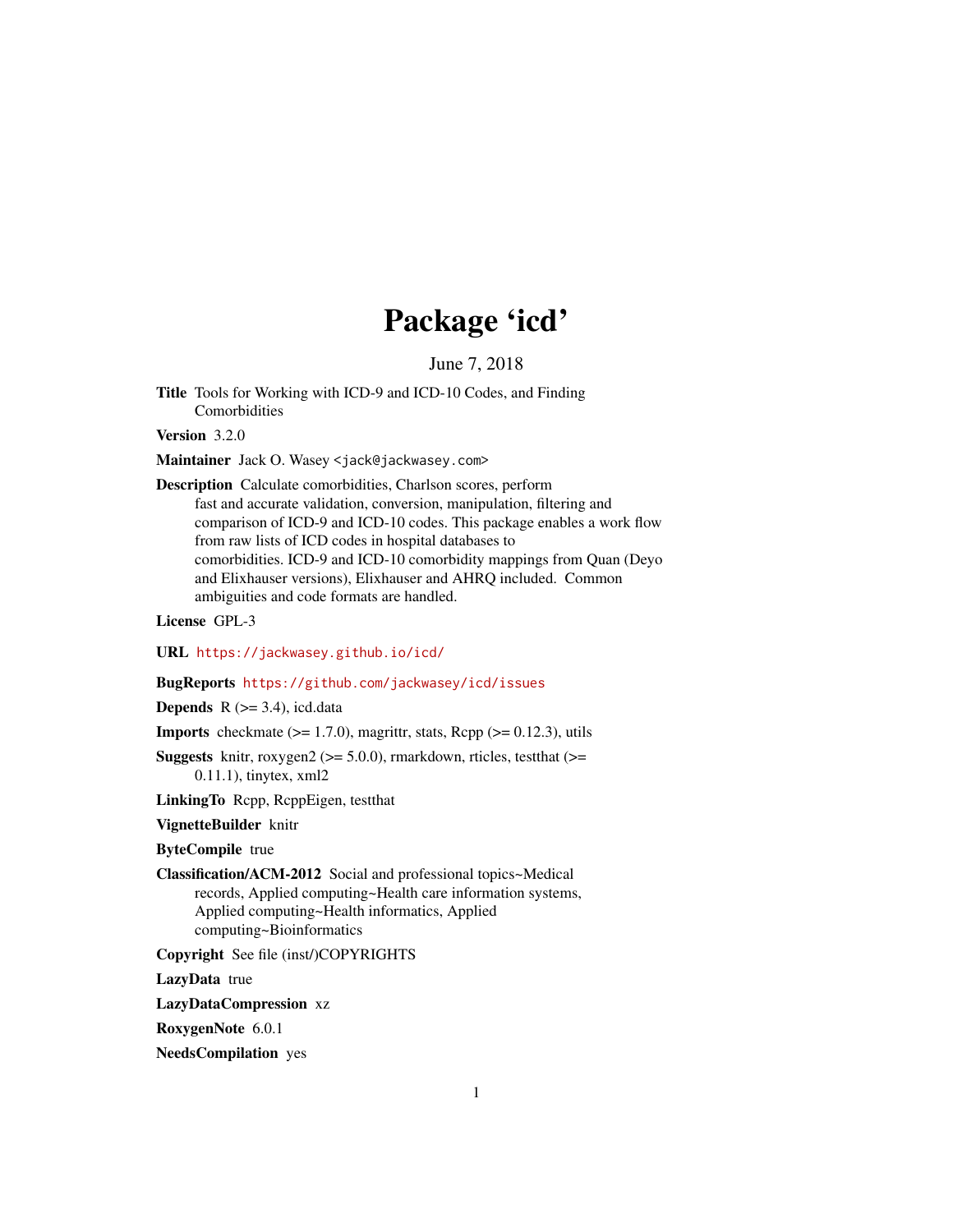Author Jack O. Wasey [aut, cre, cph] (<https://orcid.org/0000-0003-3738-4637>), William Murphy [ctb] (Van Walraven scores), Anobel Odisho [ctb] (Hierarchical Condition Codes), Vitaly Druker [ctb] (AHRQ CCS), Ed Lee [ctb] (explain codes in table format), Kevin Ushey [ctb] (Code adapted for fast factor generation), R Core Team [ctb, cph] (m4 macro for OpenMP detection in configure)

Repository CRAN

Date/Publication 2018-06-07 17:43:27 UTC

## R topics documented:

| 3              |
|----------------|
| $\overline{4}$ |
| 6              |
| $\overline{7}$ |
| 9              |
| 10             |
| 12             |
| 13             |
| 18             |
| 19             |
| 20             |
| 21             |
| 23             |
| 23             |
| 25             |
| 26             |
| 27             |
| 28             |
| 30             |
| 31             |
| 32             |
| 33             |
|                |
|                |
| 34             |
| 35             |
| 35             |
| 36             |
| 37             |
| 37             |
| -38            |
| 38             |
|                |
|                |
| 40             |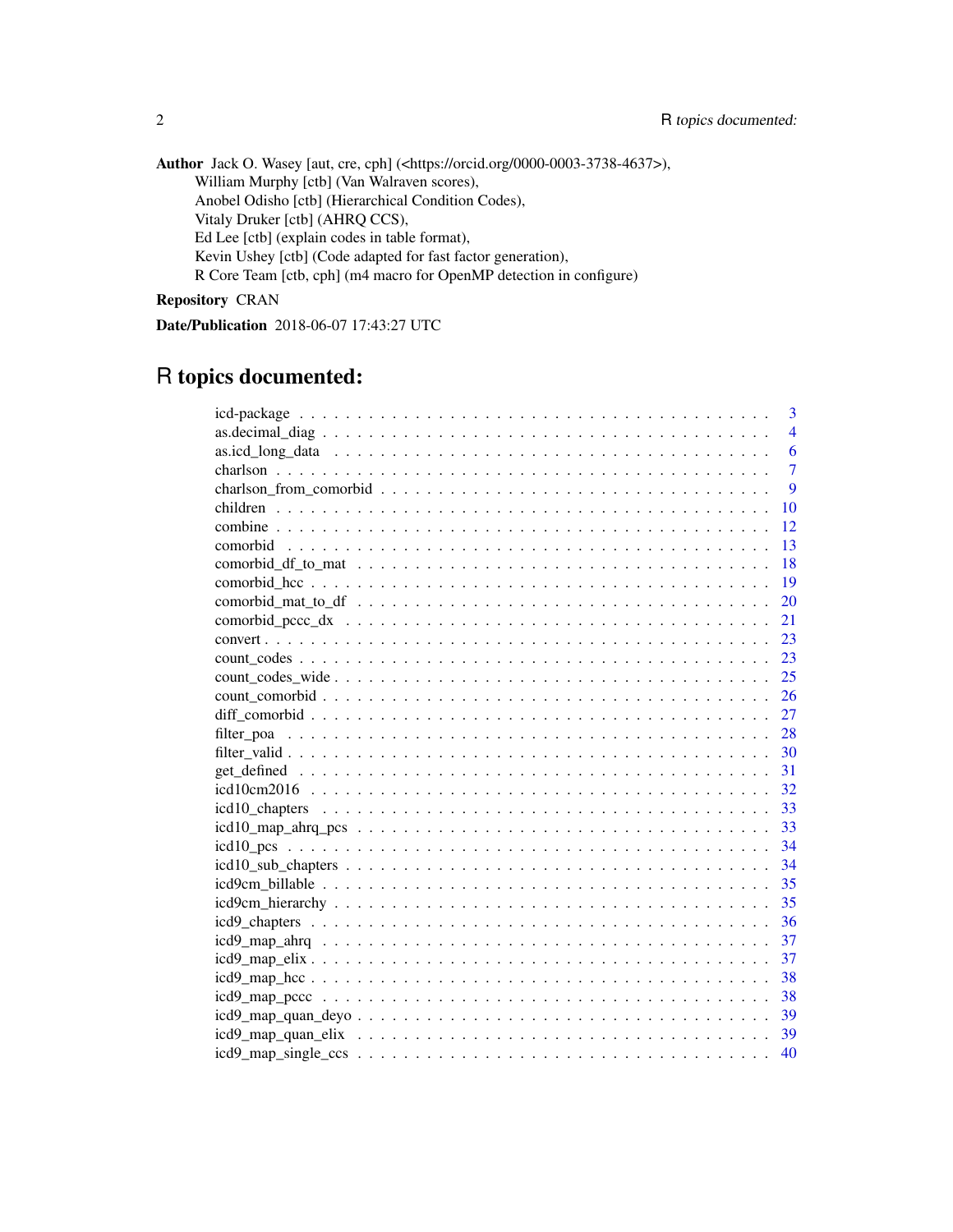#### <span id="page-2-0"></span>icd-package 3

| Index | 51 |
|-------|----|
|       |    |
|       |    |
|       |    |
|       |    |
|       |    |
|       |    |
|       |    |
|       |    |
|       |    |
|       |    |
|       |    |
|       |    |

icd-package *icd: Tools for Working with ICD-9 and ICD-10 Codes, and Finding Comorbidities*

#### **Description**

Calculate comorbidities, Charlson scores, perform fast and accurate validation, conversion, manipulation, filtering and comparison of ICD-9 and ICD-10 codes. This package enables a work flow from raw lists of ICD codes in hospital databases to comorbidities. ICD-9 and ICD-10 comorbidity mappings from Quan (Deyo and Elixhauser versions), Elixhauser and AHRQ included. Common ambiguities and code formats are handled.

#### Details

- Comorbidities [comorbid](#page-12-1) determines comorbidities for a set of patients with one or more ICD codes each. All the comorbidity functions attempt to guess which are your identifier and ICD code fields, and these can also be specified exactly.
	- The AHRQ comorbidity mappings from ICD-9 and ICD-10 are provided as [icd9\\_map\\_ahrq](#page-36-1) and [icd10\\_map\\_ahrq](#page-36-2). The easiest way to use them is by calling the function [comorbid\\_ahrq](#page-12-2) directly with your [icd\\_long\\_data](#page-5-1) format patient data.
	- Quan revised both Deyo/Charlson and Elixhauser ICD-9 and ICD-10 to comorbidity mappings. These are presented as: [icd9\\_map\\_quan\\_deyo](#page-38-1), [icd10\\_map\\_quan\\_deyo](#page-38-2), [icd9\\_map\\_quan\\_elix](#page-38-3), and [icd10\\_map\\_quan\\_elix](#page-38-4). Like the AHRQ mappings, these are all carefully extracted from the original publications or source code. These mappings can be used on patient data by calling [comorbid\\_quan\\_deyo](#page-12-2) and [comorbid\\_quan\\_elix](#page-12-2)
	- There is no canonical Charlson ICD-9 or ICD-10 mapping, so [comorbid\\_charlson](#page-12-2) uses the thoroughly researched and widely cited [comorbid\\_quan\\_deyo](#page-12-2) method by default.
	- The original Elixhauser mappings are provided by the lists [icd9\\_map\\_elix](#page-36-3) and [icd10\\_map\\_elix](#page-36-4), and Elixhauser comorbidities can be calculated directly from patient data using [comorbid\\_elix](#page-12-2).
	- AHRQ publishes Hierarchical Condition Codes (HCC) which are essentially comorbidity maps with very many comorbidities, complicated by a single- or multi-level system. These categories can be computed using [comorbid\\_hcc](#page-18-1).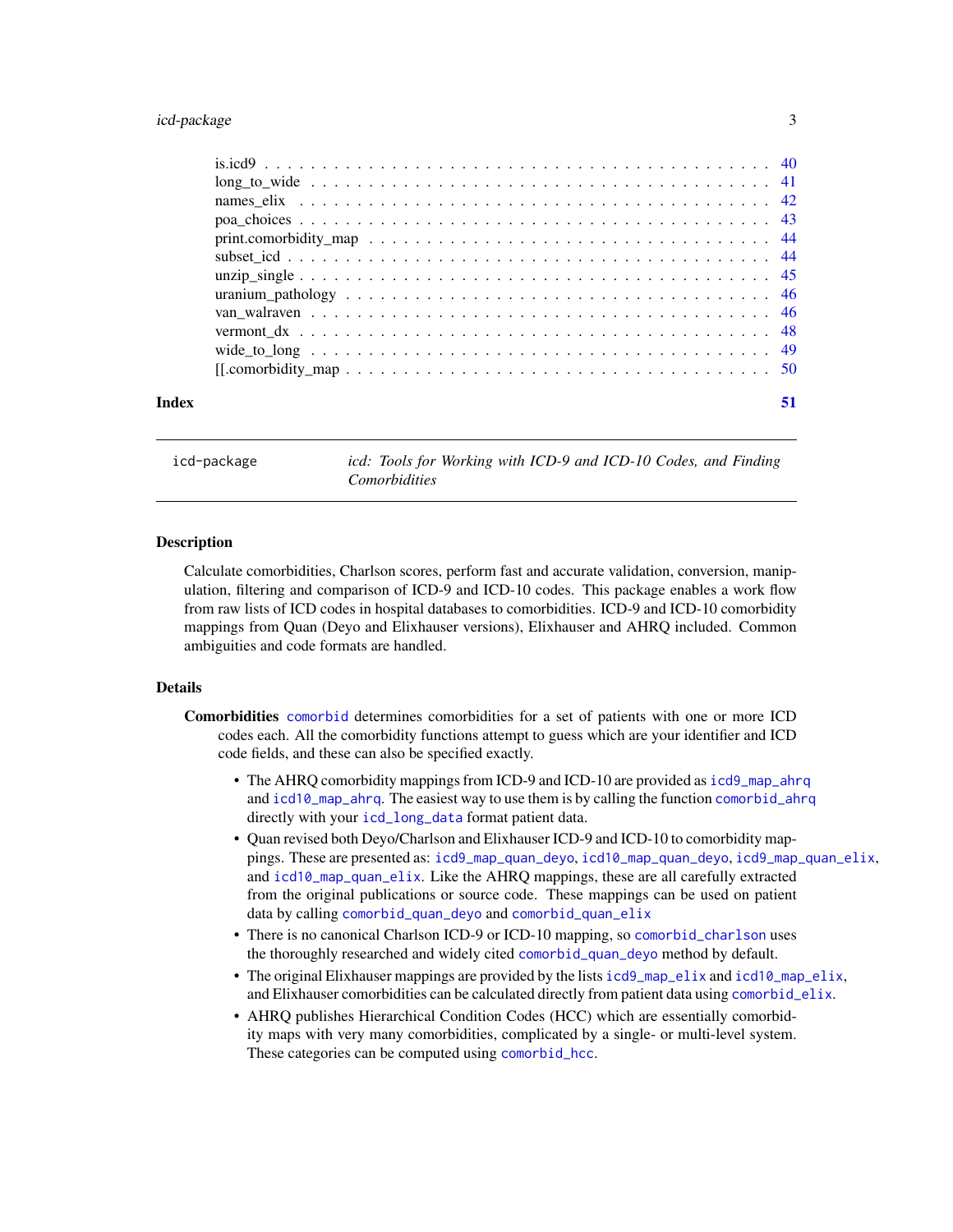- <span id="page-3-0"></span>• AHRQ also publishes Clinical Classification Software (CCS) which provides another set of disease groups, and this SAS code is implemented in 'icd' by [comorbid\\_ccs](#page-12-2)
- Risk scoring systems [charlson](#page-6-1) calculates Charlson scores (Charlson Comorbidity Indices) directly from your patient data. If you already calculated the Charlson comorbidities, it is more efficient to use [charlson\\_from\\_comorbid](#page-8-1). Similarly, [van\\_walraven](#page-45-1) calculates Van Walraven scores (based on the Elixhauser comorbidities, instead of Charlson), and [van\\_walraven\\_from\\_comorbid](#page-45-2) if you already calculated Elixhauser comorbidities
- Validation [is\\_valid](#page-0-0) checks whether ICD-9 codes are syntactically valid (although not necessarily genuine ICD-9 diagnoses). In contrast, [is\\_defined](#page-0-0) checks whether ICD-9 codes correspond to diagnoses in the current ICD-9-CM definition from CMS.
- Conversion There are many functions to convert ICD-9 codes or their components between different formats and structures. The most commonly used are: [decimal\\_to\\_short](#page-0-0), [short\\_to\\_decimal](#page-0-0) to convert, e.g., 002.3 to 0023 and back again. See [convert](#page-22-1) for other options. Conversion between ICD-9, ICD-10, and ICD-11 codes is not yet supported.
- Manipulation You can find [children](#page-9-1) of a higher-level ICD-9 code with children and find a common parent to a set of children (or arbitrary list of ICD-9 codes) with [condense](#page-0-0). [sort\\_icd](#page-0-0) sorts in hierarchical, then numerical order, so '100.0' comes before '100.00', for example. [wide\\_to\\_long](#page-48-1) and [long\\_to\\_wide](#page-40-1) convert the two most common data structures containing patient disease data. This is more sophisticated and tailored to the problem than base reshaping or packages like **[dplyr](https://CRAN.R-project.org/package=dplyr)**, although these could no doubt be used.
- Explanation and decoding Use [explain\\_code](#page-0-0) to convert a list of codes into human-readable descriptions. This function can optionally reduce the codes to a their top-level groups if all the child members of a group are present. [diff\\_comorbid](#page-26-1) allows summary of the differences between comorbidity mappings, e.g. to find what has changed from year-to-year or between revisions by different authors. [icd9cm\\_hierarchy](#page-34-1) is a data.frame containing the full ICD-9 classification for each diagnosis. [icd9\\_chapters](#page-35-1) contains definitions of chapters, sub-chapters and three-digit groups.

#### Author(s)

Jack O. Wasey <jack@jackwasey.com>

#### See Also

Useful links:

- <https://jackwasey.github.io/icd/>
- Report bugs at <https://github.com/jackwasey/icd/issues>

| as.decimal_diag | Get or set whether ICD codes have have an attribute indicating 'short' |
|-----------------|------------------------------------------------------------------------|
|                 | or 'decimal' format                                                    |

#### Description

Get or set whether ICD codes have have an attribute indicating 'short' or 'decimal' format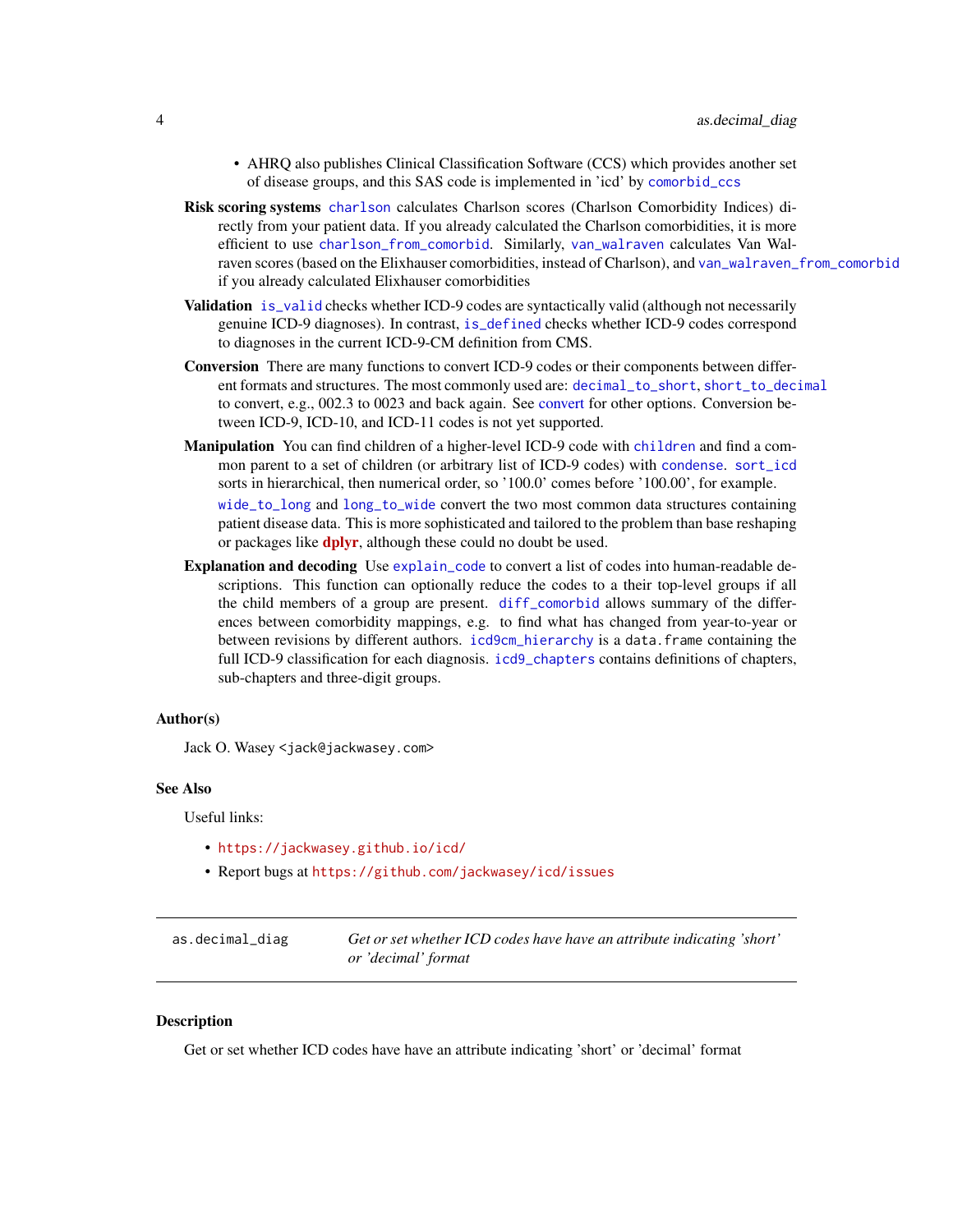#### <span id="page-4-0"></span>Usage

```
as.decimal_diag(x, value = TRUE)
as.icd_decimal_diag(x, value = TRUE)
as.short\_diag(x, value = TRUE)as.icd_short_diag(x, value = TRUE)
is.decimal_diag(x, must_work = FALSE)
is.icd_decimal_diag(x, must_work = FALSE)
is.short_diag(x, must_work = FALSE)
is.icd_short_diag(x, must_work = FALSE)
```
#### Arguments

| $\mathsf{x}$ | ICD data                                                                                                                                              |
|--------------|-------------------------------------------------------------------------------------------------------------------------------------------------------|
| value        | TRUE or FALSE, default is TRUE which sets the attribute to whatever is indicated<br>in the function name. See examples.                               |
| must work    | single logical value, if FALSE (the default) this may return NULL if the attribute<br>is not present. If TRUE, then either TRUE or FALSE is returned. |

#### Getting the attribute

is.short\_diag tests for presence of an attribute, not whether the code is a valid ICD code. If must\_work is TRUE then NULL (i.e. no attribute set) returns FALSE, otherwise NULL is returned. To test validity, see [is\\_valid](#page-0-0).

#### Setting the attribute

Similarly, as.icd\_short\_diag and as.icd\_decimal\_diag set the attribute, but do not convert the codes themselves. For conversion between 'short' and 'decimal' forms, use [decimal\\_to\\_short](#page-0-0) and [short\\_to\\_decimal](#page-0-0).

The attribute icd\_short\_code should be either TRUE or FALSE. There is no attribute named icd\_decimal\_code. These functions set and get the attribute safely.

#### Examples

```
as.icd_short_diag("6670")
as.icd_short_diag("667.0") # no warning or error!
is.icd_short_diag(decimal_to_short("667.0"))
decimal_type_code <- as.icd_short_diag("667.0", FALSE)
stopifnot(is.icd_decimal_diag(decimal_type_code))
```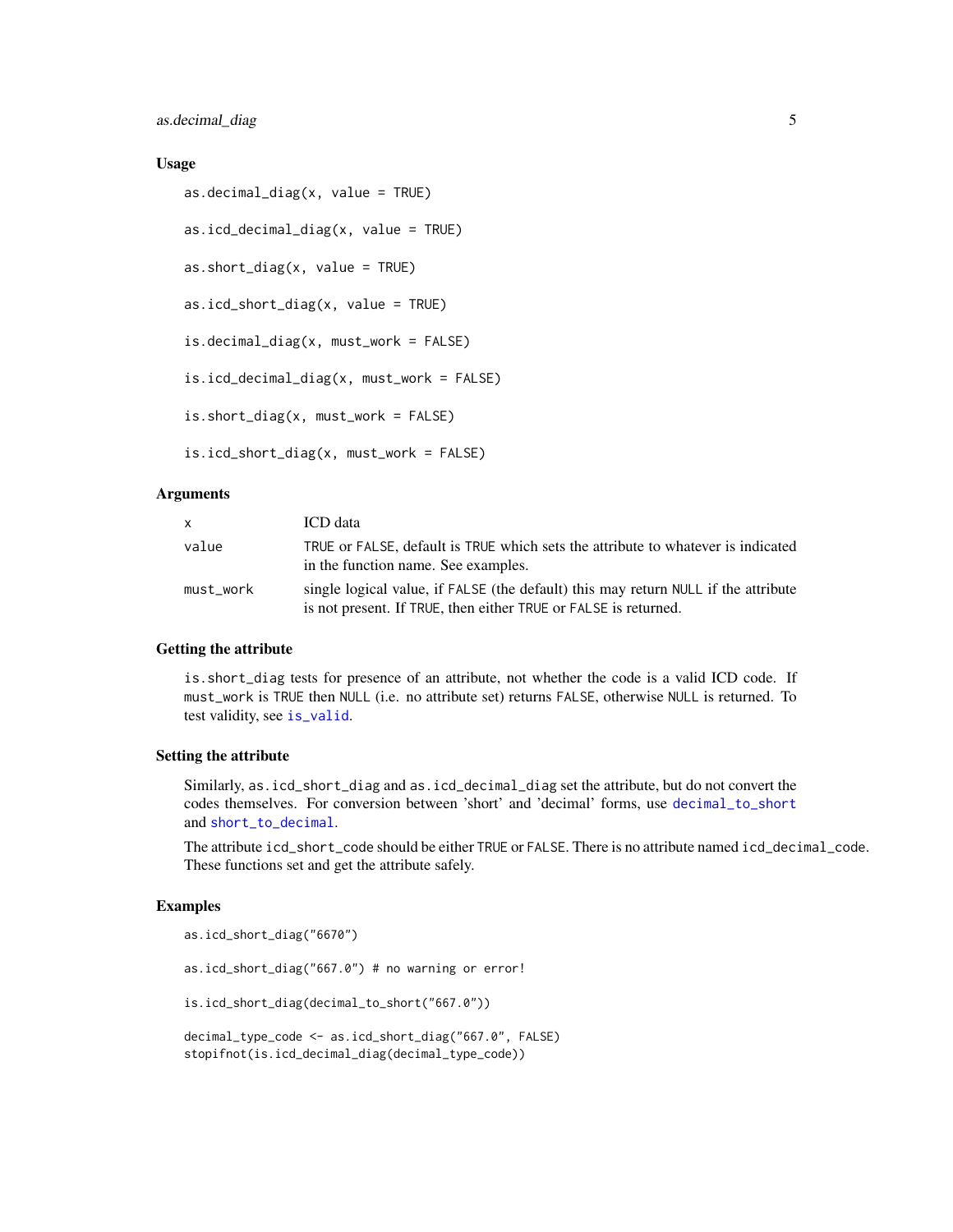```
codes <- as.icd9(c("100.1", "441.3"))
codes <- as.decimal_diag(codes)
codes
```
<span id="page-5-2"></span>as.icd\_long\_data *Convert between and identify 'long' and 'wide' patient data formats*

#### <span id="page-5-1"></span>Description

Long and Wide Formats: As is common with many data sets, key variables can be concentrated in one column or spread over several. Tools format of clinical and administrative hospital data, we can perform the conversion efficiently and accurately, while keeping some metadata about the codes intact, e.g. whether they are ICD-9 or ICD-10.

icd\_long\_data and icd\_wide\_data create data.frames using all the arguments, and sets the class, whereas as.icd\_long\_data and as.icd\_wide\_data just set the class of an existing data.frame.

#### Usage

as.icd\_long\_data(x) as.icd\_wide\_data(x) icd\_long\_data(...) icd\_wide\_data(...) is.icd\_long\_data(x) is.icd\_wide\_data(x)

#### Arguments

|          | data. frame or matrix to set class, or convert. |
|----------|-------------------------------------------------|
| $\cdots$ | arguments passed on to create a data. frame     |

#### Details

Long or wide format ICD data is expected to be in a data frame. It does not carry any ICD classes at the top level, even if it only contains one type of code, but its constituent columns may have a class specified, e.g. 'icd9'.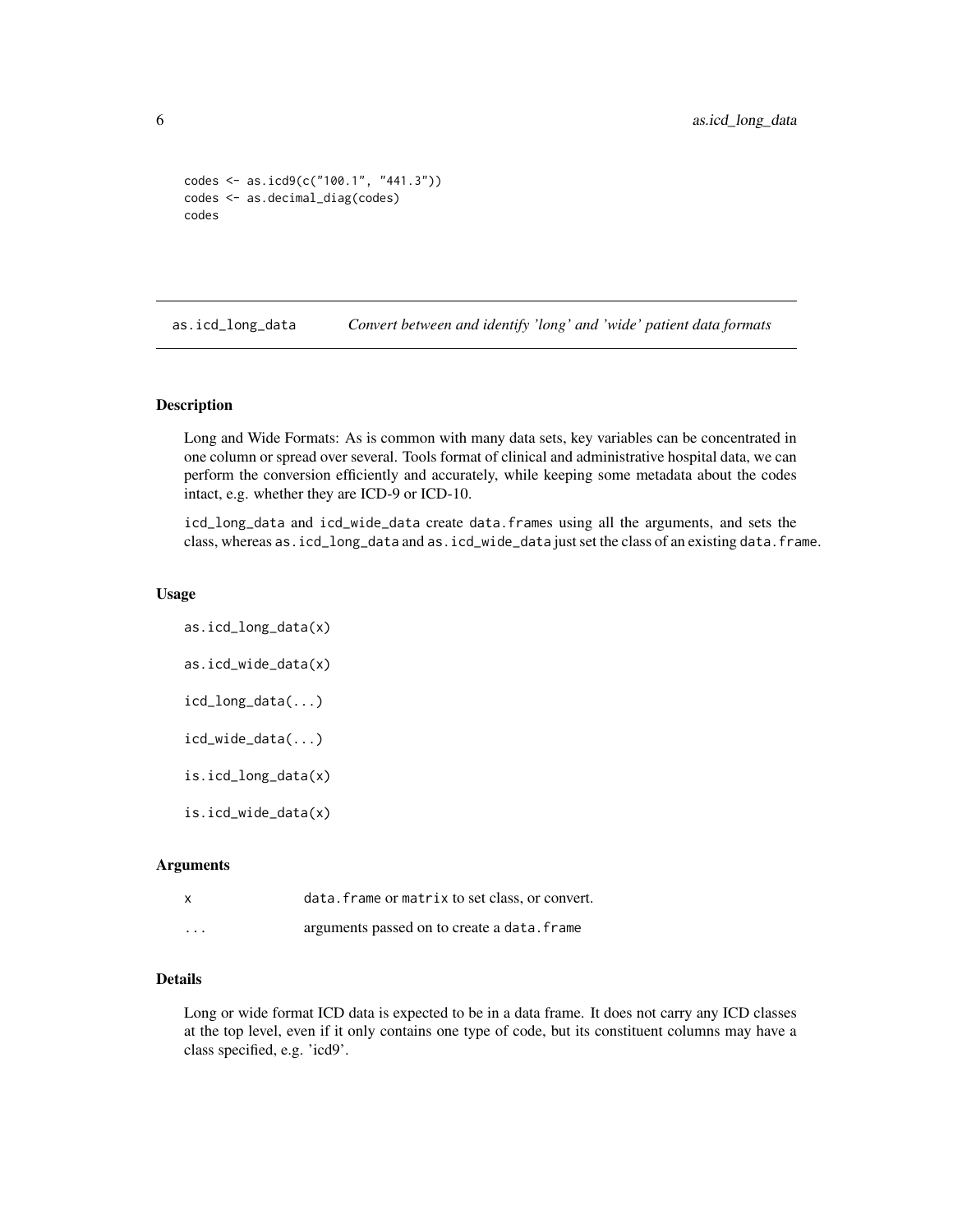#### <span id="page-6-0"></span>charlson 7

#### Functions

- as.icd\_long\_data: Set class on a matrix or data.frame to icd\_long\_data. To convert wide to long data, use [wide\\_to\\_long](#page-48-1).
- as.icd\_wide\_data: Set class on a matrix or data.frame to icd\_wide\_data. To convert long to wide data, use [long\\_to\\_wide](#page-40-1).
- icd\_long\_data: Construct a data.frame, adding the icd\_long\_data class.
- icd\_wide\_data: Construct a data.frame, adding the icd\_wide\_data class.
- is.icd\_long\_data: Return TRUE if x has the icd\_long\_data class.
- is.icd\_wide\_data: Return TRUE if x has the icd\_wide\_data class.

#### See Also

Other ICD code conversion: [convert](#page-22-1), [long\\_to\\_wide](#page-40-1), [wide\\_to\\_long](#page-48-1) Other ICD code conversion: [convert](#page-22-1), [long\\_to\\_wide](#page-40-1), [wide\\_to\\_long](#page-48-1)

<span id="page-6-1"></span>

charlson *Calculate Charlson Comorbidity Index (Charlson Score)*

#### Description

Charlson score is calculated in the basis of the Quan revision of Deyo's ICD-9 mapping. (peptic ulcer disease no longer warrants a point.) Quan published an updated set of scores, but it seems most people use the original scores for easier comparison between studies, even though Quan's were more predictive.

#### Usage

```
charlson(x, visit_name = NULL, scoring_system = c("original", "charlson",""quan"), return_df = FALSE,
  stringsAsFactors = getOption("stringsAsFactors"), ...)
## S3 method for class 'data.frame'
charlson(x, visit_name = NULL,
  scoring_system = c("original", "charlson", "quan"), return_df = FALSE,
  stringsAsFactors = getOption("stringsAsFactors"), ...)
icd_charlson(...)
icd_charlson.data.frame(...)
```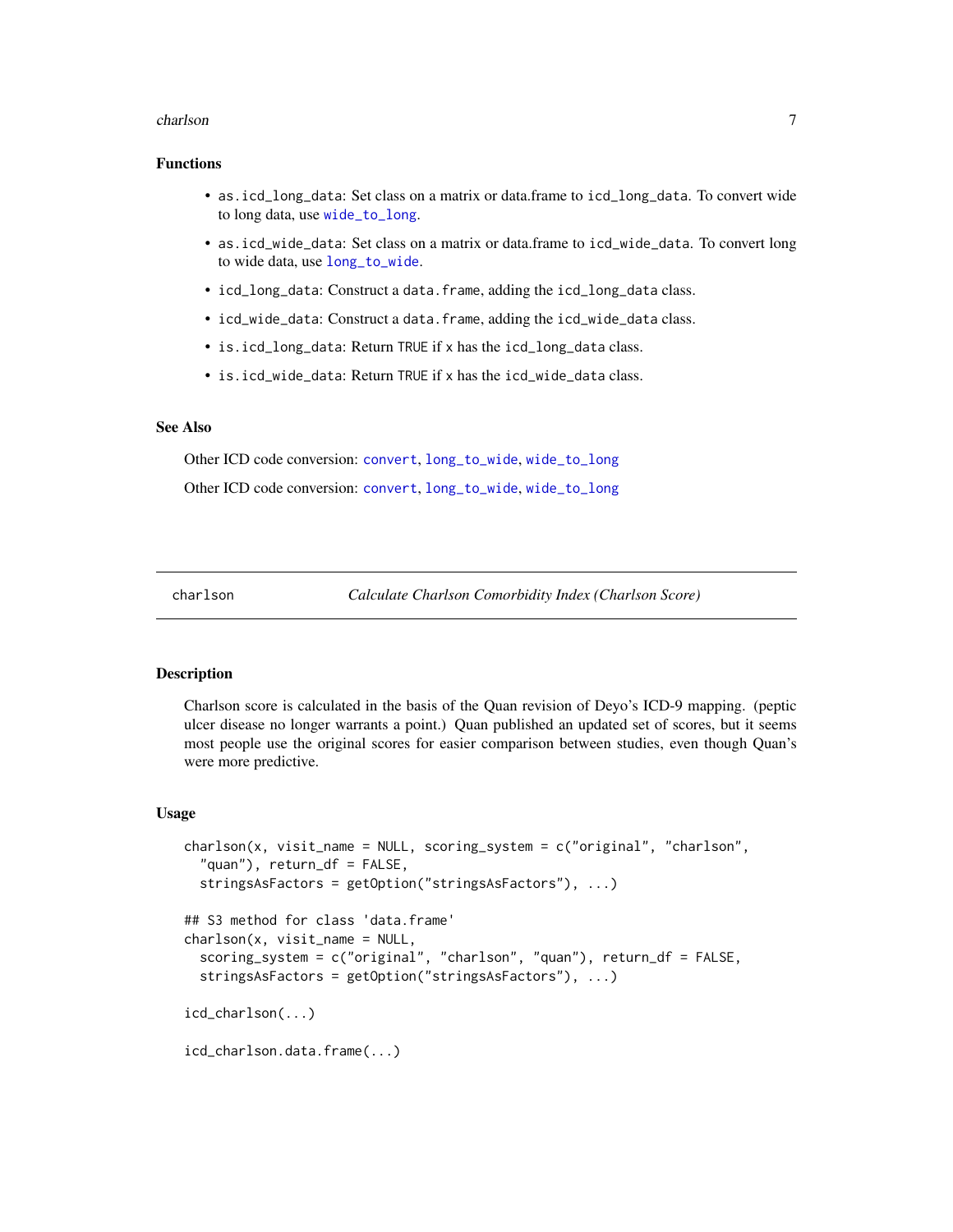#### Arguments

| X                | data frame containing a column of visit or patient identifiers, and a column of<br>ICD-9 codes. It may have other columns which will be ignored. By default, the<br>first column is the patient identifier and is not counted. If visit_name is not<br>specified, the first column is used.                                                                                                                                                                                                                                                                                                                                                                                                                                                                |  |
|------------------|------------------------------------------------------------------------------------------------------------------------------------------------------------------------------------------------------------------------------------------------------------------------------------------------------------------------------------------------------------------------------------------------------------------------------------------------------------------------------------------------------------------------------------------------------------------------------------------------------------------------------------------------------------------------------------------------------------------------------------------------------------|--|
| visit_name       | The name of the column in the data frame which contains the patient or visit<br>identifier. Typically this is the visit identifier, since patients come leave and<br>enter hospital with different ICD-9 codes. It is a character vector of length one.<br>If left empty, or NULL, then an attempt is made to guess which field has the ID for<br>the patient encounter (not a patient ID, although this can of course be specified<br>directly). The guesses proceed until a single match is made. Data frames may<br>be wide with many matching fields, so to avoid false positives, anything but a<br>single match is rejected. If there are no successful guesses, and visit_id was<br>not specified, then the first column of the data frame is used. |  |
| scoring_system   | One of original, charlson, or quan. The first two will give the original Charl-<br>son weights for each comorbidity, whereas quan uses the updated weights from<br>Quan 2011.                                                                                                                                                                                                                                                                                                                                                                                                                                                                                                                                                                              |  |
| return_df        | single logical value, if true, a two column data frame will be returned, with the<br>first column named as in input data frame (i.e. visit_name), containing all the<br>visits, and the second column containing the Charlson Comorbidity Index.                                                                                                                                                                                                                                                                                                                                                                                                                                                                                                           |  |
| stringsAsFactors |                                                                                                                                                                                                                                                                                                                                                                                                                                                                                                                                                                                                                                                                                                                                                            |  |
|                  | single logical, passed on when constructing data.frame if return_df is TRUE. If<br>the input data frame x has a factor for the visit_name, this is not changed, but<br>a non-factor visit_name may be converted or not converted according to your<br>system default or this setting.                                                                                                                                                                                                                                                                                                                                                                                                                                                                      |  |
|                  |                                                                                                                                                                                                                                                                                                                                                                                                                                                                                                                                                                                                                                                                                                                                                            |  |

#### Details

When used, hierarchy is applied per Quan, "The following comorbid conditions were mutually exclusive: diabetes with chronic complications and diabetes without chronic complications; mild liver disease and moderate or severe liver disease; and any malignancy and metastatic solid tumor." The Quan scoring weights come from the 2011 paper (dx.doi.org/10.1093/aje/kwq433). The comorbidity weights were recalculated using updated discharge data, and some changes, such as Myocardial Infarction decreasing from 1 to 0, may reflect improved outcomes due to advances in treatment since the original weights were determined in 1984.

#### Methods (by class)

• data.frame: Charlson scores from data frame of visits and ICD-9 codes. ICD-10 Charlson can be calculated simply by getting the Charlson (e.g. Quan Deyo) comorbidities, then calling charlson\_from\_comorbid.

#### Deprecated function names

Future versions of icd will drop the icd\_ prefix. For example, charlson should be used in favor of icd\_charlson. To distinguish icd function calls, consider using the prefix icd:: instead, e.g.,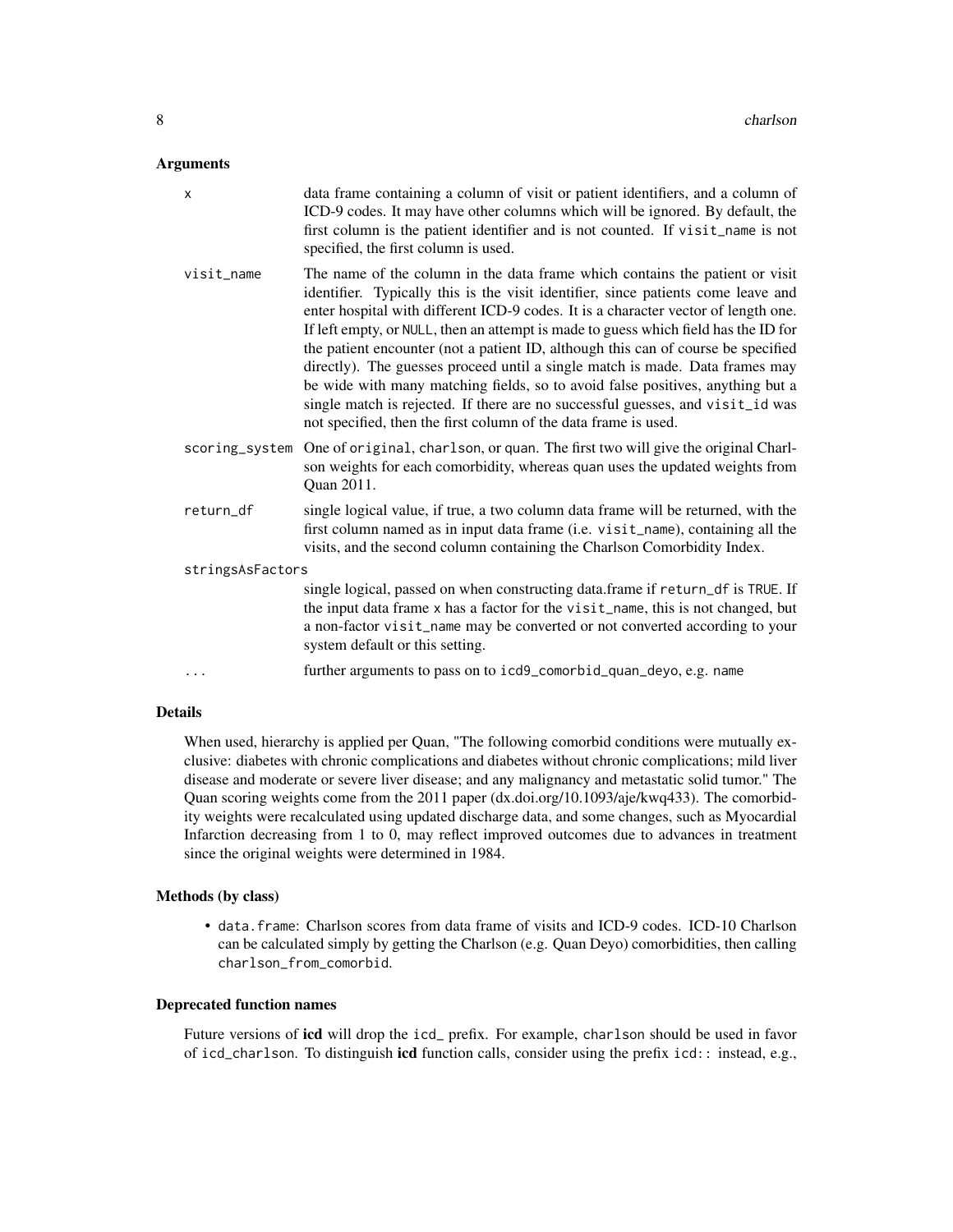<span id="page-8-0"></span>icd::charlson. Functions which specifically operate on either ICD-9 or ICD-10 codes or their sub-types will retain the prefix. E.g. [icd9\\_comorbid\\_ahrq](#page-12-2). **icd** specific classes also retain the prefix, e.g., [icd\\_wide\\_data](#page-5-1).

#### Examples

```
mydf \leq data.frame(visit_name = c("a", "b", "c"),icd9 = c("441", "412.93", "042"))
charlson(mydf)
cmb <- icd9_comorbid_quan_deyo(mydf)
cmb
# can specify short_code directly instead of guessing
charlson(mydf, short_code = FALSE, return_df = TRUE)
charlson_from_comorbid(cmb)
```
<span id="page-8-1"></span>charlson\_from\_comorbid

*Calculate Charlson scores from precomputed Charlson comorbidities*

#### Description

Calculate Charlson scores from precomputed Charlson comorbidities, instead of directly from the ICD codes. This is useful if the comorbidity calculation is time consuming. Commonly, both the Charlson comorbidities and the Charlson scores will be calculated, and this function provides just that second step.

#### Usage

```
charlson_from_comorbid(x, visit_name = NULL, hierarchy = FALSE,
  scoring_system = c("original", "charlson", "quan"))
```

```
icd_charlson_from_comorbid(...)
```

| $\times$   | data.frame or matrix, typically the output of a comorbidity calculation which<br>uses the Charlson categories, e.g. comorbid_quan_deyo                                                                                                                                                                                                                                                                                                                                                                                                                                                                                                                                                                                                                     |
|------------|------------------------------------------------------------------------------------------------------------------------------------------------------------------------------------------------------------------------------------------------------------------------------------------------------------------------------------------------------------------------------------------------------------------------------------------------------------------------------------------------------------------------------------------------------------------------------------------------------------------------------------------------------------------------------------------------------------------------------------------------------------|
| visit_name | The name of the column in the data frame which contains the patient or visit<br>identifier. Typically this is the visit identifier, since patients come leave and<br>enter hospital with different ICD-9 codes. It is a character vector of length one.<br>If left empty, or NULL, then an attempt is made to guess which field has the ID for<br>the patient encounter (not a patient ID, although this can of course be specified<br>directly). The guesses proceed until a single match is made. Data frames may<br>be wide with many matching fields, so to avoid false positives, anything but a<br>single match is rejected. If there are no successful guesses, and visit id was<br>not specified, then the first column of the data frame is used. |
| hierarchy  | single logical value, default is FALSE. If TRUE, will drop DM if DMcx is present,<br>etc.                                                                                                                                                                                                                                                                                                                                                                                                                                                                                                                                                                                                                                                                  |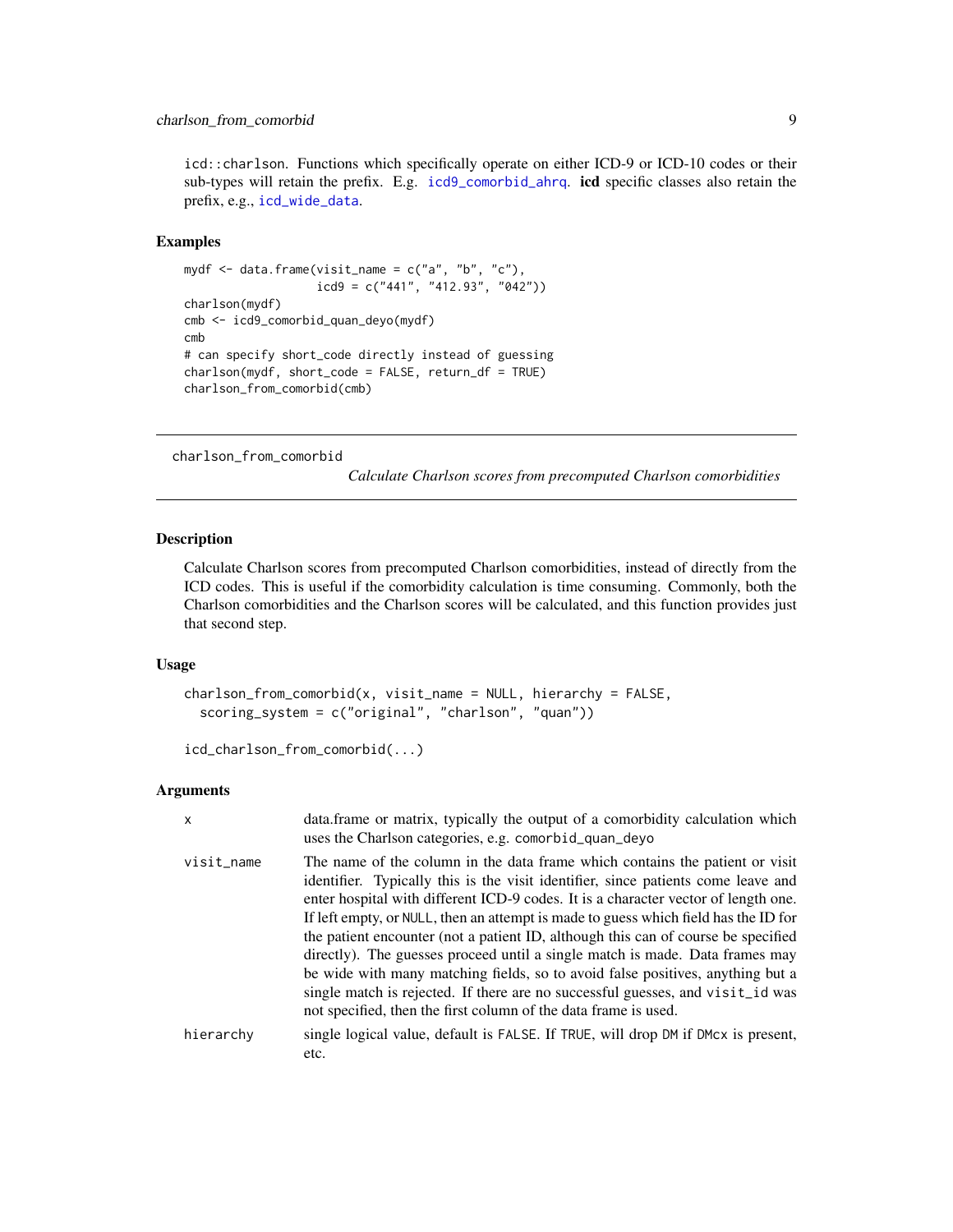<span id="page-9-0"></span>

|                         | scoring_system One of original, charlson, or quan. The first two will give the original Charl- |
|-------------------------|------------------------------------------------------------------------------------------------|
|                         | son weights for each comorbidity, whereas quan uses the updated weights from                   |
|                         | Ouan 2011.                                                                                     |
| $\cdot$ $\cdot$ $\cdot$ | arguments passed on to other functions                                                         |
|                         |                                                                                                |

#### Deprecated function names

Future versions of icd will drop the icd\_ prefix. For example, charlson should be used in favor of icd\_charlson. To distinguish icd function calls, consider using the prefix icd:: instead, e.g., icd::charlson. Functions which specifically operate on either ICD-9 or ICD-10 codes or their sub-types will retain the prefix. E.g. [icd9\\_comorbid\\_ahrq](#page-12-2). **icd** specific classes also retain the prefix, e.g., [icd\\_wide\\_data](#page-5-1).

<span id="page-9-1"></span>

#### children *Get children of ICD codes*

#### Description

Expand ICD codes to all possible sub-codes, optionally limiting to those codes which are *defined* or *billable* (leaf nodes).

#### Usage

```
children(x, ...)
## S3 method for class 'character'
children(x, ...)
## S3 method for class 'icd9cm'
children(x, short\_code = guess\_short(x), defined = TRUE,billable = FALSE, ...)## S3 method for class 'icd9'
children(x, short\_code = guess\_short(x), defined = TRUE,billable = FALSE, ...)## S3 method for class 'icd10'
children(x, short\_code = guess\_short(x), defined,billable = FALSE, ...)## S3 method for class 'icd10cm'
children(x, short\_code = guess\_short(x), defined,billable = FALSE, ...)icd_children.character(...)
icd_children.icd10(...)
```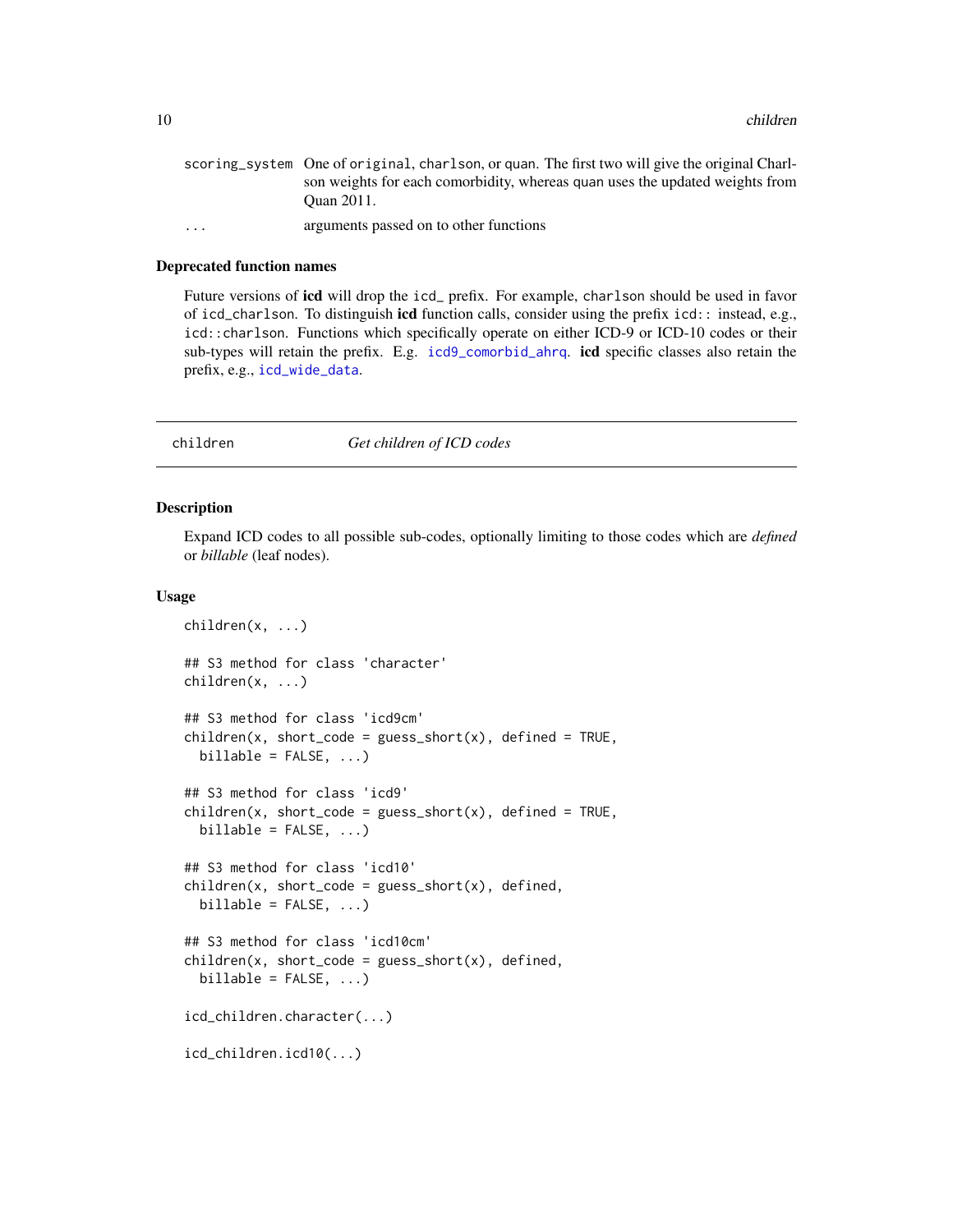#### <span id="page-10-0"></span>children 11

icd\_children.icd10cm(...)

icd\_children.icd9(...)

icd\_children(...)

icd\_children\_defined(...)

icd\_children\_defined.icd10cm(...)

#### Arguments

| $\mathsf{x}$ | data, e.g. character vector of ICD codes.                                                                                                                                                                                                                                             |
|--------------|---------------------------------------------------------------------------------------------------------------------------------------------------------------------------------------------------------------------------------------------------------------------------------------|
| $\cdot$      | arguments passed on to other functions                                                                                                                                                                                                                                                |
| short_code   | single logical value which determines whether the ICD-9 code provided is in<br>short (TRUE) or decimal (FALSE) form. Where reasonable, this is guessed from<br>the input data.                                                                                                        |
| defined      | single logical value, whether returned codes should only include those which<br>have definitions. Definition is based on the ICD version being used, e.g. ICD-9-<br>CM, the WHO version of ICD-10, or other.                                                                          |
| billable     | single logical value, whether to limit return codes also by whether they are bil-<br>lable, i.e. leaf nodes. This is really only designed for use with ICD-9-CM,<br>ICD-10-CM etc, since the WHO versions are not designed for billing, but for<br>public health and death reporting. |

#### Value

Returns a vector of ICD codes, with class of character and the class of the identified or specified ICD code, e.g. icd9

#### Methods (by class)

- character: Get child codes, guessing ICD version and short versus decimal format
- icd9cm: Get children of ICD-9-CM codes
- icd9: Get children of ICD-9 codes, based on the super-set ICD-9-CM at present
- icd10: Get children of ICD-10 codes (warns because this only applies to ICD-10-CM for now).
- icd10cm: Get children of ICD-10-CM codes

#### Deprecated function names

Future versions of icd will drop the icd\_ prefix. For example, charlson should be used in favor of icd\_charlson. To distinguish icd function calls, consider using the prefix icd:: instead, e.g., icd::charlson. Functions which specifically operate on either ICD-9 or ICD-10 codes or their sub-types will retain the prefix. E.g. [icd9\\_comorbid\\_ahrq](#page-12-2). icd specific classes also retain the prefix, e.g., [icd\\_wide\\_data](#page-5-1).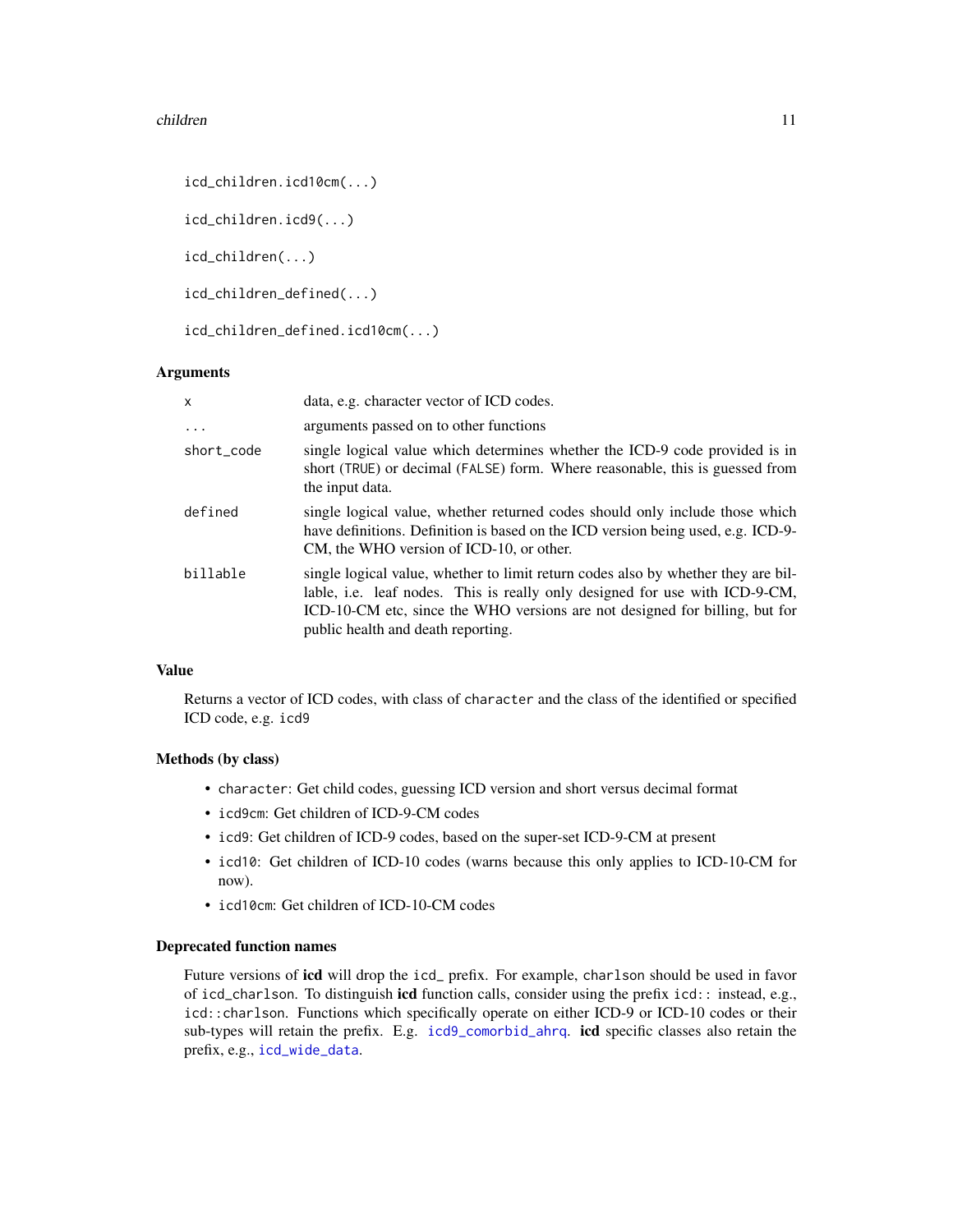#### <span id="page-11-0"></span>12 combine

#### See Also

Other ICD-9 ranges: [condense](#page-0-0), [expand\\_minor](#page-0-0), [expand\\_range](#page-0-0)

#### Examples

```
library(magrittr, warn.conflicts = FALSE, quietly = TRUE) # optional
# no children other than self
children("10201", short_code = TRUE, defined = FALSE)
# guess it was ICD-9 and a short, not decimal code
children("0032")
# empty because 102.01 is not meaningful
children("10201", short_code = TRUE, defined = TRUE)
children("003", short_code = TRUE, defined = TRUE) %>%
 explain_code(condense = FALSE, short_code = TRUE)
children(short_code = FALSE, "100.0")
children(short_code = FALSE, "100.00")
children(short_code = FALSE, "2.34")
```
combine *combine ICD codes*

#### Description

These function implement combination of lists or vectors of codes, while preserving ICD classes. Base R c just drops all user defined classes and casts down to lowest common denominator, e.g. if mixing numbers and characters. No attempt here to catch all possible combinations of feeding in mixed ICD types and other types. Let R do what it normally does, but just try to keep classes of the first item in the list.

#### Usage

```
## S3 method for class 'icd9'
c(\ldots, \text{ warn} = \text{FALSE})## S3 method for class 'icd10'
c(\ldots, \text{ warn} = \text{FALSE})
```

| $\cdots$ | elements to combine                                                                               |
|----------|---------------------------------------------------------------------------------------------------|
| warn     | single logical value, if TRUE, will give warnings when incompatible types are<br>combined using c |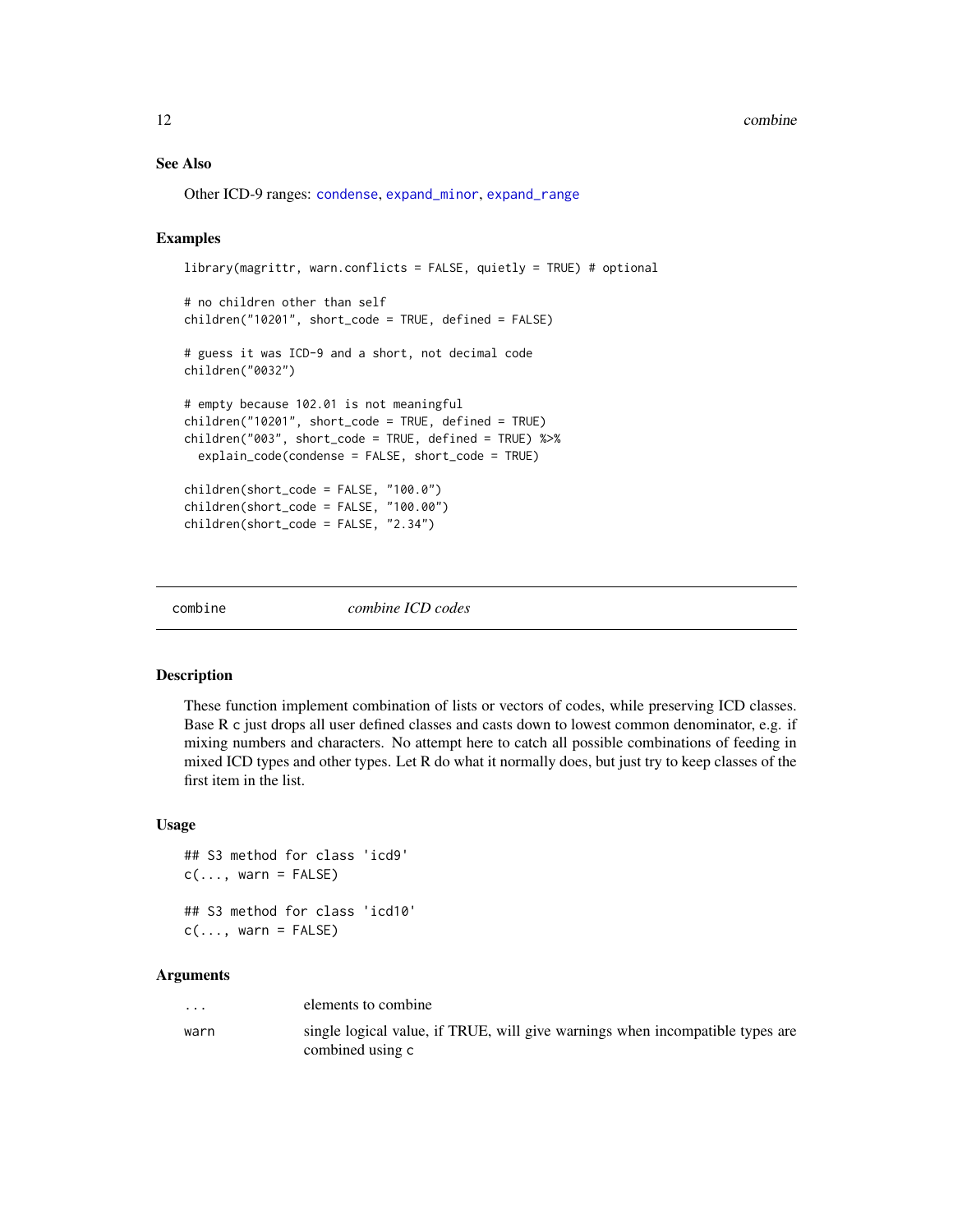#### <span id="page-12-0"></span>comorbid the comorbid that the comorbid the comorbid the comorbid the comorbid that  $\sim 13$

#### Examples

```
# Care with the following:
c(as.icd9("E998"), as.icd10("A10"))
# which results in both codes sharing the 'icd9' class.
```
<span id="page-12-1"></span>comorbid *Find comorbidities from ICD-9 codes.*

#### <span id="page-12-2"></span>Description

This is the main function which extracts comorbidities from a set of ICD-9 codes. Some comorbidity schemes have rules, for example, what to do when both 'hypertension' and 'hypertension with complications' are present. These rules are applied by default; if the exact fields from the original mappings are needed, use hierarchy = FALSE. For comorbidity counting, Charlson or Van Walraven scores the default should be used to apply the rules. For more about computing Hierarchical Condition Codes (HCC), see [comorbid\\_hcc](#page-18-1) For more about comorbidities following the Clinical Classification Software (CCS) rules from AHRQ, see [comorbid\\_ccs](#page-12-2).

#### Usage

```
comorbid(x, map, visit_name = NULL, icd_name = NULL,short\_code = guess\_short(x, icd_name = icd_name),short_map = guess_short(map), return_df = FALSE, return_binary = FALSE,
  categorize_fun = categorize_simple, ...)
icd10<sub>comorbid(x, map, visit_name = NULL, icd_name = NULL,</sub>
  short_code = NULL, short_map = guess_short(map), return_df = FALSE,
  return_binary = FALSE, icd10_comorbid_fun = icd10_comorbid_reduce, ...)
icd9_comorbid(x, map, visit_name = NULL, icd_name = NULL,
  short\_code = guess\_short(x, icd\_name = icd\_name),short_map = guess_short(map), return_df = FALSE, return_binary = FALSE,
  preclean = TRUE, visitId = NULL, icd9Field = NULL,
  categorize_fun = categorize_simple, comorbid_fun = comorbidMatMulSimple,
  ...)
icd9_comorbid_ahrq(x, ..., abbrev_names = TRUE, hierarchy = TRUE)
icd10\_comorbid_ahrq(x, ..., abbrew_names = TRUE, hierarchy = TRUE)icd9_comorbid_elix(x, ..., abbrev_names = TRUE, hierarchy = TRUE)
icd10\_comorbid\_elix(x, ..., abbrew\_names = TRUE, hierarchy = TRUE)icd9_comorbid_quan_elix(x, ..., abbrev_names = TRUE, hierarchy = TRUE)
icd10_comorbid_quan_elix(x, ..., abbrev_names = TRUE, hierarchy = TRUE)
```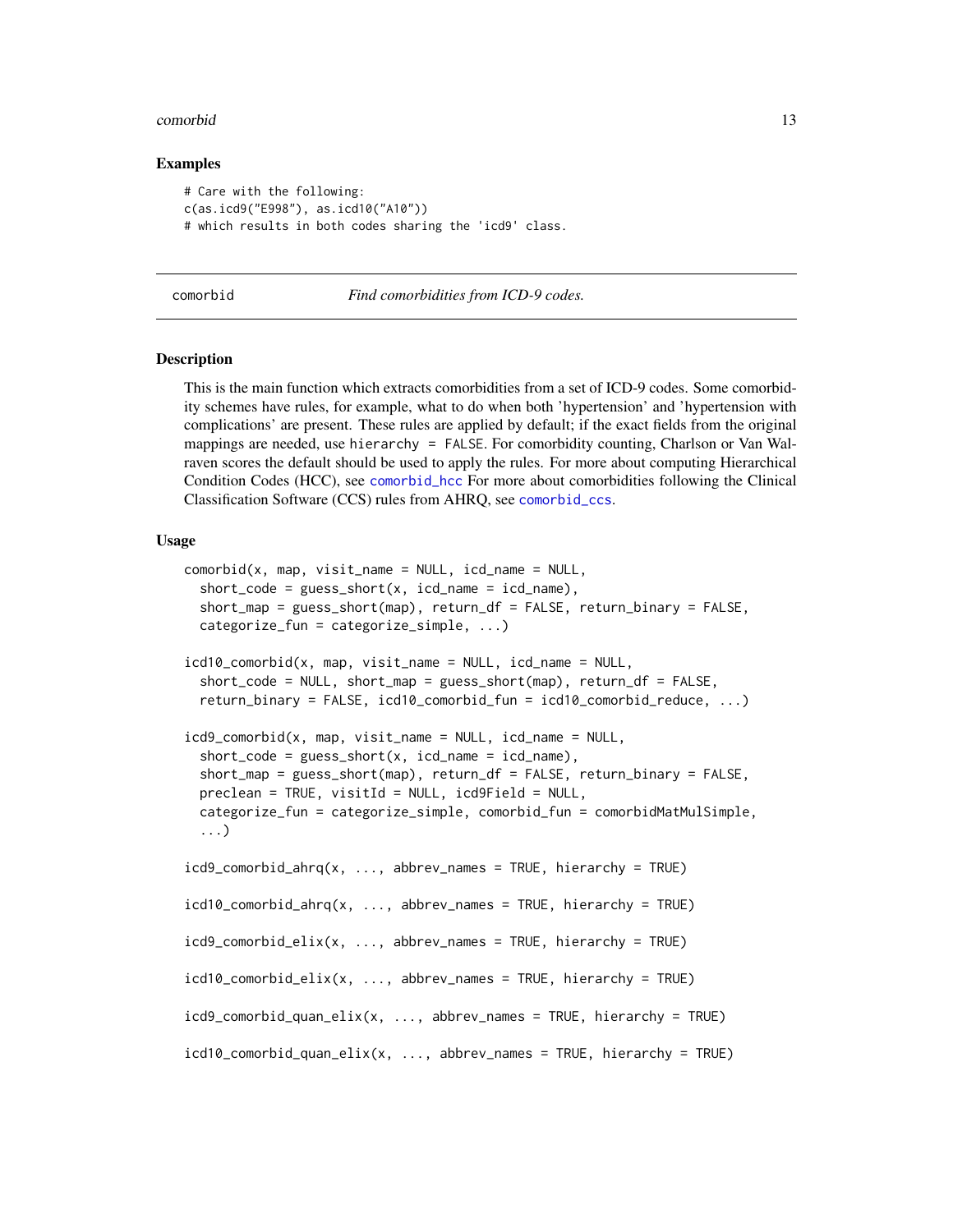```
icd9_comorbid_quan_deyo(x, ..., abbrev_names = TRUE, hierarchy = TRUE)
icd10_comorbid_quan_deyo(x, ..., abbrev_names = TRUE, hierarchy = TRUE)
icd9_comorbid_charlson(...)
icd10_comorbid_charlson(...)
comorbid\_ccs(x, icd_name = get\_icd_name(x), ...)icd9\_comorbid\_ccs(x, ..., single = TRUE, lvl = NULL,map = icd::icd9_map_single_ccs, short_map = TRUE)
icd10<sub>c</sub>omorbid_ccs(x, ..., single = TRUE, 1vl = NULL)
comorbid_ahrq(x, ...)
comorbid_elix(x, ...)
comorbid_quan_elix(x, ...)
comorbid_quan_deyo(x, ...)
comorbid_charlson(...)
icd_comorbid(...)
icd_comorbid_ahrq(...)
icd_comorbid_elix(...)
icd_comorbid_hcc(...)
icd_comorbid_quan_deyo(...)
icd_comorbid_quan_elix(...)
```

| $\mathsf{x}$ | data. frame containing a column of patient-visit identifiers and a column of<br>ICD codes. The data frame should be in 'long' format, like the example<br>vermont dx data. If it is in 'wide' format, it must be converted to 'long' us-<br>ing wide_to_long before calling any comorbidity functions.                                      |
|--------------|---------------------------------------------------------------------------------------------------------------------------------------------------------------------------------------------------------------------------------------------------------------------------------------------------------------------------------------------|
| map          | list of the comorbidities with each list item containing a vector of decimal ICD-9<br>codes. This is in the form of a list, with the names of the items corresponding<br>to the comorbidities (e.g. 'HTN', or 'diabetes') and the contents of each list<br>item being a character vector of short-form (no decimal place, zero left-padded) |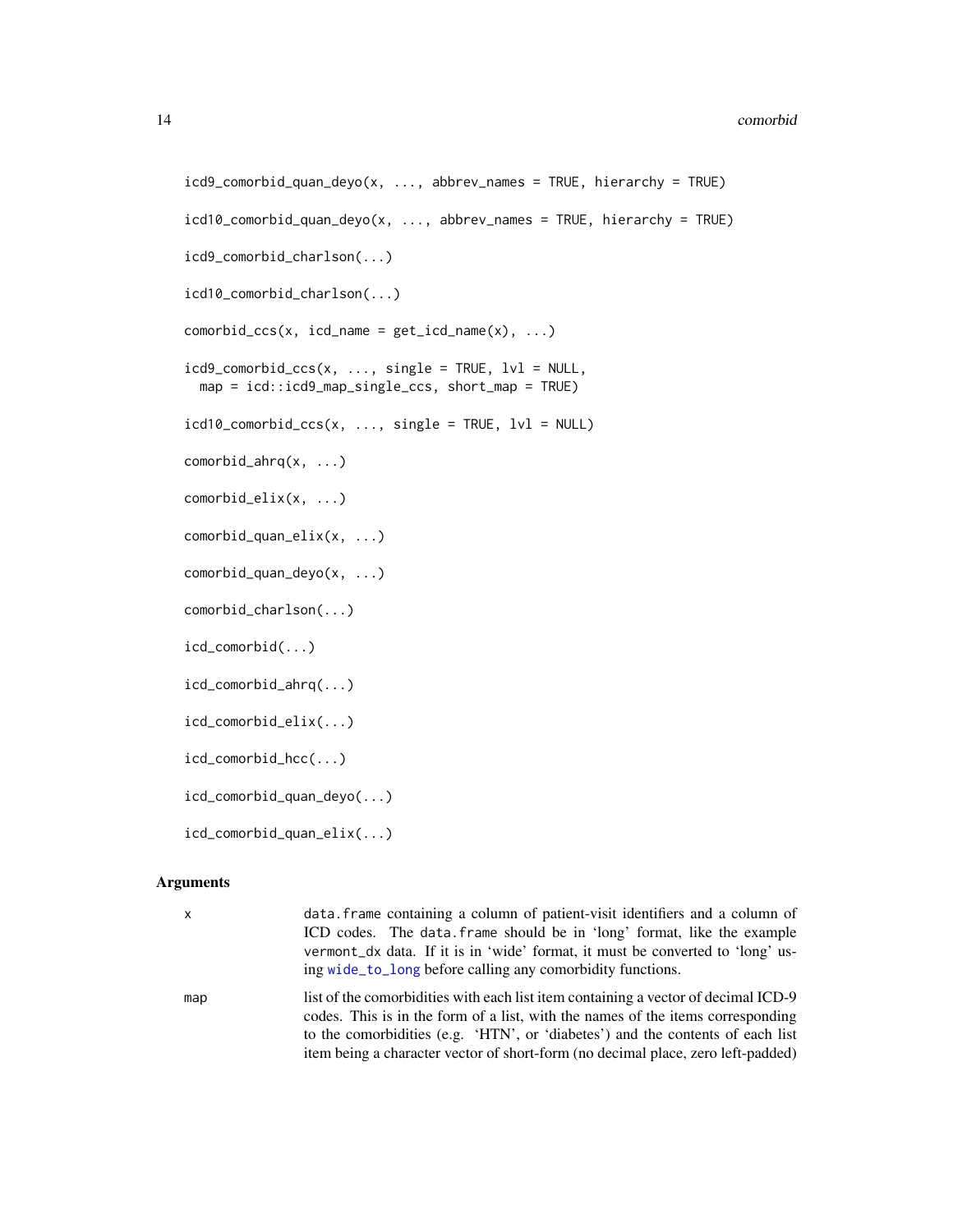|                    | ICD codes. There is no default: the user should use the family of functions, e.g.<br>comorbid_ahrq, since these also name the fields correctly, apply any hierarchi-<br>cal rules (see hierarchy below)                                                                                                                                                                                                                                                                                                                                                                                                                                                                                                                                                    |
|--------------------|------------------------------------------------------------------------------------------------------------------------------------------------------------------------------------------------------------------------------------------------------------------------------------------------------------------------------------------------------------------------------------------------------------------------------------------------------------------------------------------------------------------------------------------------------------------------------------------------------------------------------------------------------------------------------------------------------------------------------------------------------------|
| visit_name         | The name of the column in the data frame which contains the patient or visit<br>identifier. Typically this is the visit identifier, since patients come leave and<br>enter hospital with different ICD-9 codes. It is a character vector of length one.<br>If left empty, or NULL, then an attempt is made to guess which field has the ID for<br>the patient encounter (not a patient ID, although this can of course be specified<br>directly). The guesses proceed until a single match is made. Data frames may<br>be wide with many matching fields, so to avoid false positives, anything but a<br>single match is rejected. If there are no successful guesses, and visit_id was<br>not specified, then the first column of the data frame is used. |
| icd_name           | The name of the column in the data. frame which contains the ICD codes. This<br>is a character vector of length one. If it is NULL, icd9 will attempt to guess the<br>column name, looking for progressively less likely possibilities until it matches<br>a single column. Failing this, it will take the first column in the data frame.<br>Specifying the column using this argument avoids the guesswork.                                                                                                                                                                                                                                                                                                                                              |
| short_code         | single logical value which determines whether the ICD-9 code provided is in<br>short (TRUE) or decimal (FALSE) form. Where reasonable, this is guessed from<br>the input data.                                                                                                                                                                                                                                                                                                                                                                                                                                                                                                                                                                             |
| short_map          | Same as short, but applied to map instead of the data frame of ICD codes, x. All<br>the codes in a mapping should be of the same type, i.e. short or decimal.                                                                                                                                                                                                                                                                                                                                                                                                                                                                                                                                                                                              |
| return_df          | single logical value, if TRUE, return the result as a data frame with the first col-<br>umn being the visit_id, and the second being the count. If visit_id was a<br>factor or named differently in the input, this is preserved.                                                                                                                                                                                                                                                                                                                                                                                                                                                                                                                          |
| return_binary      | Single logical value, if TRUE, the returned matrix or data. frame will be com-<br>posed of 1 and 0, instead of TRUE and FALSE, respectively. This conversion can<br>also be done by the internal functions icd:::logical_to_binary and icd:::binary_to_logical,<br>or using other tools, e.g. $apply(x, 2, as.integer)$                                                                                                                                                                                                                                                                                                                                                                                                                                    |
|                    | categorize_fun Internal. Function used for the categorization problem.                                                                                                                                                                                                                                                                                                                                                                                                                                                                                                                                                                                                                                                                                     |
|                    | arguments passed on to other functions                                                                                                                                                                                                                                                                                                                                                                                                                                                                                                                                                                                                                                                                                                                     |
| icd10_comorbid_fun |                                                                                                                                                                                                                                                                                                                                                                                                                                                                                                                                                                                                                                                                                                                                                            |
|                    | Internal function Default will be fast and accurate. A function which calculates<br>comorbidities for ICD-10 codes, in which the comorbidity map only specifies<br>parent codes, not every possible child.                                                                                                                                                                                                                                                                                                                                                                                                                                                                                                                                                 |
| preclean           | single logical value, which, if TRUE causes ICD-9 'short' code input to be padded<br>to correct three (or four for E code) length before applying the comorbidity map.<br>For very large data sets, e.g. ten million rows, this is much slower than the<br>comorbidity calculation. If you know that the source ICD-9 codes are already<br>well formed (or have already run icd9_add_leading_zeroes), then preclean<br>can be set to FALSE to save time.                                                                                                                                                                                                                                                                                                   |
| visitId            | Deprecated. Use visit_name instead.                                                                                                                                                                                                                                                                                                                                                                                                                                                                                                                                                                                                                                                                                                                        |
| icd9Field          | Deprecated. Use icd_name instead.                                                                                                                                                                                                                                                                                                                                                                                                                                                                                                                                                                                                                                                                                                                          |
| comorbid_fun       | Internal. Function used inside categorization.                                                                                                                                                                                                                                                                                                                                                                                                                                                                                                                                                                                                                                                                                                             |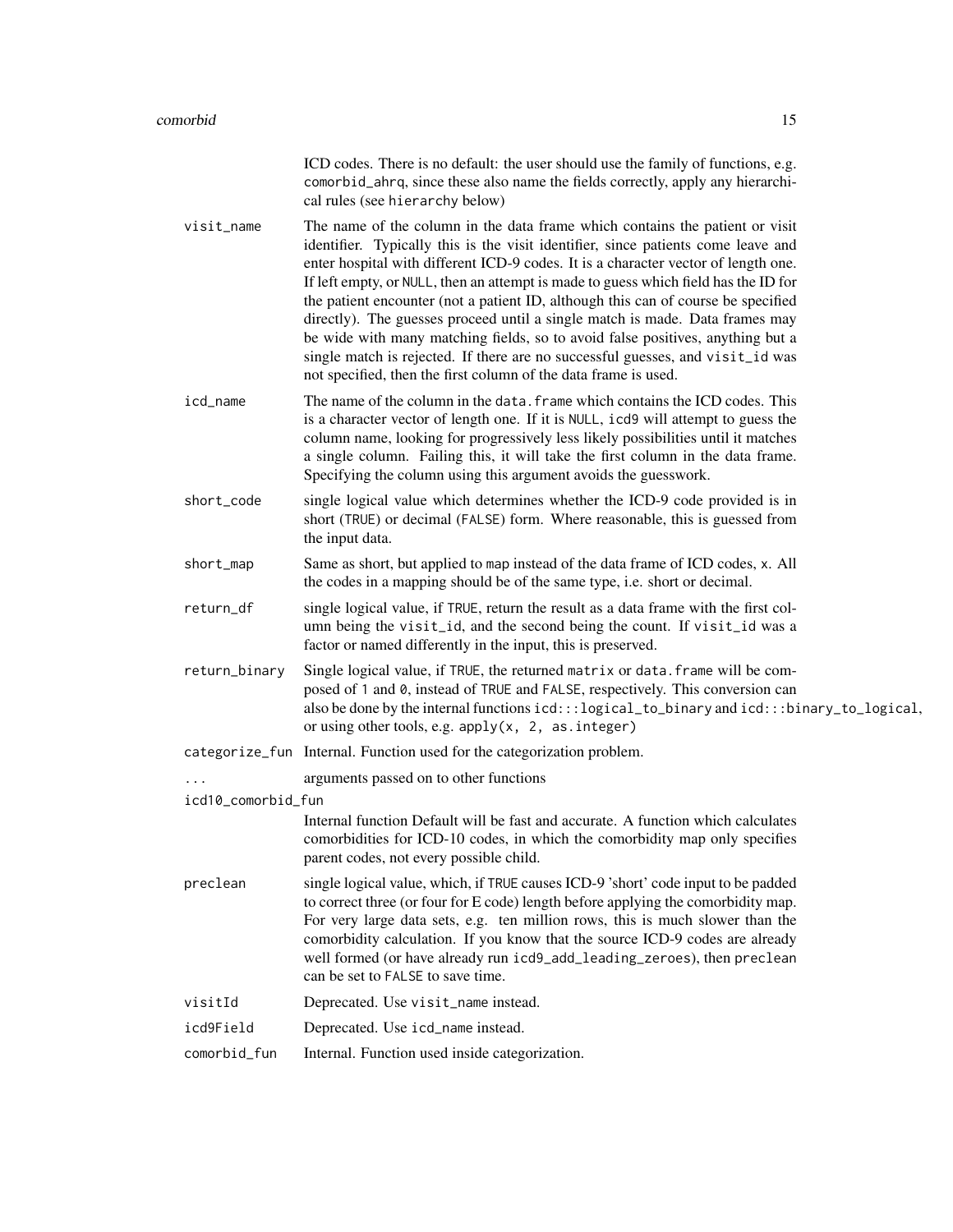| abbrev_names | single logical value that defaults to TRUE, in which case the shorter human-<br>readable names stored in e.g. ahrqComorbidNamesAbbrev are applied to the<br>data frame column names.                      |
|--------------|-----------------------------------------------------------------------------------------------------------------------------------------------------------------------------------------------------------|
| hierarchy    | single logical value that defaults to TRUE, in which case the hierarchy defined for<br>the mapping is applied. E.g. in Elixhauser, you can't have uncomplicated and<br>complicated diabetes both flagged. |
| single       | a logical value, if TRUE then use single level CCS, otherwise use multi level                                                                                                                             |
| 1v1          | If multiple level CCS, then level must be selected as a number between one and<br>four.                                                                                                                   |

#### Details

The order of visits may change depending on the original sequence, and the underlying algorithm used. Usually this would be the order of the first occurrence of each visit/patient identifier, but this is not guaranteed unless restore\_id\_order is set to TRUE.

The threading of the  $C++$  can be controlled using e.g. option(icd.threads = 4). If it is not set, the number of cores in the machine is used. 'OpenMP' environment variables also work.

data.frames of patient data may have columns within them which are of class icd9, icd10 etc., but do not themselves have a class: therefore, the S3 mechanism for dispatch is not suitable. I may add a wrapper function which looks inside a data.frame of comorbidities, and dispatches to the appropriate function, but right now the user must call the icd9\_ or icd10\_ prefixed function directly.

#### Functions

- icd10\_comorbid: ICD-10 comorbidities
- icd9\_comorbid: Get comorbidities from data.frame of ICD-9 codes
- icd9\_comorbid\_ahrq: AHRQ comorbidities for ICD-9 codes
- icd10\_comorbid\_ahrq: AHRQ comorbidities for ICD-10 codes
- icd9 comorbid elix: Elixhauser comorbidities for ICD-9 codes
- icd10\_comorbid\_elix: Elixhauser comorbidities for ICD-10 codes
- icd9\_comorbid\_quan\_elix: Quan's Elixhauser comorbidities for ICD-9 codes
- icd10\_comorbid\_quan\_elix: Quan's Elixhauser comorbidities for ICD-10 codes
- icd9\_comorbid\_quan\_deyo: Quan's Deyo (Charlson) comorbidities for ICD-9 codes
- icd10\_comorbid\_quan\_deyo: Quan's Deyo (Charlson) comorbidities for ICD-10 codes
- icd9\_comorbid\_charlson: Currently synonym for icd9\_comorbid\_quan\_deyo
- icd10\_comorbid\_charlson: Currently synonym for icd10\_comorbid\_quan\_deyo
- comorbid\_ccs: Use AHRQ CCS for comorbidity classification
- icd9\_comorbid\_ccs: Compute AHRQ Clinical Classifications Software (CCS) scores from ICD-9 codes
- icd10\_comorbid\_ccs: Compute AHRQ Clinical Classifications Software (CCS) scores from ICD-10 codes
- comorbid\_ahrq: AHRQ comorbidities, infers whether to use ICD-9 or ICD-10 codes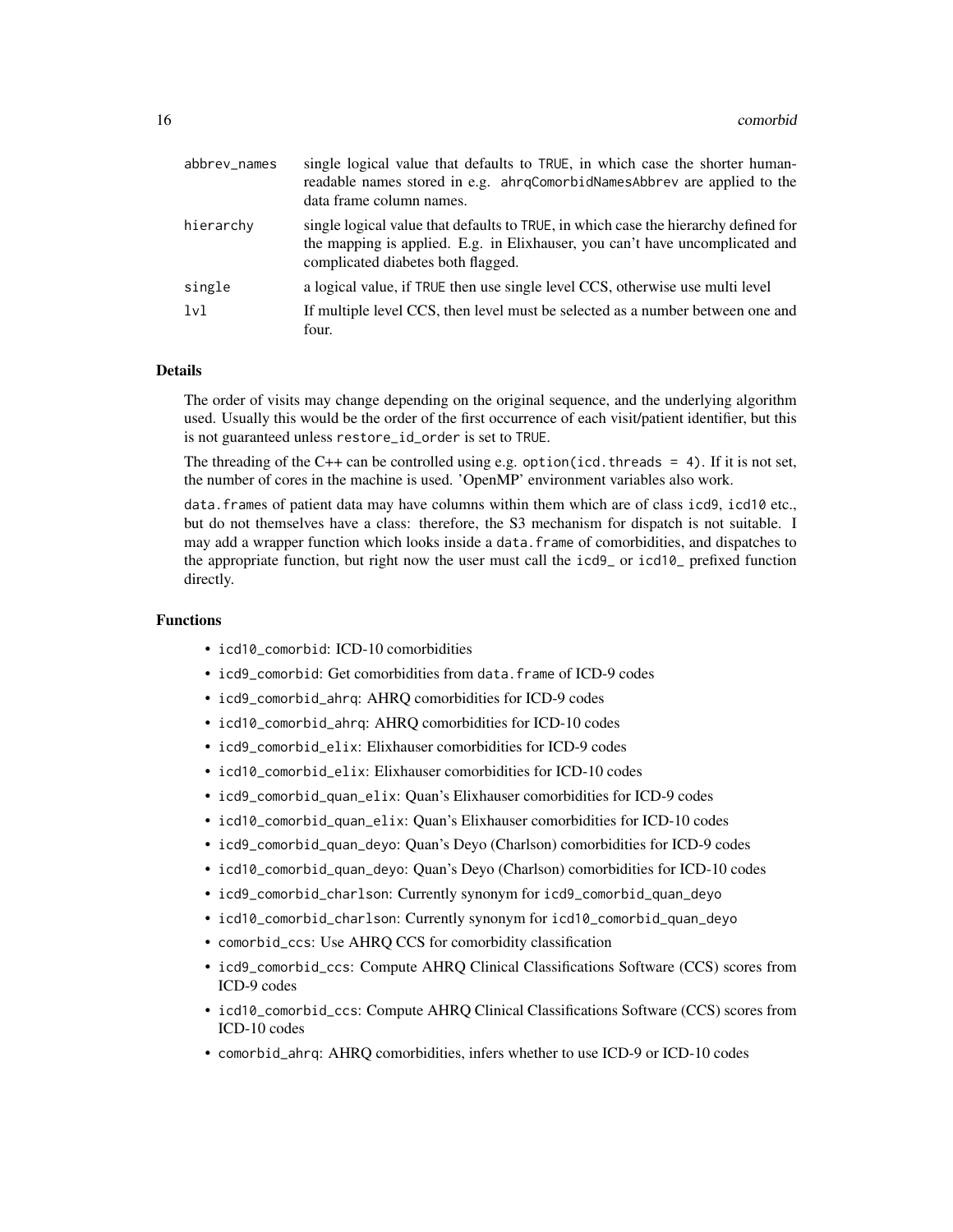#### <span id="page-16-0"></span>comorbid and the comorbid of the comorbid comorbid and the comorbid of the comorbid of the comorbid of the comorbid of the comorbid of the comorbid of the comorbid of the comorbid of the comorbid of the comorbid of the com

- comorbid\_elix: Elixhauser comorbidities, infers whether to use ICD-9 or ICD-10 codes
- comorbid\_quan\_elix: Quan's Elixhauser comorbidities, infers whether to use ICD-9 or ICD-10 codes
- comorbid\_quan\_deyo: Quan's Deyo (Charlson) comorbidities, infers whether to use ICD-9 or ICD-10 codes
- comorbid\_charlson: Calculate comorbidities using Charlson categories according to Quan/Deyo ICD categories. Synonymous with link{comorbid\_quan\_deyo} in this release.

#### Deprecated function names

Future versions of icd will drop the icd\_ prefix. For example, charlson should be used in favor of icd\_charlson. To distinguish icd function calls, consider using the prefix icd:: instead, e.g., icd::charlson. Functions which specifically operate on either ICD-9 or ICD-10 codes or their sub-types will retain the prefix. E.g. [icd9\\_comorbid\\_ahrq](#page-12-2). icd specific classes also retain the prefix, e.g., [icd\\_wide\\_data](#page-5-1).

#### See Also

#### [icd9\\_map\\_single\\_ccs](#page-39-1)

Consider using [comorbid\\_ahrq](#page-12-2) instead of [comorbid\\_elix](#page-12-2) for more recently updated mappings based on the Elixhauser scheme.

#### Examples

```
vermont_dx[1:5, 1:10]
vd <- wide_to_long(vermont_dx)
# get first few rows and columns of Charlson comorbidities using Quan's mapping
comorbid_quan_deyo(vd)[1:5, 1:14]
```

```
# get summary AHRQ (based on Elixhauser) comorbidities for ICD-10 Uranium data:
summary(comorbid_ahrq(uranium_pathology))
```

```
pts \le icd_long_data(visit_name = c("2", "1", "2", "3", "3"),
                 icd9 = c("39891", "40110", "09322", "41514", "39891"))
comorbid(pts, icd9_map_ahrq, short_code = TRUE) # visit_name is now sorted
pts <- icd_long_data(
           visit_name = c("1", "2", "3", "4", "4"),
           icd_name = c("20084", "1742", "30410", "41514", "95893"),
           date = as.Date(c("2011-01-01", "2011-01-02", "2011-01-03",
             "2011-01-04", "2011-01-04")))
pt_hccs <- comorbid_hcc(pts, date_name = "date")
head(pt_hccs)
pts10 <- icd_long_data(
  visit_name = c("a", "b", "c", "d", "e"),
```

```
icd_name =c("I058", NA, "T82817A", "", "I69369"),
date = as.Date(c("2011-01-01", "2011-01-02", "2011-01-03", "2011-01-03", "2011-01-03")))
```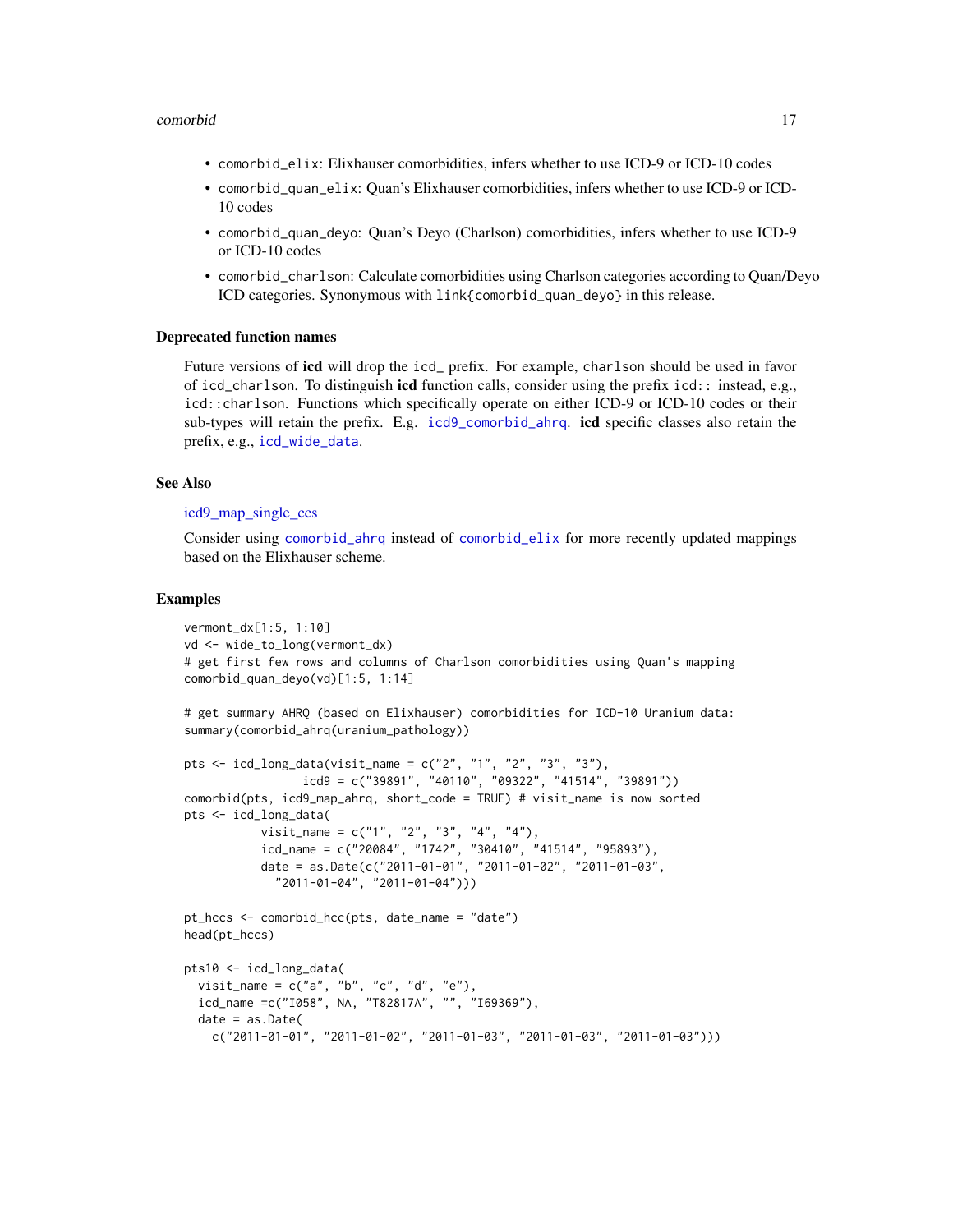```
icd10_comorbid(pts10, map = icd10_map_ahrq)
# or if library(icd) hasn't been called first:
icd::icd10_comorbid(pts10, map = icd::icd10_map_ahrq)
# or most simply:
icd::icd10_comorbid_ahrq(pts10)
# specify a simple custom comorbidity map:
my_map <- list("malady" = c("100", "2000"),
               "ailment" = c("003", "040"))
two_pts <- data.frame(visit_id = c("v01", "v01", "v02", "v02"),
  icd9 = as.icd9(c("040", "000", "100", "000")),
  stringsAsFactors = FALSE)
comorbid(two_pts, map = my_map)
```
comorbid\_df\_to\_mat *convert comorbidity matrix to data frame*

#### Description

convert matrix of comorbidities into data frame, preserving visit\_name information

#### Usage

```
comorbid_df_to_mat(x, visit_name = get_visit_name(x),
  stringsAsFactors = getOption("stringsAsFactors"))
icd_comorbid_df_to_mat(...)
icd_comorbid_mat_to_df(...)
```

| X                | data frame, with a visit_name column (not necessarily first), and other columns<br>with flags for comorbidities, as such column names are required.                                                                                                                                                                                                                                                                                                                                                                                                                                                                                                                                                                                                        |
|------------------|------------------------------------------------------------------------------------------------------------------------------------------------------------------------------------------------------------------------------------------------------------------------------------------------------------------------------------------------------------------------------------------------------------------------------------------------------------------------------------------------------------------------------------------------------------------------------------------------------------------------------------------------------------------------------------------------------------------------------------------------------------|
| visit_name       | The name of the column in the data frame which contains the patient or visit<br>identifier. Typically this is the visit identifier, since patients come leave and<br>enter hospital with different ICD-9 codes. It is a character vector of length one.<br>If left empty, or NULL, then an attempt is made to guess which field has the ID for<br>the patient encounter (not a patient ID, although this can of course be specified<br>directly). The guesses proceed until a single match is made. Data frames may<br>be wide with many matching fields, so to avoid false positives, anything but a<br>single match is rejected. If there are no successful guesses, and visit_id was<br>not specified, then the first column of the data frame is used. |
|                  |                                                                                                                                                                                                                                                                                                                                                                                                                                                                                                                                                                                                                                                                                                                                                            |
| stringsAsFactors |                                                                                                                                                                                                                                                                                                                                                                                                                                                                                                                                                                                                                                                                                                                                                            |
|                  | Single logical value, describing whether the resulting data frame should have<br>strings, e.g. visit_id converted to factor. Default is to follow the current<br>session option. This is identical to the argument used in, among other base<br>functions as.data.frame.                                                                                                                                                                                                                                                                                                                                                                                                                                                                                   |
| .                | arguments passed on to other functions                                                                                                                                                                                                                                                                                                                                                                                                                                                                                                                                                                                                                                                                                                                     |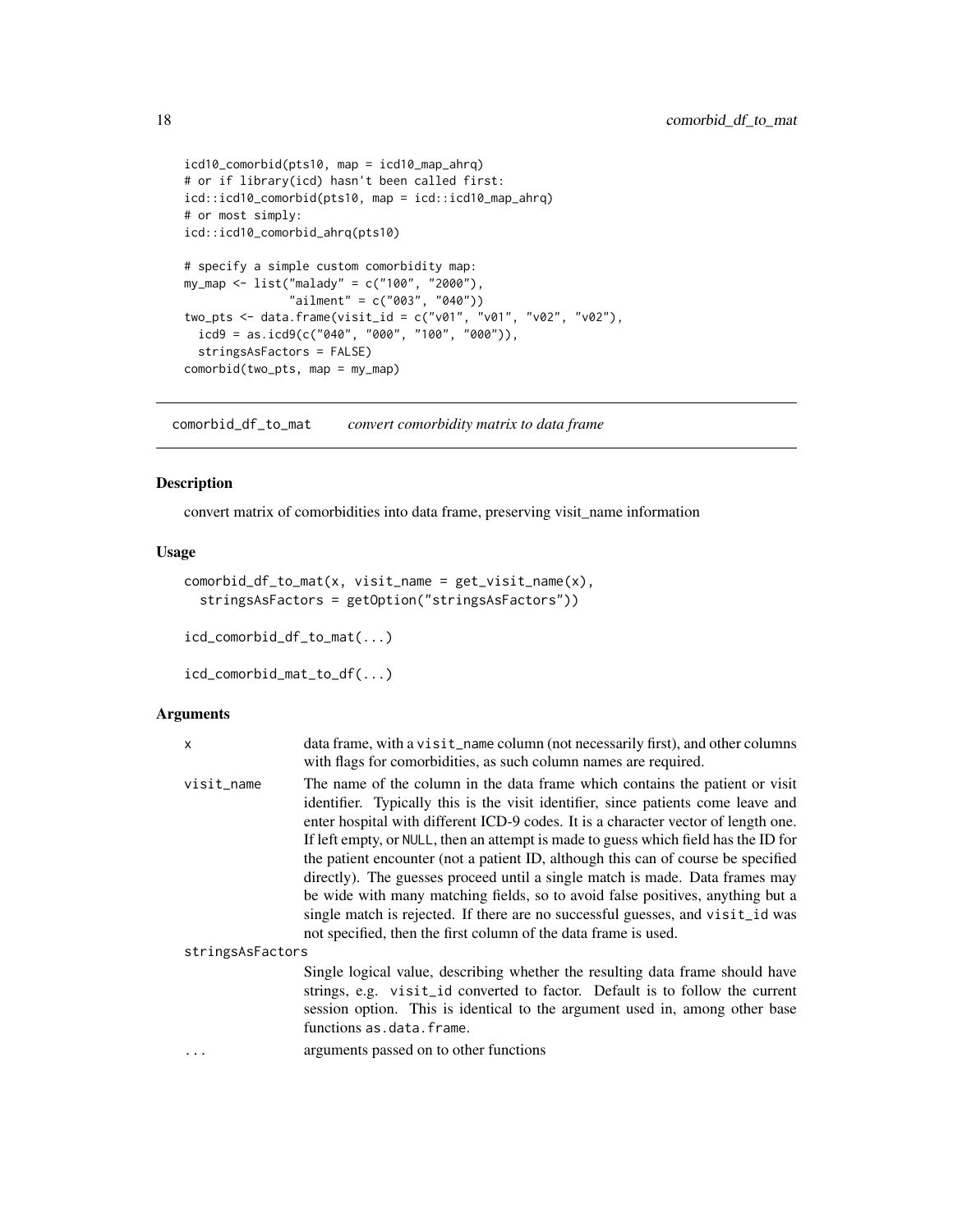#### <span id="page-18-0"></span>comorbid\_hcc 19

#### Deprecated function names

Future versions of **icd** will drop the icd prefix. For example, charlson should be used in favor of icd\_charlson. To distinguish icd function calls, consider using the prefix icd:: instead, e.g., icd::charlson. Functions which specifically operate on either ICD-9 or ICD-10 codes or their sub-types will retain the prefix. E.g. [icd9\\_comorbid\\_ahrq](#page-12-2). icd specific classes also retain the prefix, e.g., [icd\\_wide\\_data](#page-5-1).

#### Examples

```
longdf <- icd_long_data(
            visit = c("a", "b", "b", "c"),
            icd9 = c("441", "4240", "443", "441"))
cmbdf <- icd9_comorbid_elix(longdf, return_df = TRUE)
class(cmbdf)
rownames(cmbdf)
mat.out <- comorbid_df_to_mat(cmbdf)
stopifnot(is.matrix(mat.out))
mat.out[, 1:4]
```
<span id="page-18-1"></span>comorbid\_hcc *Get Hierarchical Condition Codes (HCC)*

#### Description

Applying CMS Hierarchical Condition Categories comorbid\_hcc works differently from the rest of the comorbidity assignment functions. This is because CMS publishes a detailed ICD to Condition Category mapping including all child ICD codes. While these mappings were the same for 2007- 2012, after 2013 there are annual versions, so date must be taken into consideration. Also, there is a many:many linkage between ICD and Condition Categories (CC). Once CCs are assigned, a series of hierarchy rules (which can also change annually) are applied to create the HCCs.

#### Usage

```
control_hcc(x, date_name = "date", visit_name = get\_visit_name(x),icd_name = get\_icd_name(x))icd9_comorbid_hcc(x, date_name = "date", visit_name = NULL,
  icd_name = NULL)
icd10_comorbid_hcc(x, date_name = "date", visit_name = NULL,
  icd_name = NULL)
```

| X         | data frame with columns for patient/visit ID, ICD code and date                 |
|-----------|---------------------------------------------------------------------------------|
| date name | the name of the column representing the date of each record. Needed because     |
|           | each year there is a different ICD9/10 to CC mapping). Default value is 'date'. |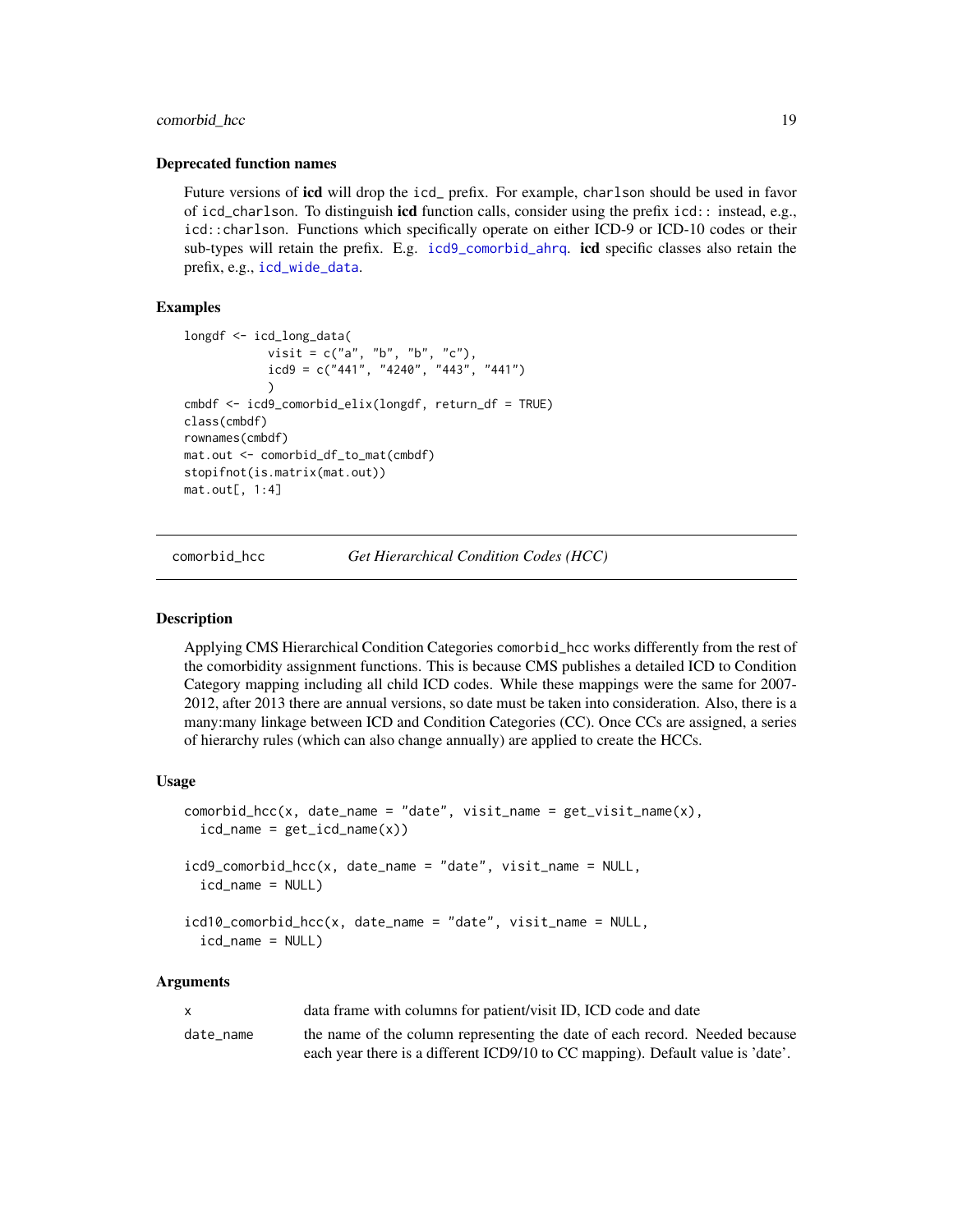<span id="page-19-0"></span>

| visit_name | The name of the column in the data frame which contains the patient or visit<br>identifier. Typically this is the visit identifier, since patients come leave and<br>enter hospital with different ICD-9 codes. It is a character vector of length one.                                                                                                                                                       |
|------------|---------------------------------------------------------------------------------------------------------------------------------------------------------------------------------------------------------------------------------------------------------------------------------------------------------------------------------------------------------------------------------------------------------------|
|            | If left empty, or NULL, then an attempt is made to guess which field has the ID for<br>the patient encounter (not a patient ID, although this can of course be specified<br>directly). The guesses proceed until a single match is made. Data frames may<br>be wide with many matching fields, so to avoid false positives, anything but a                                                                    |
|            | single match is rejected. If there are no successful guesses, and visit id was<br>not specified, then the first column of the data frame is used.                                                                                                                                                                                                                                                             |
| icd_name   | The name of the column in the data. frame which contains the ICD codes. This<br>is a character vector of length one. If it is NULL, icd9 will attempt to guess the<br>column name, looking for progressively less likely possibilities until it matches<br>a single column. Failing this, it will take the first column in the data frame.<br>Specifying the column using this argument avoids the guesswork. |

#### Functions

- icd9\_comorbid\_hcc: Get HCCs from a data frame of ICD-9 codes
- icd10\_comorbid\_hcc: Get HCCs from a data frame of ICD-10 codes

comorbid\_mat\_to\_df *convert comorbidity data frame from matrix*

### Description

convert matrix of comorbidities into data frame, preserving visit\_name information

### Usage

```
comorbid_mat_to_df(x, visit_name = "visit_id",
  stringsAsFactors = getOption("stringsAsFactors"))
```

| $\mathsf{x}$     | Matrix of comorbidities, with row and columns names defined                                                                                                                                                                                                              |  |
|------------------|--------------------------------------------------------------------------------------------------------------------------------------------------------------------------------------------------------------------------------------------------------------------------|--|
| visit_name       | Single character string with name for new column in output data frame. Ev-<br>erywhere else, visit_name describes the input data, but here it is for output<br>data.                                                                                                     |  |
| stringsAsFactors |                                                                                                                                                                                                                                                                          |  |
|                  | Single logical value, describing whether the resulting data frame should have<br>strings, e.g. visit_id converted to factor. Default is to follow the current<br>session option. This is identical to the argument used in, among other base<br>functions as.data.frame. |  |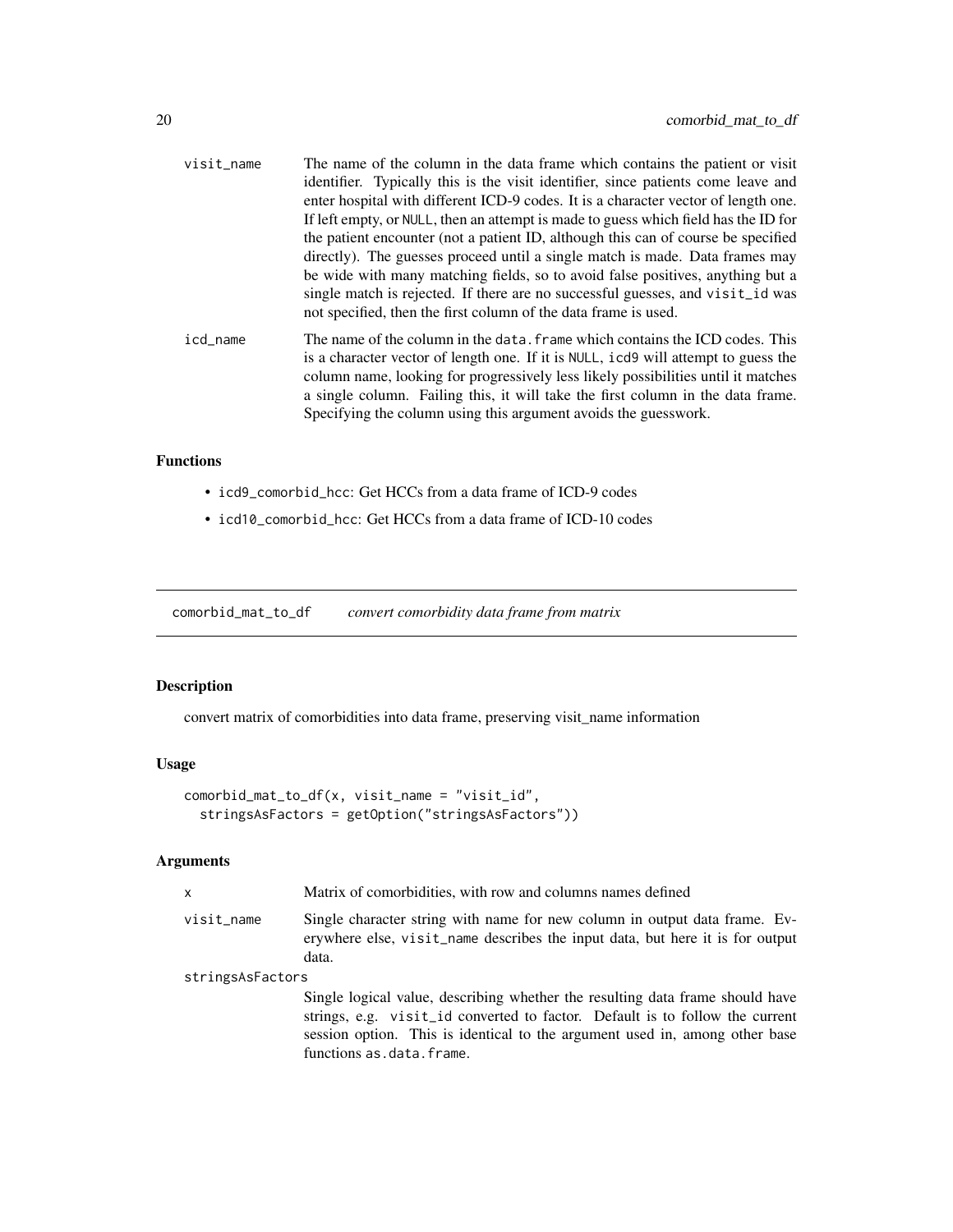#### <span id="page-20-0"></span>comorbid\_pccc\_dx 21

#### Examples

```
longdf <- icd_long_data(
            visit_id = c("a", "b", "b", "c"),
            icd9 = as.icd9(c("441", "4240", "443", "441"))mat <- icd9_comorbid_elix(longdf)
class(mat)
typeof(mat)
rownames(mat)
df.out <- comorbid_mat_to_df(mat)
stopifnot(is.data.frame(df.out))
# output data frame has a factor for the visit_name column
stopifnot(identical(rownames(mat), as.character(df.out[["visit_id"]])))
df.out[, 1:4]
# when creating a data frame like this, stringsAsFactors uses
# the system-wide option you may have set e.g. with
# options("stringsAsFactors" = FALSE).
is.factor(df.out[["visit_id"]])
```
comorbid\_pccc\_dx *Calculate pediatric complex chronic conditions (PCCC) comorbidities*

#### Description

Calculate pediatric complex chronic conditions (PCCC) comorbidities

#### Usage

```
comorbid_pccc_dx(x, visit_name = get_visit_name(x),
  icd_name = get\_icd_name(x), short\_code = guess\_short(x, icd_name =icd_name), return_df = FALSE, return_binary = FALSE, ...)
icd9_comorbid_pccc_dx(x, visit_name = NULL, icd_name = NULL,
  short_code = guess_short(x, icd_name = icd_name), return_df = FALSE,
  return\_binary = FALSE, ...icd10_comorbid_pccc_dx(x, visit_name = NULL, icd_name = NULL,
  short\_code = guess\_short(x, icd_name = icd_name), return_df = FALSE,return\_binary = FALSE, ...)icd9_comorbid_pccc_pcs(x, map, visit_name, icd_name, return_df = FALSE,
  return_binary = FALSE)
icd10_comorbid_pccc_pcs(x, map, visit_name, icd_name, return_df = FALSE,
  return_binary = FALSE)
```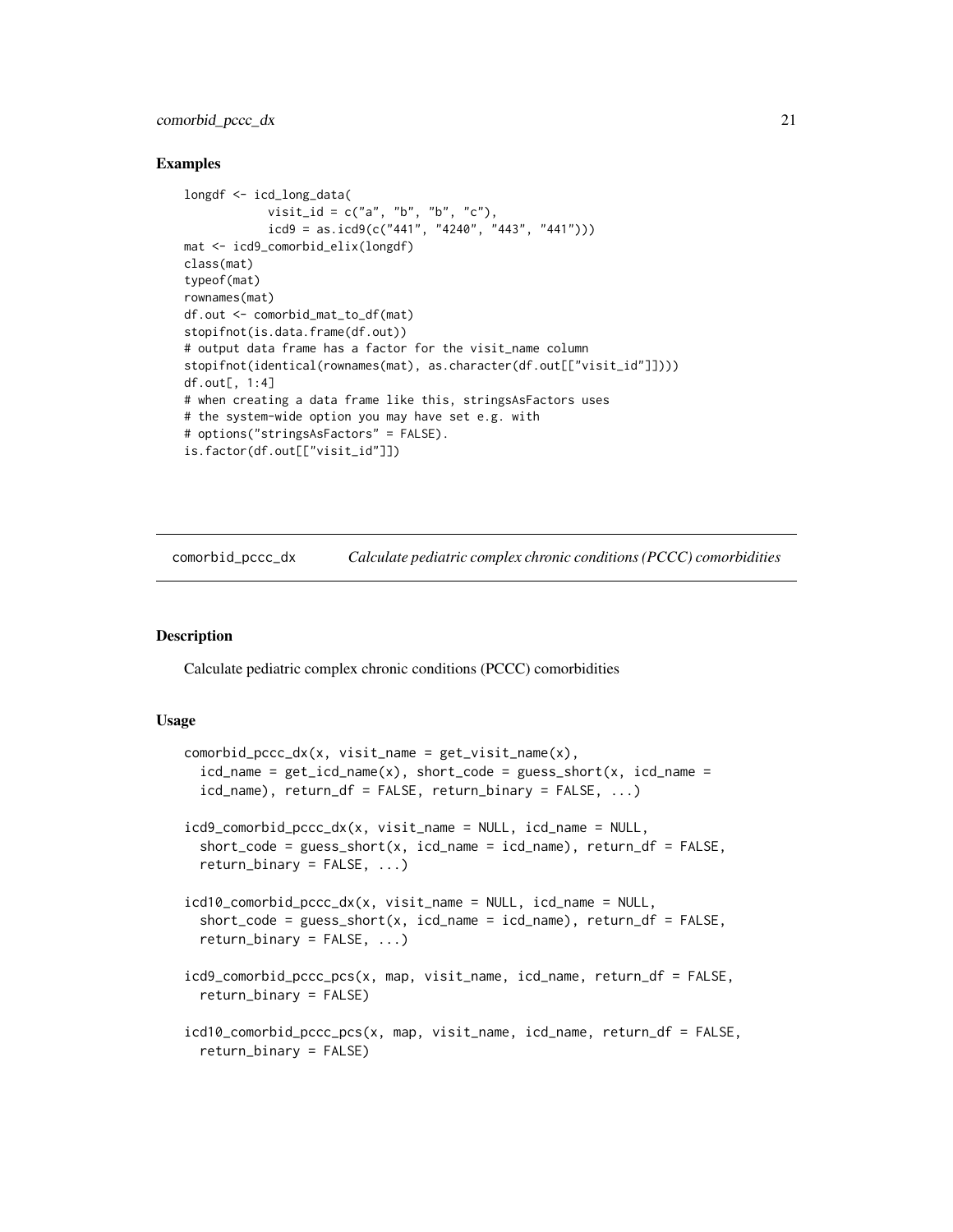#### <span id="page-21-0"></span>Arguments

| х             | data. frame containing a column of patient-visit identifiers and a column of<br>ICD codes. The data. frame should be in 'long' format, like the example<br>vermont_dx data. If it is in 'wide' format, it must be converted to 'long' us-<br>ing wide_to_long before calling any comorbidity functions.                                                                                                                                                                                                                                                                                                                                                                                                                                                    |
|---------------|------------------------------------------------------------------------------------------------------------------------------------------------------------------------------------------------------------------------------------------------------------------------------------------------------------------------------------------------------------------------------------------------------------------------------------------------------------------------------------------------------------------------------------------------------------------------------------------------------------------------------------------------------------------------------------------------------------------------------------------------------------|
| visit_name    | The name of the column in the data frame which contains the patient or visit<br>identifier. Typically this is the visit identifier, since patients come leave and<br>enter hospital with different ICD-9 codes. It is a character vector of length one.<br>If left empty, or NULL, then an attempt is made to guess which field has the ID for<br>the patient encounter (not a patient ID, although this can of course be specified<br>directly). The guesses proceed until a single match is made. Data frames may<br>be wide with many matching fields, so to avoid false positives, anything but a<br>single match is rejected. If there are no successful guesses, and visit_id was<br>not specified, then the first column of the data frame is used. |
| icd_name      | The name of the column in the data. frame which contains the ICD codes. This<br>is a character vector of length one. If it is NULL, icd9 will attempt to guess the<br>column name, looking for progressively less likely possibilities until it matches<br>a single column. Failing this, it will take the first column in the data frame.<br>Specifying the column using this argument avoids the guesswork.                                                                                                                                                                                                                                                                                                                                              |
| short_code    | single logical value which determines whether the ICD-9 code provided is in<br>short (TRUE) or decimal (FALSE) form. Where reasonable, this is guessed from<br>the input data.                                                                                                                                                                                                                                                                                                                                                                                                                                                                                                                                                                             |
| return_df     | single logical value, if TRUE, return the result as a data frame with the first col-<br>umn being the visit_id, and the second being the count. If visit_id was a<br>factor or named differently in the input, this is preserved.                                                                                                                                                                                                                                                                                                                                                                                                                                                                                                                          |
| return_binary | Single logical value, if TRUE, the returned matrix or data. frame will be com-<br>posed of 1 and 0, instead of TRUE and FALSE, respectively. This conversion can<br>also be done by the internal functions icd:::logical_to_binary and icd:::binary_to_logical,<br>or using other tools, e.g. $apply(x, 2, as.integer)$                                                                                                                                                                                                                                                                                                                                                                                                                                    |
| .             | arguments passed on to other functions                                                                                                                                                                                                                                                                                                                                                                                                                                                                                                                                                                                                                                                                                                                     |
| map           | list of the comorbidities with each list item containing a vector of decimal ICD-9<br>codes. This is in the form of a list, with the names of the items corresponding<br>to the comorbidities (e.g. 'HTN', or 'diabetes') and the contents of each list<br>item being a character vector of short-form (no decimal place, zero left-padded)<br>ICD codes. There is no default: the user should use the family of functions, e.g.<br>comorbid_ahrq, since these also name the fields correctly, apply any hierarchi-<br>cal rules (see hierarchy below)                                                                                                                                                                                                     |

### Functions

- icd9\_comorbid\_pccc\_dx: Calculate PCCC comorbidities from ICD-9 diagnosis codes
- icd10\_comorbid\_pccc\_dx: Calculate PCCC comorbidities from ICD-10 diagnosis codes
- icd9\_comorbid\_pccc\_pcs: Calculate PCCC comorbidities from ICD-9 procedure codes
- icd10\_comorbid\_pccc\_pcs: Calculate PCCC comorbidities from ICD-10 procedure codes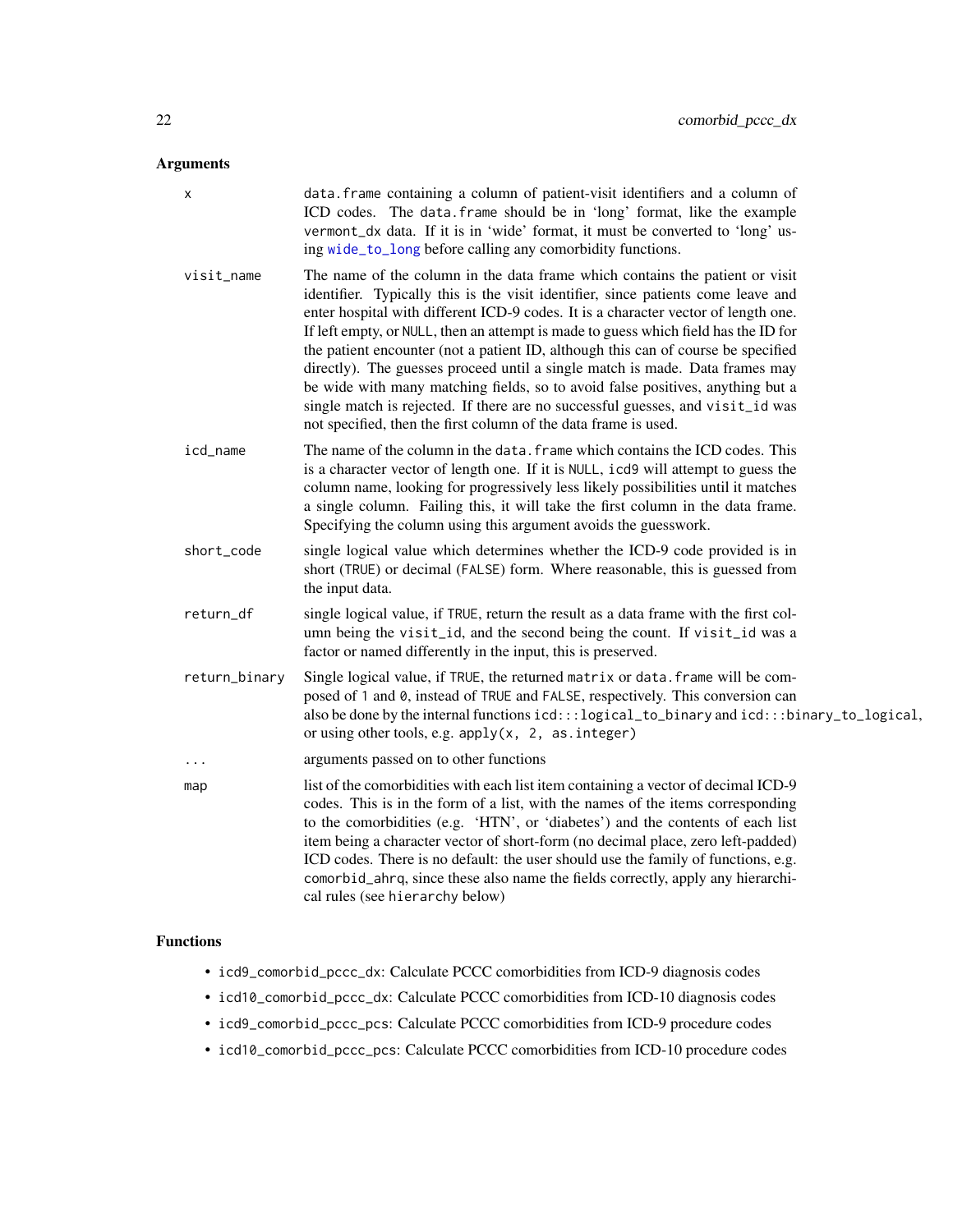#### <span id="page-22-0"></span>convert 23

#### Examples

```
# not pediatric data, but let's look for this example
head(icd9_comorbid_pccc_dx(wide_to_long(vermont_dx)))
```
<span id="page-22-1"></span>convert *Convert ICD9 codes between formats and structures.*

#### Description

ICD-9 codes are represented in *short* and *decimal* forms. The short form has up to 5 digits, or V or E followed by up to four digits. The decimal form has a decimal point to delimit the top-level (henceforth *major*) category, and the *minor* part containing the subsidiary classifications.

#### Details

For conversions of ICD-9 or ICD-10 codes between the *short* and *decimal* forms, use [short\\_to\\_decimal](#page-0-0) and [decimal\\_to\\_short](#page-0-0).

icd does not covert ICD-9 to ICD-10 codes yet.

#### See Also

Other ICD code conversion: [as.icd\\_long\\_data](#page-5-2), [long\\_to\\_wide](#page-40-1), [wide\\_to\\_long](#page-48-1)

count\_codes *Count ICD codes or comorbidities for each patient*

#### Description

count\_codes takes a data frame with a column for visit\_name and another for ICD-9 code, and returns the number of distinct codes for each patient.

#### Usage

```
count\_codes(x, visit\_name = get\_visit\_name(x), return\_df = FALSE)icd_count_codes(...)
icd_count_comorbid(...)
```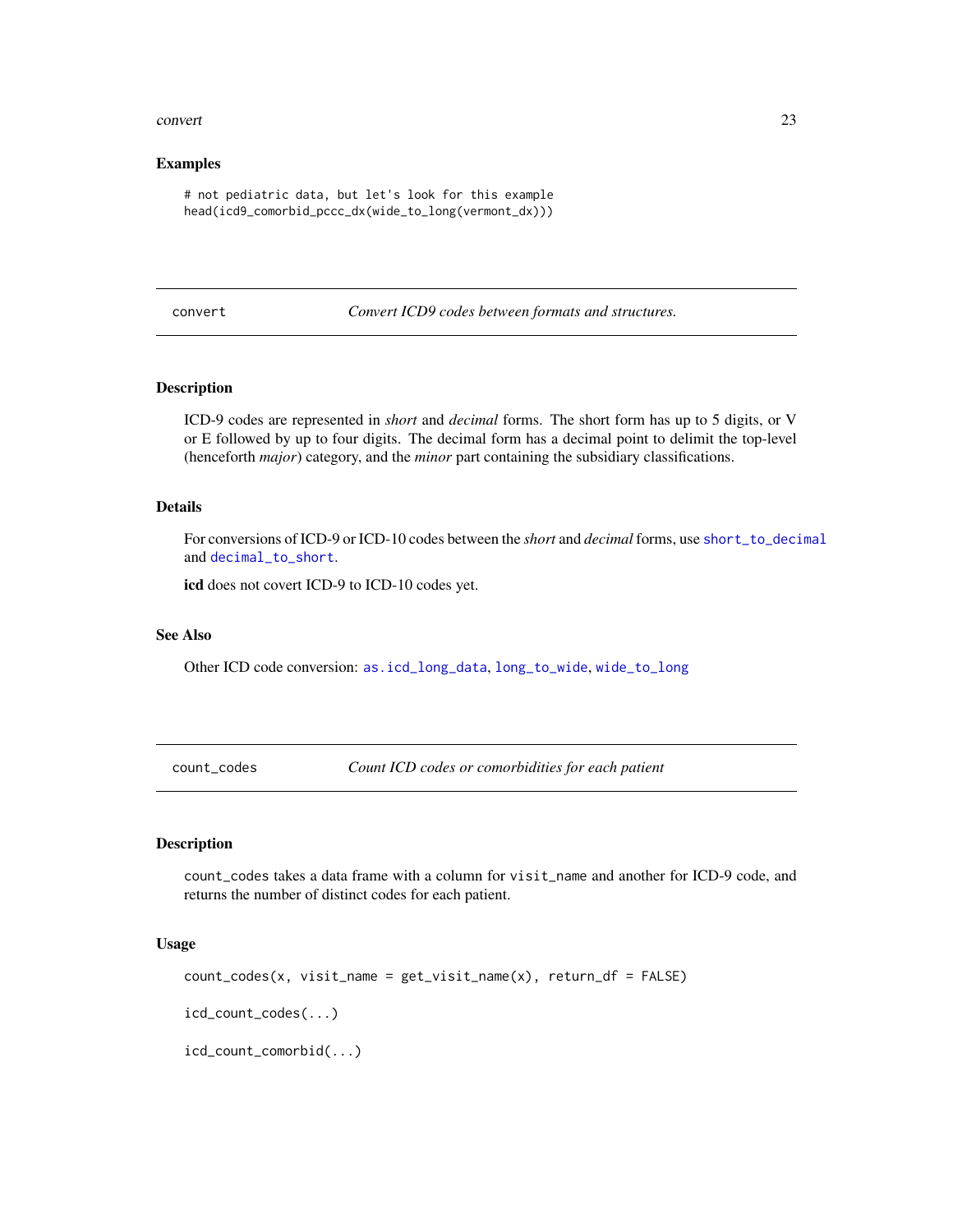#### <span id="page-23-0"></span>Arguments

| X          | data frame with one row per patient, and a true/false or 1/0 flag for each col-<br>umn. By default, the first column is the patient identifier and is not counted. If<br>visit_name is not specified, the first column is used.                                                                                                                                                                                                                                                                                                                                                                                                                                                                                                                            |
|------------|------------------------------------------------------------------------------------------------------------------------------------------------------------------------------------------------------------------------------------------------------------------------------------------------------------------------------------------------------------------------------------------------------------------------------------------------------------------------------------------------------------------------------------------------------------------------------------------------------------------------------------------------------------------------------------------------------------------------------------------------------------|
| visit name | The name of the column in the data frame which contains the patient or visit<br>identifier. Typically this is the visit identifier, since patients come leave and<br>enter hospital with different ICD-9 codes. It is a character vector of length one.<br>If left empty, or NULL, then an attempt is made to guess which field has the ID for<br>the patient encounter (not a patient ID, although this can of course be specified<br>directly). The guesses proceed until a single match is made. Data frames may<br>be wide with many matching fields, so to avoid false positives, anything but a<br>single match is rejected. If there are no successful guesses, and visit id was<br>not specified, then the first column of the data frame is used. |
| return df  | single logical, if TRUE, return the result as a data frame with the first column<br>being the visit_name, and the second being the count. If visit_name was a<br>factor or named differently in the input, this is preserved.                                                                                                                                                                                                                                                                                                                                                                                                                                                                                                                              |
| $\ddots$   | arguments passed on to other functions                                                                                                                                                                                                                                                                                                                                                                                                                                                                                                                                                                                                                                                                                                                     |

#### Details

The visit\_name field is typically the first column. If there is no column called visit\_name and visit\_name is not specified, the first column is used.

#### Value

vector of the count of comorbidities for each patient. This is sometimes used as a metric of comorbidity load, instead of, or in addition to metrics like the Charlson Comorbidity Index (aka Charlson Score)

#### Deprecated function names

Future versions of icd will drop the icd\_ prefix. For example, charlson should be used in favor of icd\_charlson. To distinguish icd function calls, consider using the prefix icd:: instead, e.g., icd::charlson. Functions which specifically operate on either ICD-9 or ICD-10 codes or their sub-types will retain the prefix. E.g. [icd9\\_comorbid\\_ahrq](#page-12-2). icd specific classes also retain the prefix, e.g., [icd\\_wide\\_data](#page-5-1).

#### Examples

```
mydf <- data.frame(visit_name = c("r", "r", "s"),
                icd9 = c("441", "412.93", "042"))count_codes(mydf, return_df = TRUE)
count_codes(mydf)
cmb <- icd9_comorbid_quan_deyo(mydf, isShort = FALSE, return_df = TRUE)
count_comorbid(cmb)
wide \leq data.frame(visit_name = c("r", "s", "t"),icd9_1 = c("0011", "441", "456"),
```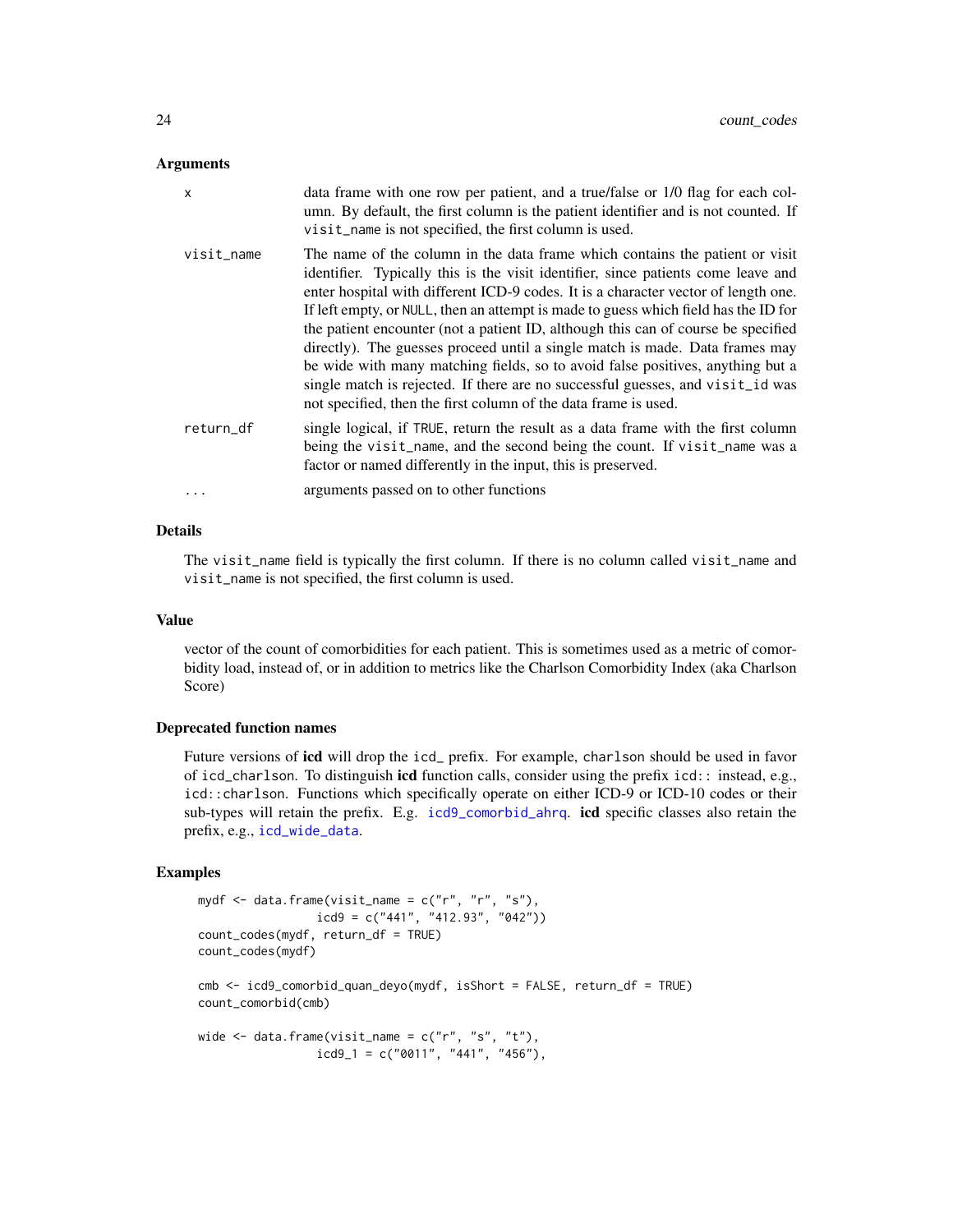#### <span id="page-24-0"></span>count\_codes\_wide 25

```
icd9_2 = c(NA, "442", NA),icd9_3 = c(NA, NA, "510"))count_codes_wide(wide)
# or:
library(magrittr)
wide %>% wide_to_long %>% count_codes
```
count\_codes\_wide *Count ICD codes given in wide format*

#### Description

For count\_codes, it is assumed that all the columns apart from visit\_name represent actual or possible ICD-9 codes. Duplicate visit\_names are repeated as given and aggregated.

#### Usage

```
count_codes_wide(x, visit_name = get_visit_name(x), return_df = FALSE,
  aggr = FALSE)
```

```
icd_count_codes_wide(...)
```

| x          | data. frame with one row per patient, hospital visit, encounter, etc., and mul-<br>tiple columns containing any ICD codes attributed to that encounter or patient.<br>i.e. data frame with ICD codes in wide format.                                                                                                                                                                                                                                                                                                                                                                                                                                                                                                                                       |
|------------|------------------------------------------------------------------------------------------------------------------------------------------------------------------------------------------------------------------------------------------------------------------------------------------------------------------------------------------------------------------------------------------------------------------------------------------------------------------------------------------------------------------------------------------------------------------------------------------------------------------------------------------------------------------------------------------------------------------------------------------------------------|
| visit_name | The name of the column in the data frame which contains the patient or visit<br>identifier. Typically this is the visit identifier, since patients come leave and<br>enter hospital with different ICD-9 codes. It is a character vector of length one.<br>If left empty, or NULL, then an attempt is made to guess which field has the ID for<br>the patient encounter (not a patient ID, although this can of course be specified<br>directly). The guesses proceed until a single match is made. Data frames may<br>be wide with many matching fields, so to avoid false positives, anything but a<br>single match is rejected. If there are no successful guesses, and visit_id was<br>not specified, then the first column of the data frame is used. |
| return_df  | single logical value, if TRUE, return the result as a data frame with the first col-<br>umn being the visit_id, and the second being the count. If visit_id was a<br>factor or named differently in the input, this is preserved.                                                                                                                                                                                                                                                                                                                                                                                                                                                                                                                          |
| aggr       | single logical, default is FALSE. If TRUE, the length (or rows) of the output will<br>no longer match the input, but duplicate visit_names will be counted together.                                                                                                                                                                                                                                                                                                                                                                                                                                                                                                                                                                                       |
| .          | arguments passed on to other functions                                                                                                                                                                                                                                                                                                                                                                                                                                                                                                                                                                                                                                                                                                                     |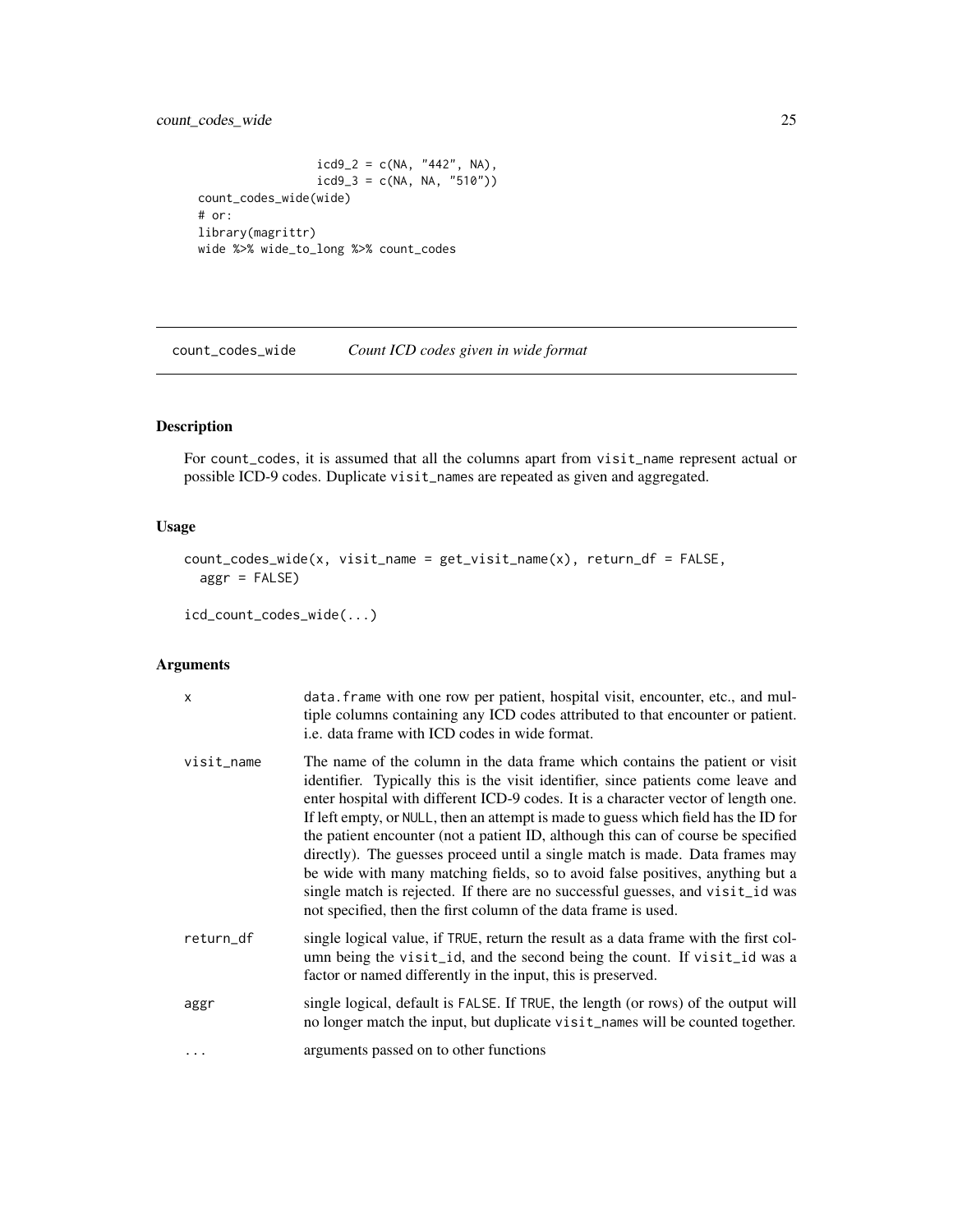#### <span id="page-25-0"></span>Deprecated function names

Future versions of icd will drop the icd\_ prefix. For example, charlson should be used in favor of icd\_charlson. To distinguish icd function calls, consider using the prefix icd:: instead, e.g., icd::charlson. Functions which specifically operate on either ICD-9 or ICD-10 codes or their sub-types will retain the prefix. E.g. [icd9\\_comorbid\\_ahrq](#page-12-2). icd specific classes also retain the prefix, e.g., [icd\\_wide\\_data](#page-5-1).

count\_comorbid *Count number of comorbidities per patient*

#### Description

count\_comorbid differs from the other counting functions in that it counts *comorbidities*, not individual diagnoses. It accepts any data. frame with either logical or binary contents, with a single column for visit\_name. No checks are made to see whether visit\_name is duplicated.

#### Usage

```
count_comorbid(x, visit_name = get_visit_name(x), return_df = FALSE)
```
#### Arguments

| X          | data frame with one row per patient, and a true/false or 1/0 flag for each col-<br>umn. By default, the first column is the patient identifier and is not counted. If<br>visit_name is not specified, the first column is used.                                                                                                                                                                                                                                                                                                                                                                                                                                                                                                                            |
|------------|------------------------------------------------------------------------------------------------------------------------------------------------------------------------------------------------------------------------------------------------------------------------------------------------------------------------------------------------------------------------------------------------------------------------------------------------------------------------------------------------------------------------------------------------------------------------------------------------------------------------------------------------------------------------------------------------------------------------------------------------------------|
| visit_name | The name of the column in the data frame which contains the patient or visit<br>identifier. Typically this is the visit identifier, since patients come leave and<br>enter hospital with different ICD-9 codes. It is a character vector of length one.<br>If left empty, or NULL, then an attempt is made to guess which field has the ID for<br>the patient encounter (not a patient ID, although this can of course be specified<br>directly). The guesses proceed until a single match is made. Data frames may<br>be wide with many matching fields, so to avoid false positives, anything but a<br>single match is rejected. If there are no successful guesses, and visit id was<br>not specified, then the first column of the data frame is used. |
| return df  | single logical value, if TRUE, return the result as a data frame with the first col-<br>umn being the visit_id, and the second being the count. If visit_id was a                                                                                                                                                                                                                                                                                                                                                                                                                                                                                                                                                                                          |

factor or named differently in the input, this is preserved.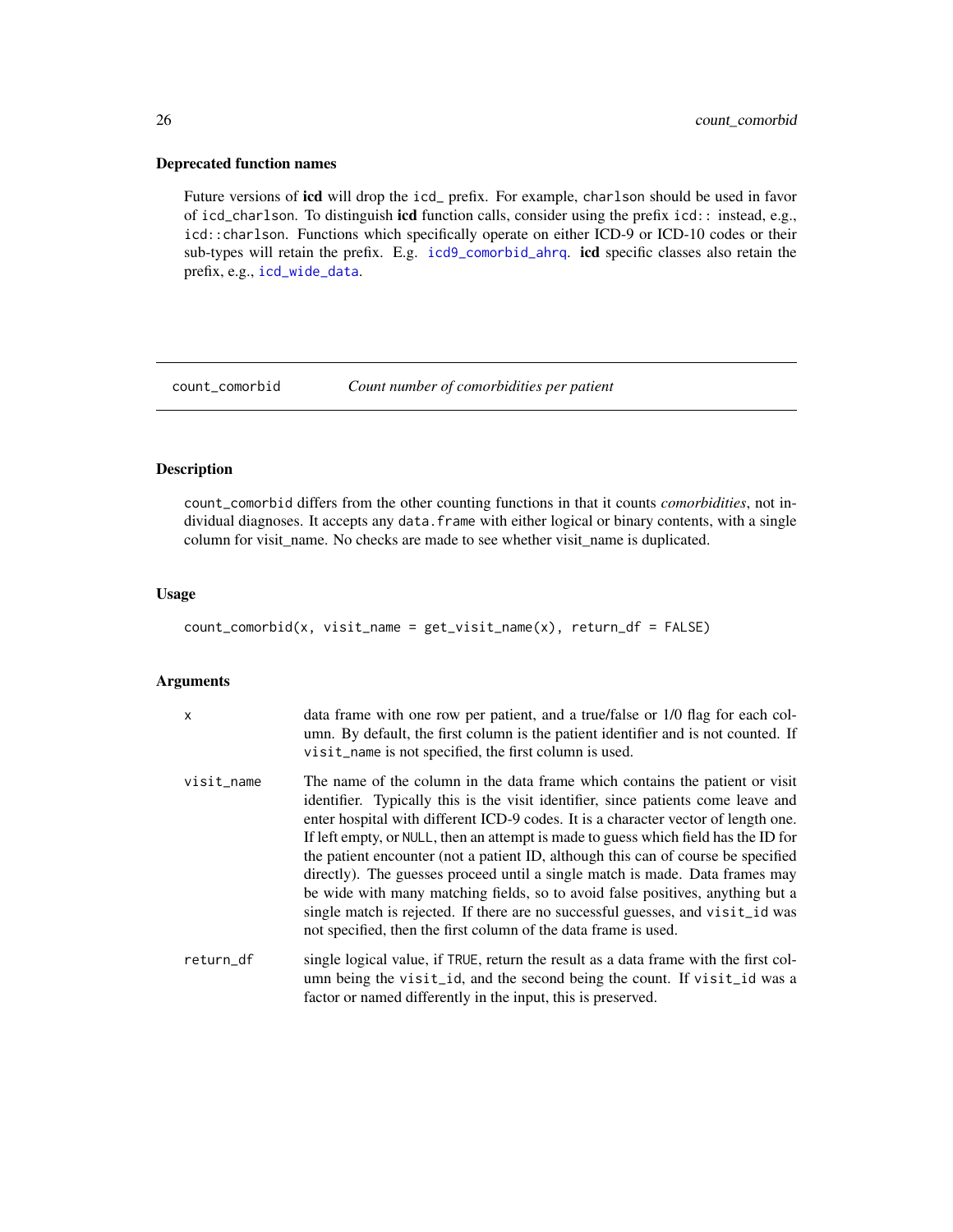<span id="page-26-1"></span><span id="page-26-0"></span>

Compares two comorbidity to ICD code mappings. The results are returned invisibly as a list. Only those comorbidities with (case sensitive) overlapping names are compared.

#### Usage

```
diff\_comorbid(x, y, all\_names = NULL, x\_names = NULL, y\_names = NULL,show = TRUE, explain = TRUE)
## S3 method for class 'list'
diff\_comorbid(x, y, all\_names = NULL, x\_names = NULL,y_names = NULL, show = TRUE, explain = TRUE)
icd_diff_comorbid.list(...)
icd_diff_comorbid(...)
```
#### Arguments

| $\mathsf{x}$ | list of character vectors                                                                                                                                                    |
|--------------|------------------------------------------------------------------------------------------------------------------------------------------------------------------------------|
| y            | list of character vectors                                                                                                                                                    |
| $all$ names  | character vector of the comorbidity names                                                                                                                                    |
| x_names      | character vector of the comorbidity names from x to compare                                                                                                                  |
| y_names      | character vector of the comorbidity names from y to compare                                                                                                                  |
| show         | single logical value. The default is TRUE which causes a report to be printed.                                                                                               |
| explain      | single logical value. The default is TRUE which means the differing codes are<br>attempted to be reduced to their parent codes, in order to give a more succinct<br>summary. |
| $\cdots$     | arguments passed on to other functions                                                                                                                                       |

#### Value

A list, each item of which is another list containing the intersections and both asymmetric differences.

#### Methods (by class)

• list: Show difference between comorbidity maps with ICD-9 codes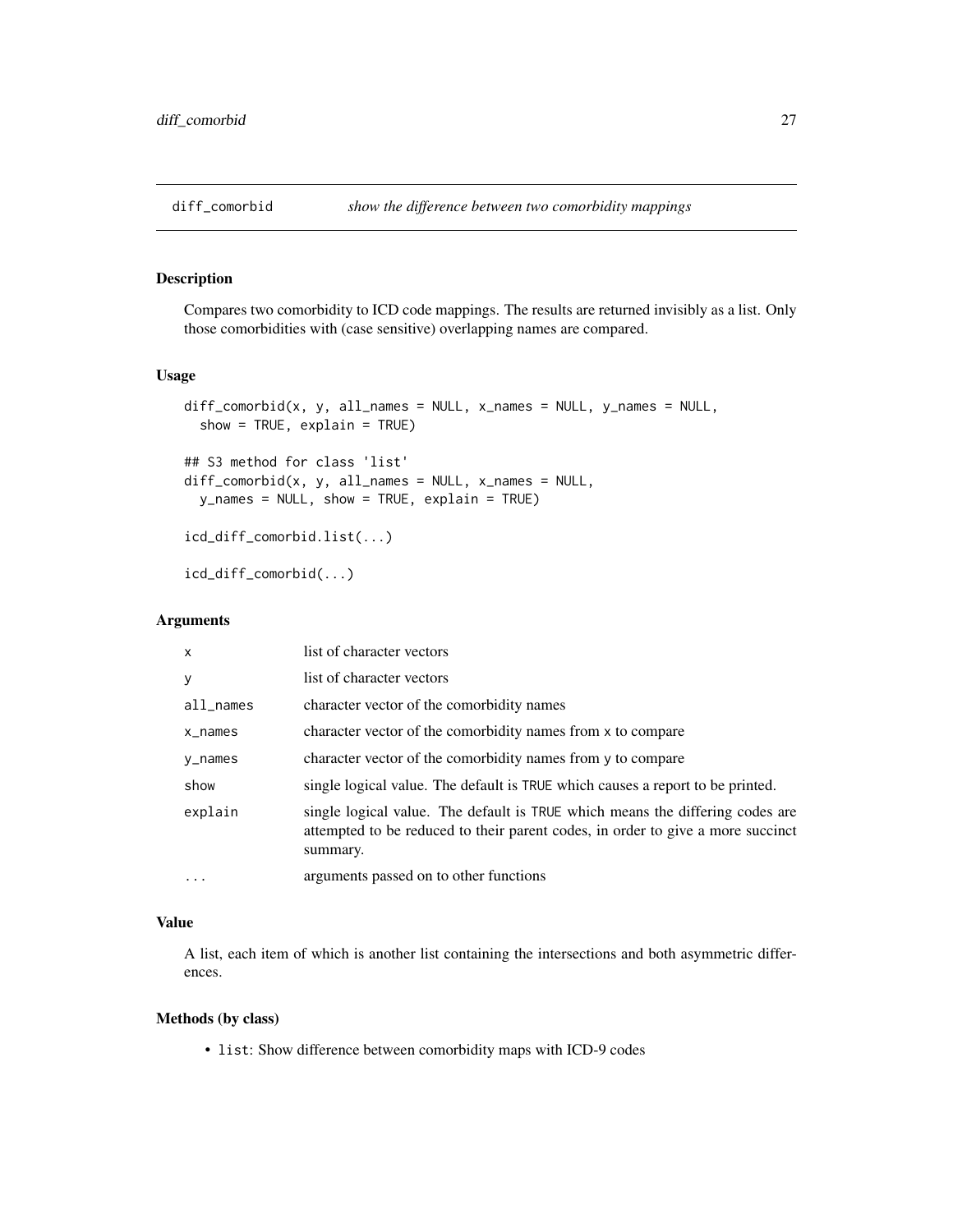#### <span id="page-27-0"></span>Deprecated function names

Future versions of **icd** will drop the icd prefix. For example, charlson should be used in favor of icd\_charlson. To distinguish icd function calls, consider using the prefix icd:: instead, e.g., icd::charlson. Functions which specifically operate on either ICD-9 or ICD-10 codes or their sub-types will retain the prefix. E.g. [icd9\\_comorbid\\_ahrq](#page-12-2). icd specific classes also retain the prefix, e.g., [icd\\_wide\\_data](#page-5-1).

#### Examples

```
# compare CHF for ICD-10 mappings from Elixhauser and AHRQ
diff_comorbid(icd10_map_elix, icd10_map_ahrq, show = FALSE)[["CHF"]]
## Not run:
# default is to show the results in a human readable manner:
diff_result <- diff_comorbid(icd9_map_elix, icd9_map_ahrq)[["CHF"]]
# show differences for
# give full report on all comorbidities for these mappings
diff_result <- diff_comorbid(icd9_map_elix, icd9_map_ahrq, show = FALSE)
# the following outputs a summary to the console:
diff_comorbid(icd9_map_elix, icd9_map_ahrq)
## End(Not run)
```
<span id="page-27-1"></span>

```
filter_poa Filters data frame based on present-on-arrival flag
```
#### **Description**

Present On Arrival (POA) is not a simple flag, since many codes are exempt, unspecified, or unknown. Therefore, two options are given: get all the comorbidities where the POA flag was definitely negative, coded as 'N' or definitely positive and coded as 'Y'. Negating one set won't give the other set unless all codes were either Y or N.

#### Usage

```
filter\_poa(x, poa_name = "poa", poa = poa_choices)filter_poa_yes(x, poa_name = "poa")
filter\_poa\_no(x, poa\_name = "poa")filter_poa_not_no(x, poa_name = "poa")
filter_poa_not_yes(x, poa_name = "poa")
icd_filter_poa(...)
icd_filter_poa_no(...)
```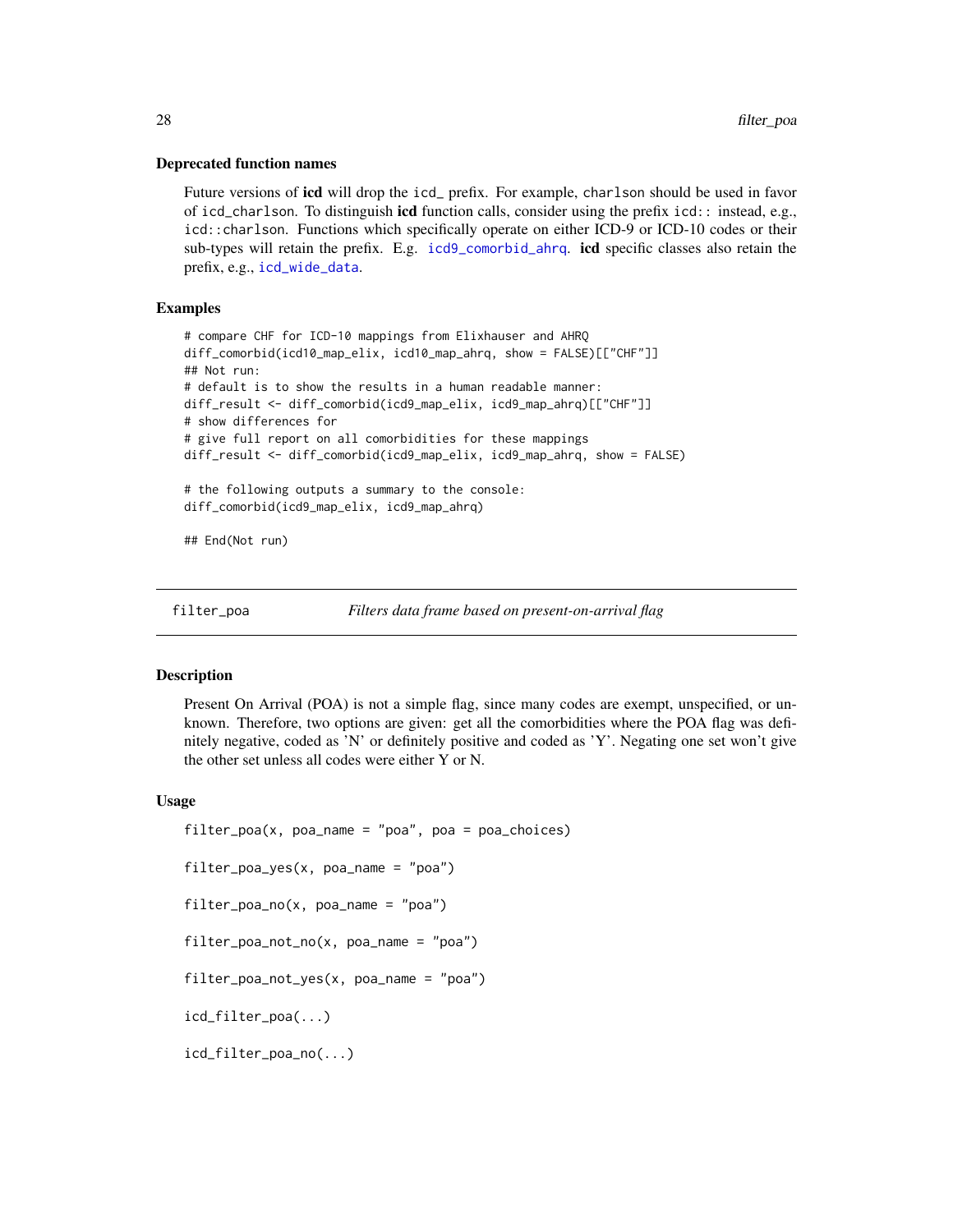```
icd_filter_poa_not_no(...)
```
icd\_filter\_poa\_not\_yes(...)

icd\_filter\_poa\_yes(...)

#### Arguments

| $\mathsf{x}$ | input vector of ICD codes                                                                                                                                                                                                                                                                                                                                |
|--------------|----------------------------------------------------------------------------------------------------------------------------------------------------------------------------------------------------------------------------------------------------------------------------------------------------------------------------------------------------------|
| poa_name     | The name of column in the data frame which contains the Present On Arrival<br>(POA) flag. The flag itself is a single character, typically one of "Y", "N", "E",<br>" $X$ ", " $U$ " or empty.                                                                                                                                                           |
| poa          | single character value, being one of Yes, No, Not Yes, and Not No, indicating<br>whether to account for comorbidities flagged as present-on-arrival. This is not<br>a simple flag, because many codes are exempt, unspecified, or unknown. The<br>intermediate codes, such as "exempt", "unknown" and NA mean that "yes" is not<br>the same as "not no." |
| $\ddotsc$    | arguments passed on to other functions                                                                                                                                                                                                                                                                                                                   |

#### Functions

- filter\_poa\_yes: Select rows where Present-on-Arrival flag is explicitly 'Yes.'
- filter\_poa\_no: Select rows where Present-on-Arrival flag is explicitly 'No.'
- filter\_poa\_not\_no: Select rows where Present-on-Arrival flag is anything but 'No.' This includes unknown, exempt, other codes, and of course all those marked 'Yes.'
- filter\_poa\_not\_yes: Select rows where Present-on-Arrival flag is anything but 'Yes.' This would group exempt, unknown and other codes under 'Not POA' which is unlikely to be a good choice, since exempt codes, of which there are a quite large number, tend to describe chronic or out-of-hospital characteristics.

#### Deprecated function names

Future versions of icd will drop the icd\_ prefix. For example, charlson should be used in favor of icd\_charlson. To distinguish icd function calls, consider using the prefix icd:: instead, e.g., icd::charlson. Functions which specifically operate on either ICD-9 or ICD-10 codes or their sub-types will retain the prefix. E.g. [icd9\\_comorbid\\_ahrq](#page-12-2). icd specific classes also retain the prefix, e.g., [icd\\_wide\\_data](#page-5-1).

#### Examples

```
## Not run:
library(magrittr, warn.conflicts = FALSE, quietly = TRUE)
myData <- data.frame(
  visit_id = c("v1", "v2", "v3", "v4"),
  diag = c("39891", "39790", "41791", "4401"),
  poa = c("Y", "N", NA, "Y"),
 stringsAsFactors = FALSE
```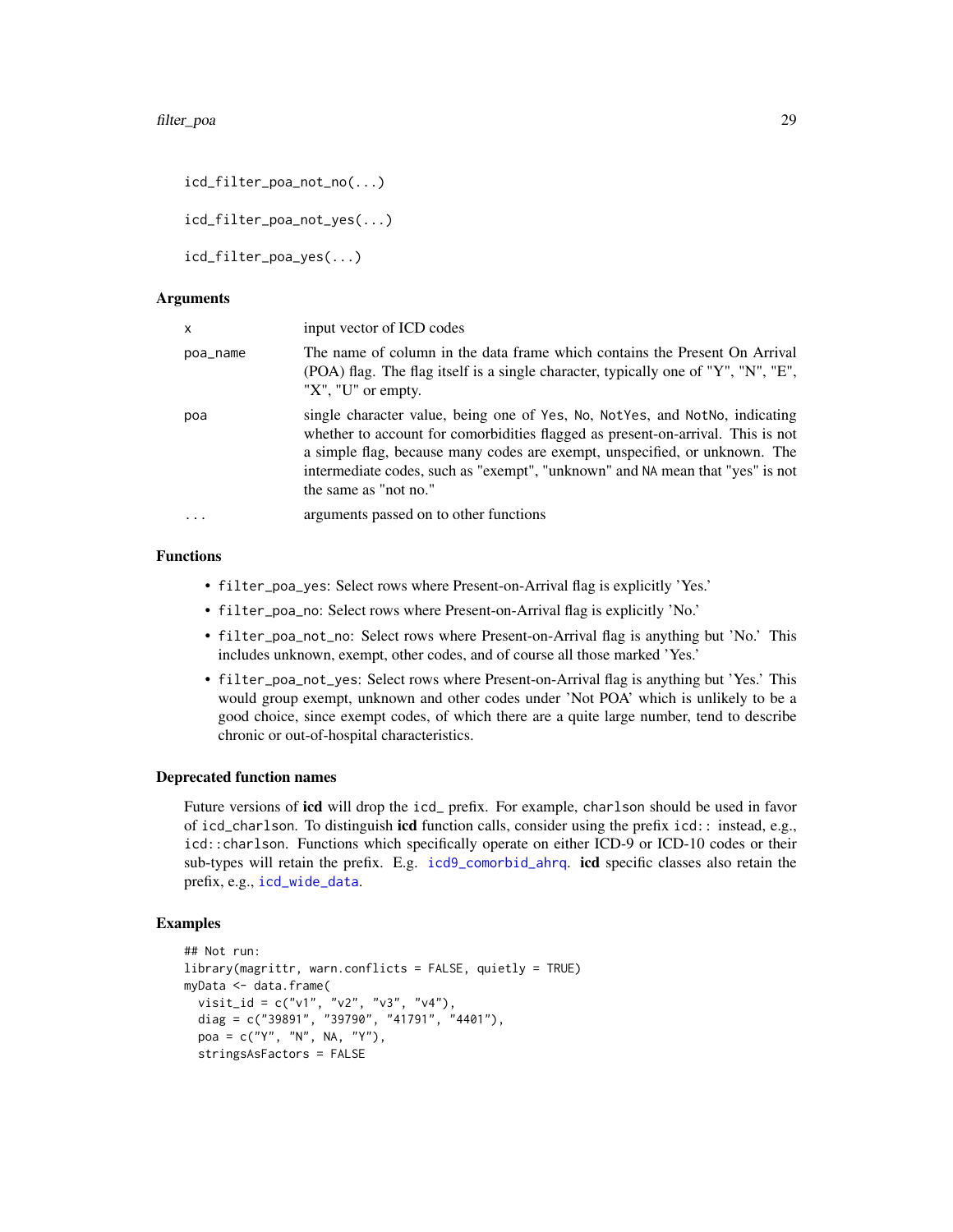```
)
myData %>% filter_poa_not_no() %>% comorbid_ahrq()
# can fill out named fields also:
myData %>% filter_poa_yes(poa_name="poa") %>%
  comorbid_ahrq(icd_name = "diag", visit_name = "visit_id", short_code = TRUE)
# can call the core comorbid() function with an arbitrary mapping
myData %>%
  filter_poa_yes %>%
  comorbid_elix(icd_name = "diag", visit_name = "visit_id",
  short_mapping = TRUE)
## End(Not run)
```
filter\_valid *Filter ICD codes by validity.*

#### Description

Filters a data.frame of patients for valid or invalid ICD-9 codes

#### Usage

```
filter_valid(x, icd_name = get_icd_name(x),
  short_code = guess_short(.subset2(x, icd_name)), invert = FALSE)
filter\_invality(x, icd_name = get\_icd_name(x),short\_code = guess\_short(x[[icd_name]]), invert = FALSE)icd9_filter_valid(x, icd_name = get_icd_name(x),
  short\_code = guess\_short(x[[icd_name]]), invert = FALSE)icd10_filter_valid(x, icd_name = get_icd_name(x),
  short_code = guess_short(x[[icd_name]]), invert = FALSE)
icd9_filter_invalid(x, icd_name = get_icd_name(x),
  short\_code = guess\_short(x[[icd_name]]), invert = FALSE)
icd10_filter_invalid(x, icd_name = get_icd_name(x),
  short\_code = guess\_short(x[[icd_name]]), invert = FALSE)icd_filter_invalid(...)
icd_filter_valid(...)
```
#### Arguments

x input vector of ICD codes

<span id="page-29-0"></span>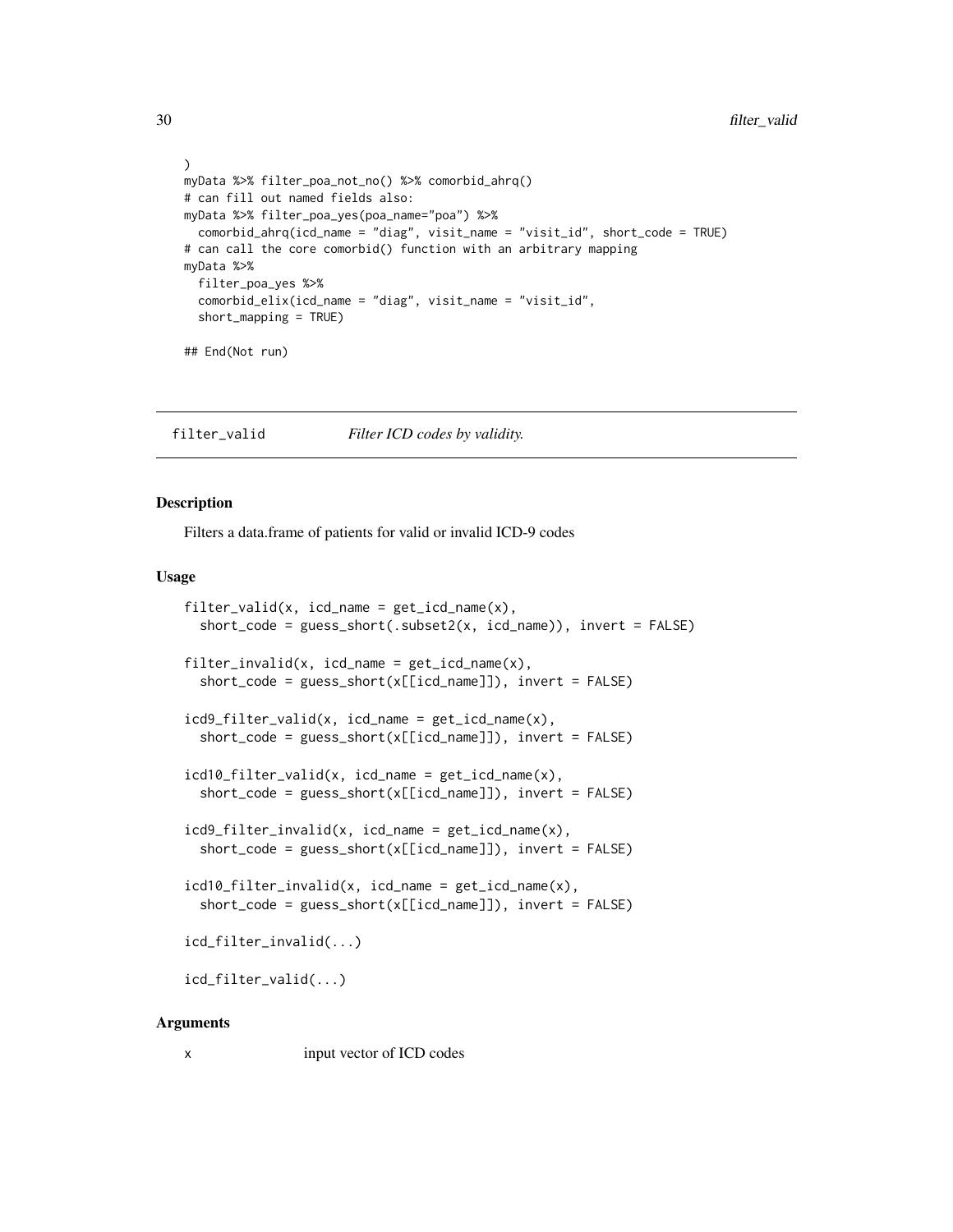#### <span id="page-30-0"></span>get\_defined 31

| icd_name   | The name of the column in the data. frame which contains the ICD codes. This<br>is a character vector of length one. If it is NULL, icd9 will attempt to guess the<br>column name, looking for progressively less likely possibilities until it matches<br>a single column. Failing this, it will take the first column in the data frame.<br>Specifying the column using this argument avoids the guesswork. |
|------------|---------------------------------------------------------------------------------------------------------------------------------------------------------------------------------------------------------------------------------------------------------------------------------------------------------------------------------------------------------------------------------------------------------------|
| short code | single logical value which determines whether the ICD-9 code provided is in<br>short (TRUE) or decimal (FALSE) form. Where reasonable, this is guessed from<br>the input data.                                                                                                                                                                                                                                |
| invert     | Single logical value. Returns the inverse of the result. E.g. if seeking valid<br>ICD-9 codes, the invalid ones are returned.                                                                                                                                                                                                                                                                                 |
| $\cdot$    | arguments passed to the class-specific functions                                                                                                                                                                                                                                                                                                                                                              |

#### Functions

- filter\_invalid: Filter invalid rows from data frame of patients with ICD codes. This can also be achieved with filter\_valid and invert = TRUE
- icd9\_filter\_valid: Filter data frame for valid ICD codes

#### Deprecated function names

Future versions of icd will drop the icd\_ prefix. For example, charlson should be used in favor of icd\_charlson. To distinguish icd function calls, consider using the prefix icd:: instead, e.g., icd::charlson. Functions which specifically operate on either ICD-9 or ICD-10 codes or their sub-types will retain the prefix. E.g. [icd9\\_comorbid\\_ahrq](#page-12-2). icd specific classes also retain the prefix, e.g., [icd\\_wide\\_data](#page-5-1).

get\_defined *Select only defined ICD codes*

#### Description

Return only those codes which are heading or leaf (billable), specifying whether codes are all shortform or all decimal-form

#### Usage

```
get_defined(x, short_code = guess_short(x), billable = FALSE)
```
icd\_get\_defined.icd9(...)

icd\_get\_defined(...)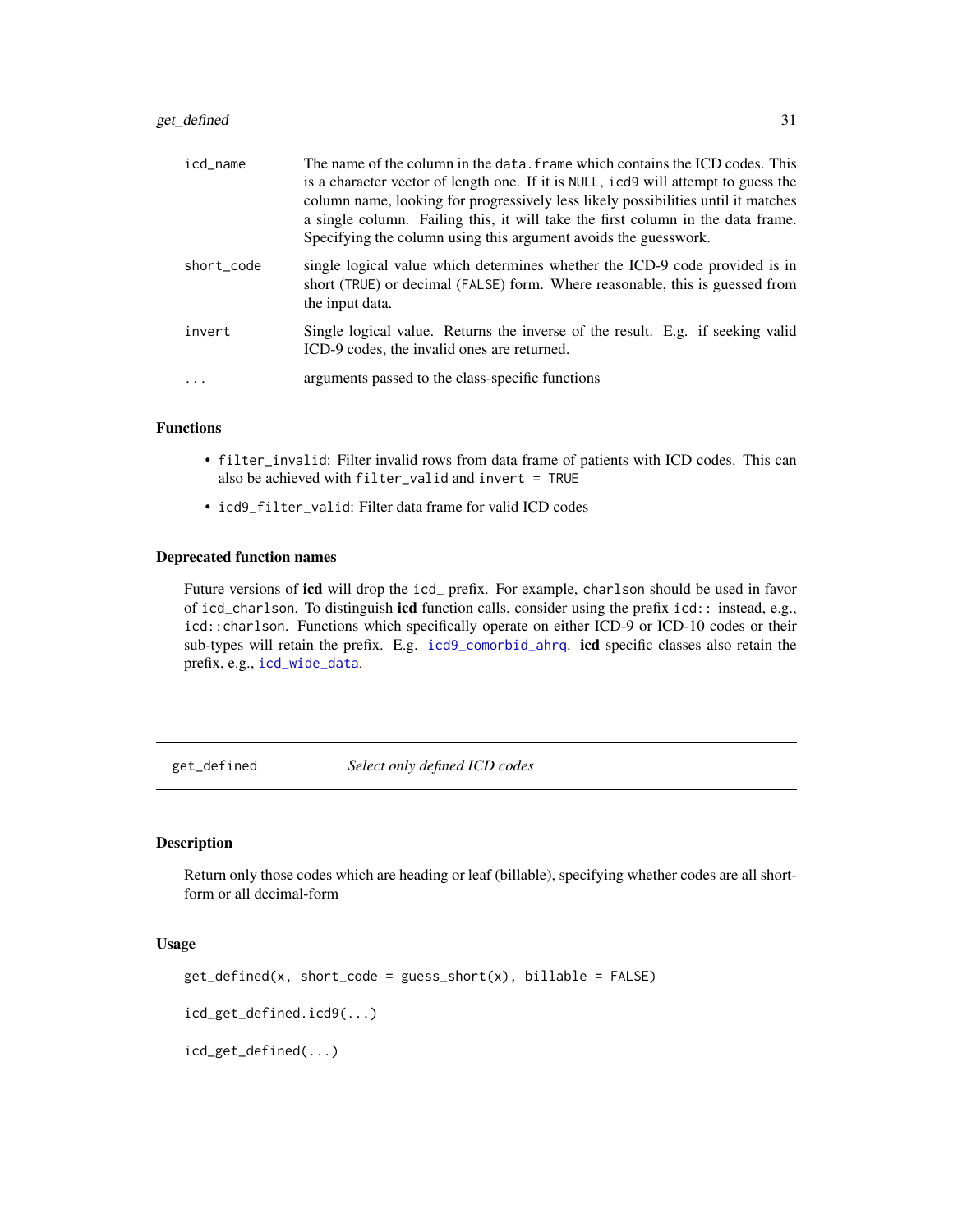#### <span id="page-31-0"></span>Arguments

| x          | input vector or factor, possibly with an ICD class                                                                                                                                                                                                                                    |
|------------|---------------------------------------------------------------------------------------------------------------------------------------------------------------------------------------------------------------------------------------------------------------------------------------|
| short_code | logical value, whether short-form ICD code                                                                                                                                                                                                                                            |
| billable   | single logical value, whether to limit return codes also by whether they are bil-<br>lable, i.e. leaf nodes. This is really only designed for use with ICD-9-CM,<br>ICD-10-CM etc, since the WHO versions are not designed for billing, but for<br>public health and death reporting. |
| .          | arguments passed on to other functions                                                                                                                                                                                                                                                |

#### Deprecated function names

Future versions of **icd** will drop the icd\_ prefix. For example, charlson should be used in favor of icd\_charlson. To distinguish icd function calls, consider using the prefix icd:: instead, e.g., icd::charlson. Functions which specifically operate on either ICD-9 or ICD-10 codes or their sub-types will retain the prefix. E.g. [icd9\\_comorbid\\_ahrq](#page-12-2). icd specific classes also retain the prefix, e.g., [icd\\_wide\\_data](#page-5-1).

icd10cm2016 *ICD-10-CM*

#### Description

The public domain modified ICD-10 classification as published in the public domain by the US CDC. Currently this has a slightly different structure to icd9cm\_hierarchy because the published data helpfully has a *leaf* flag indicating whether a code is a *billable* leaf node, or a code higher in the hierarchy which nevertheless will have a description.

#### Details

There are annual revisions to this data. Currently, the 2016 edition is included.

Format: data frame, with columns for code, leaf status (0 or 1), short and long descriptions.

#### See Also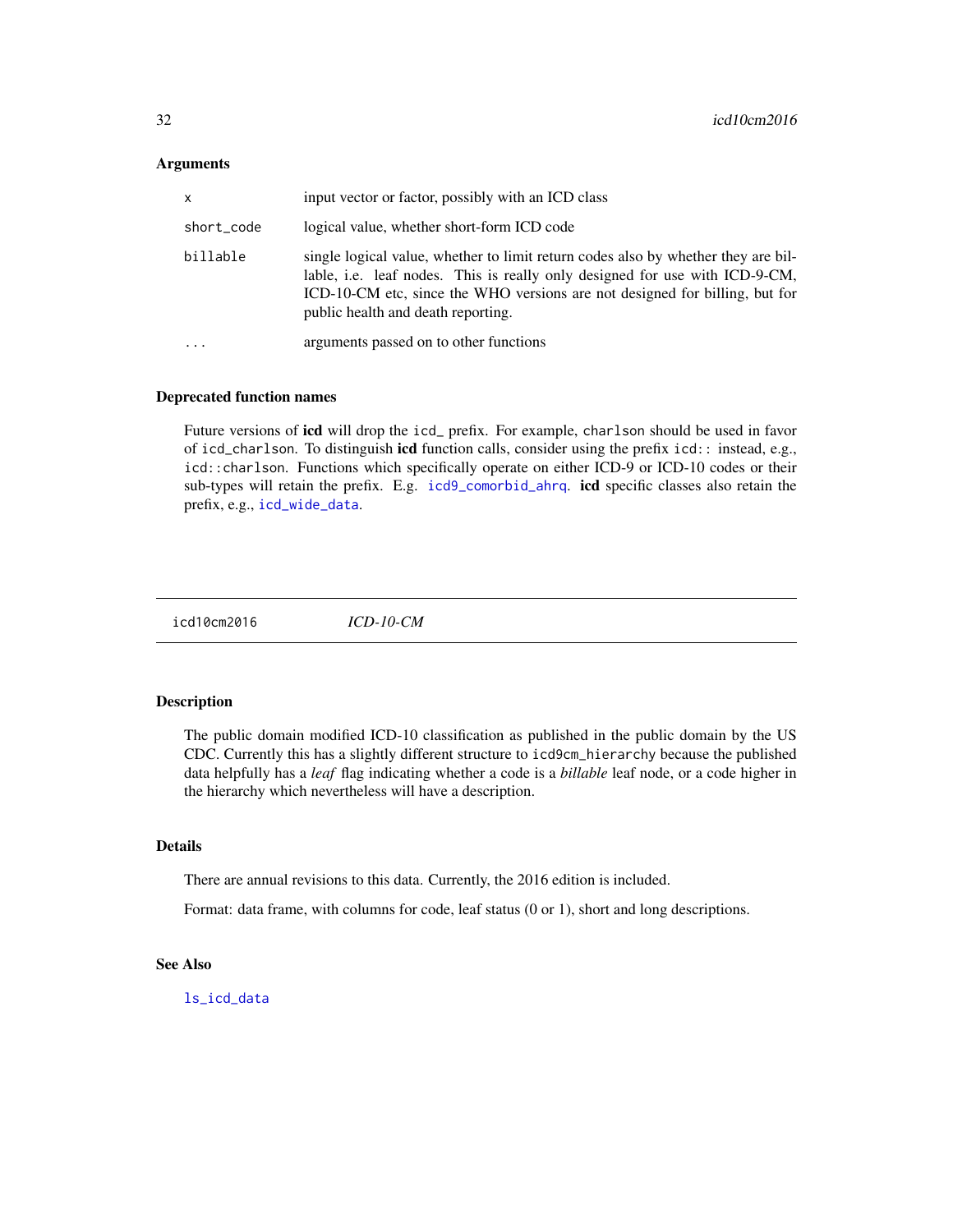<span id="page-32-0"></span>The WHO ICD-10 scheme chapters. The chapter level is the highest in the hierarchy, each chapter containing sets of codes which span multiple three-digit 'major' codes, and in some cases also span codes across two alphabetic initial characters. E.g. Chapter I spans A00 to B99.

#### Details

2017 ICD-10-CM does not have any U codes (codes for special purposes). U00-U49 - Provisional assignment of new diseases of uncertain etiology or emergency use U82-U85 - Resistance to antimicrobial and anti-neoplastic drugs

Format: list with chapter names stored in list names, each with two element named character vector with start and end codes.

#### See Also

[ls\\_icd\\_data](#page-0-0)

icd10\_map\_ahrq\_pcs *AHRQ ICD-10-PCS categories*

#### **Description**

The AHRQ has categorized each of the ICD-10-PCS (Procedure Codes) into one of four groups: minor diagnostic, minor therapeutic, major diagnostic or major therapeutic. This mapping can be used to get the type(s) of procedure(s) performed on a patient from a data.frame of patients and associated procedure codes in 'long' format. See the ICD-10 vignette for an example.

#### See Also

[https://www.hcup-us.ahrq.gov/toolssoftware/procedureicd10/procedure\\_icd10.jsp](https://www.hcup-us.ahrq.gov/toolssoftware/procedureicd10/procedure_icd10.jsp)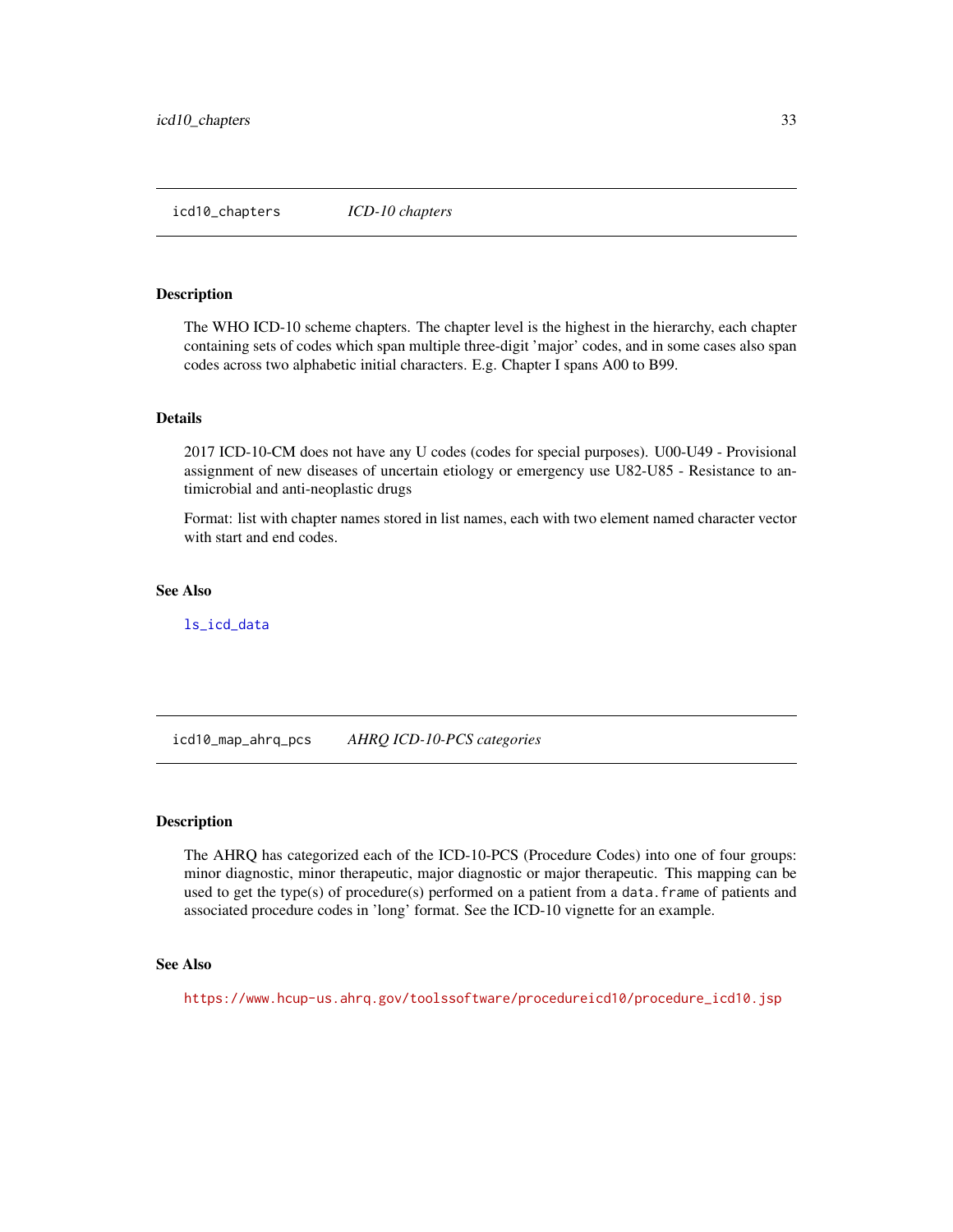<span id="page-33-0"></span>

ICD-10-PCS is the annually-updated set of procedure codes designed by 3M for the US CMS. There is no directory of WHO ICD procedure codes.

#### Details

Format: A named list of data frames. The elements of the list are named by the year, e.g., "2018". Each data frame contains two character columns, the first, named code is the procedure code; the second, named desc, has the description.

#### See Also

[ls\\_icd\\_data](#page-0-0)

icd10\_sub\_chapters *ICD-10 sub-chapters*

#### Description

The WHO ICD-10 scheme sub-chapters. N.b. there may be WHO vs CM differences: please file bug if noted. In the XML definition of ICD-10-CM there are some intermediate hierarchical levels, e.g. for neoplasms. Sub-chapter here is defined as the lowest-level grouping of three-digit codes, e.g. C00-C14 "Malignant neoplasms of lip, oral cavity and pharynx", not C00-C96 "Malignant neoplasms" which itself is a subset of the chapter C00-D49 "Neoplasms"

#### Details

Format: list with sub-chapter or major names stored in list names, each with two element named character vector with start and end codes.

#### See Also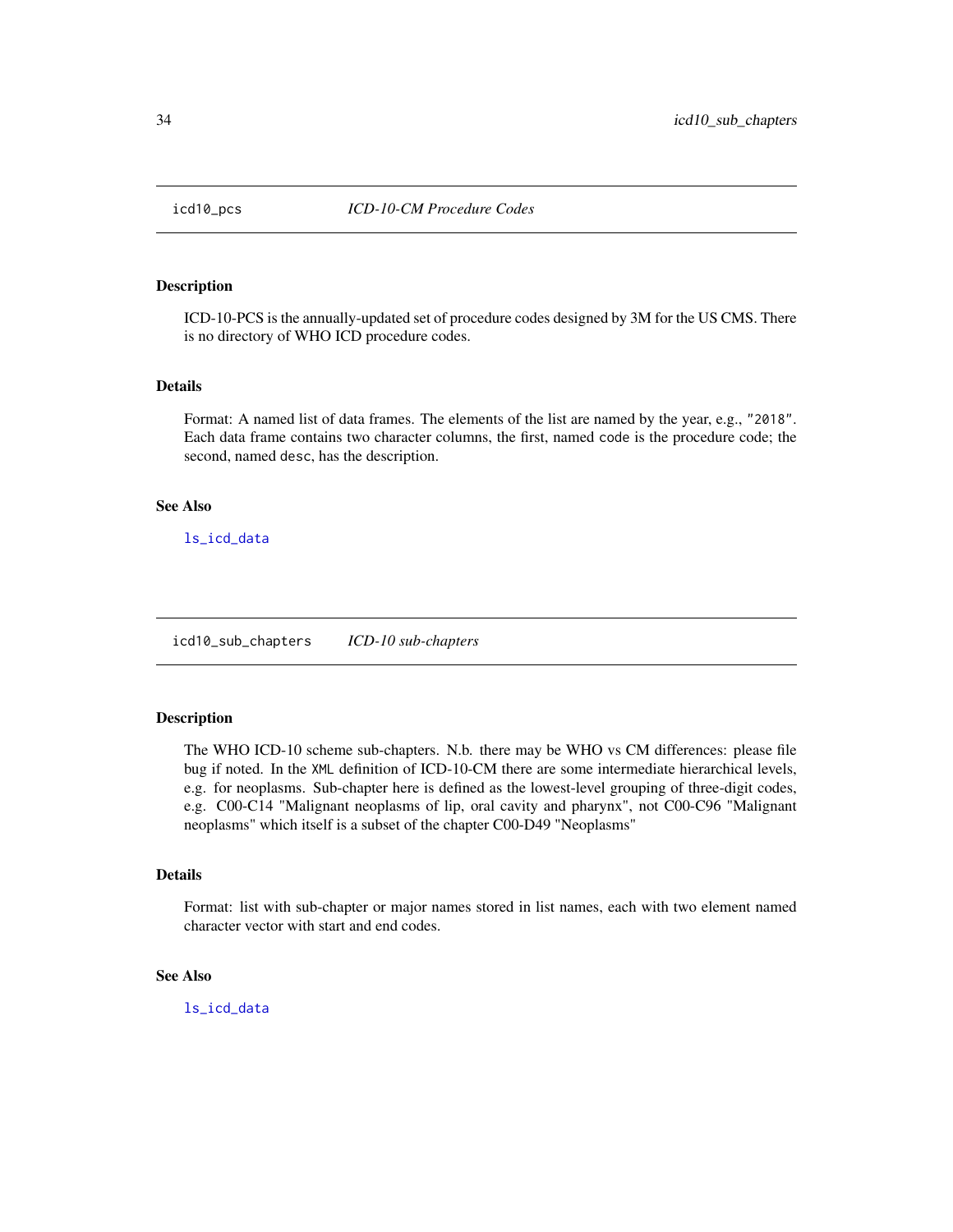<span id="page-34-0"></span>

These are derived from the CMS published updates, with versions 23 to 32 currently available going back to 2004/5. The source files back to version 27 have short and long descriptions. The short descriptions are in ASCII with no special characters, whereas the long descriptions contain accented characters which seem to be interpreted as Unicode, latin-1 or cp1252. This all done during package creation, but can be repeated by package users, including pulling the data from the web pages directly. Despite my best efforts, current locale can give different results, but this packaged data is correct, with some UTF-8 encoded strings.

#### Details

Format: list of data frames. Each list item is named by the version as a string, e.g. "32". The constituent data frames have columns icd9, shortDesc, and longDesc.

#### See Also

[ls\\_icd\\_data](#page-0-0)

<span id="page-34-1"></span>icd9cm\_hierarchy *Latest ICD-9-CM diagnosis codes, in flat* data.frame *format*

#### Description

Short-form ICD-9 codes with short and long descriptions, and description of each hierarchy level containing each code.

#### Details

Format: data frame

#### See Also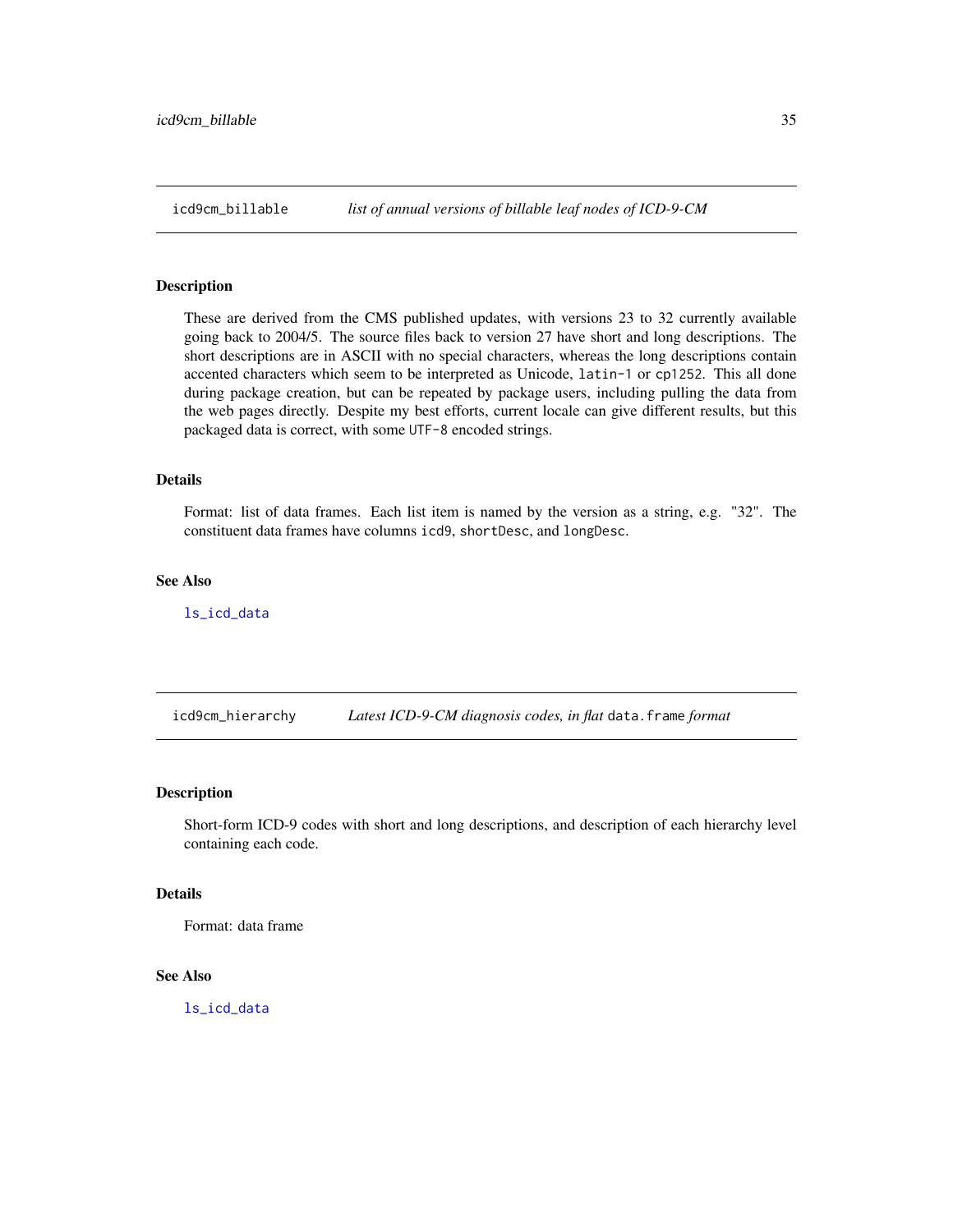<span id="page-35-1"></span><span id="page-35-0"></span>icd9\_chapters *ICD-9 chapters*

#### Description

icd9\_chapters, icd9\_chapters\_sub and icd9\_majors contain mappings from the higher level descriptions of ICD-9 codes to the ranges of ICD-9 codes they describe. Helpful in summarizing codes or grouping for human-readable output. These can easily be converted to a co-morbidity mapping, as shown in the vignette.

#### **Details**

- 001-139 Infectious And Parasitic Diseases
- 140-239 Neoplasms
- 240-279 Endocrine, Nutritional And Metabolic Diseases, And Immunity Disorders
- 280-289 Diseases Of The Blood And Blood-Forming Organs
- 290-319 Mental Disorders
- 320-389 Diseases Of The Nervous System And Sense Organs
- 390-459 Diseases Of The Circulatory System
- 460-519 Diseases Of The Respiratory System
- 520-579 Diseases Of The Digestive System
- 580-629 Diseases Of The Genitourinary System
- 630-679 Complications Of Pregnancy, Childbirth, And The Puerperium
- 680-709 Diseases Of The Skin And Subcutaneous Tissue
- 710-739 Diseases Of The Musculoskeletal System And Connective Tissue
- 740-759 Congenital Anomalies
- 760-779 Certain Conditions Originating In The Perinatal Period
- 780-799 Symptoms, Signs, And Ill-Defined Conditions
- 800-999 Injury And Poisoning
- V01-V91 Supplementary Classification Of Factors Influencing Health Status And Contact With Health Services
- E000-E999 Supplementary Classification Of External Causes Of Injury And Poisoning

Format: list with chapter/sub-chapter or major names stored in list names, each with two element named character vector with start and end codes.

#### See Also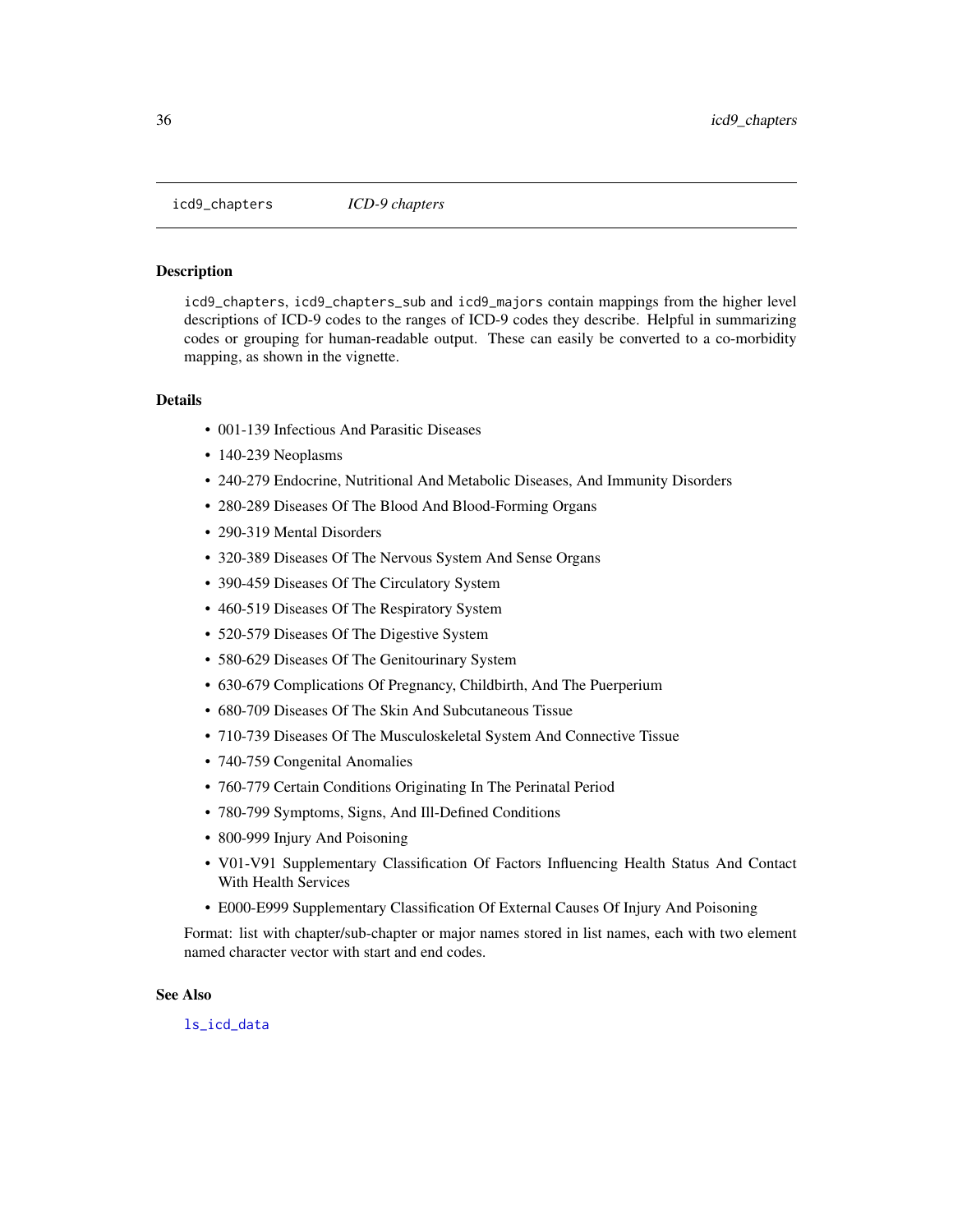<span id="page-36-1"></span><span id="page-36-0"></span>icd9\_map\_ahrq *AHRQ comorbidities*

#### <span id="page-36-2"></span>Description

This mapping of comorbidities to ICD-9 codes is derived directly from SAS code provided by AHRQ, and translated into this R data structure. This is a revision of the Elixhauser system, notably excluding cardiac arrythmia.

#### Format

list of character vectors

#### Source

<http://www.hcup-us.ahrq.gov/toolssoftware/comorbidity/comorbidity.jsp> [http://www](http://www.hcup-us.ahrq.gov/toolssoftware/comorbidityicd10/comorbidity_icd10.jsp). [hcup-us.ahrq.gov/toolssoftware/comorbidityicd10/comorbidity\\_icd10.jsp](http://www.hcup-us.ahrq.gov/toolssoftware/comorbidityicd10/comorbidity_icd10.jsp)

<span id="page-36-3"></span>icd9\_map\_elix *Elixhauser comorbidities*

#### <span id="page-36-4"></span>Description

The original mapping of Elixhauser's ICD-9-CM to 30 comorbidities. According to Sharabiani, this mapping provides the best long-term mortality prediction. The weaknesses of this mapping are that it is based on slightly out-dated ICD-9 codes. I have not yet verified what changes to the ICD-9-CM specification between 1998 and now would impact this mapping.

#### Format

list of character vectors, each named by co-morbidity

#### References

Sharabiani, Mansour T. A., Paul Aylin, and Alex Bottle. "Systematic Review of Comorbidity Indices for Administrative Data." Medical Care December 2012 50, no. 12 (2012): 1109-18. doi:10.1097/MLR.0b013e31825f64d0. <http://www.ncbi.nlm.nih.gov/pubmed/22929993>

Elixhauser, Anne, Claudia Steiner, D. Robert Harris, and Rosanna M. Coffey. "Comorbidity Measures for Use with Administrative Data." Medical Care January 1998 36, no. 1 (1998): 8-27.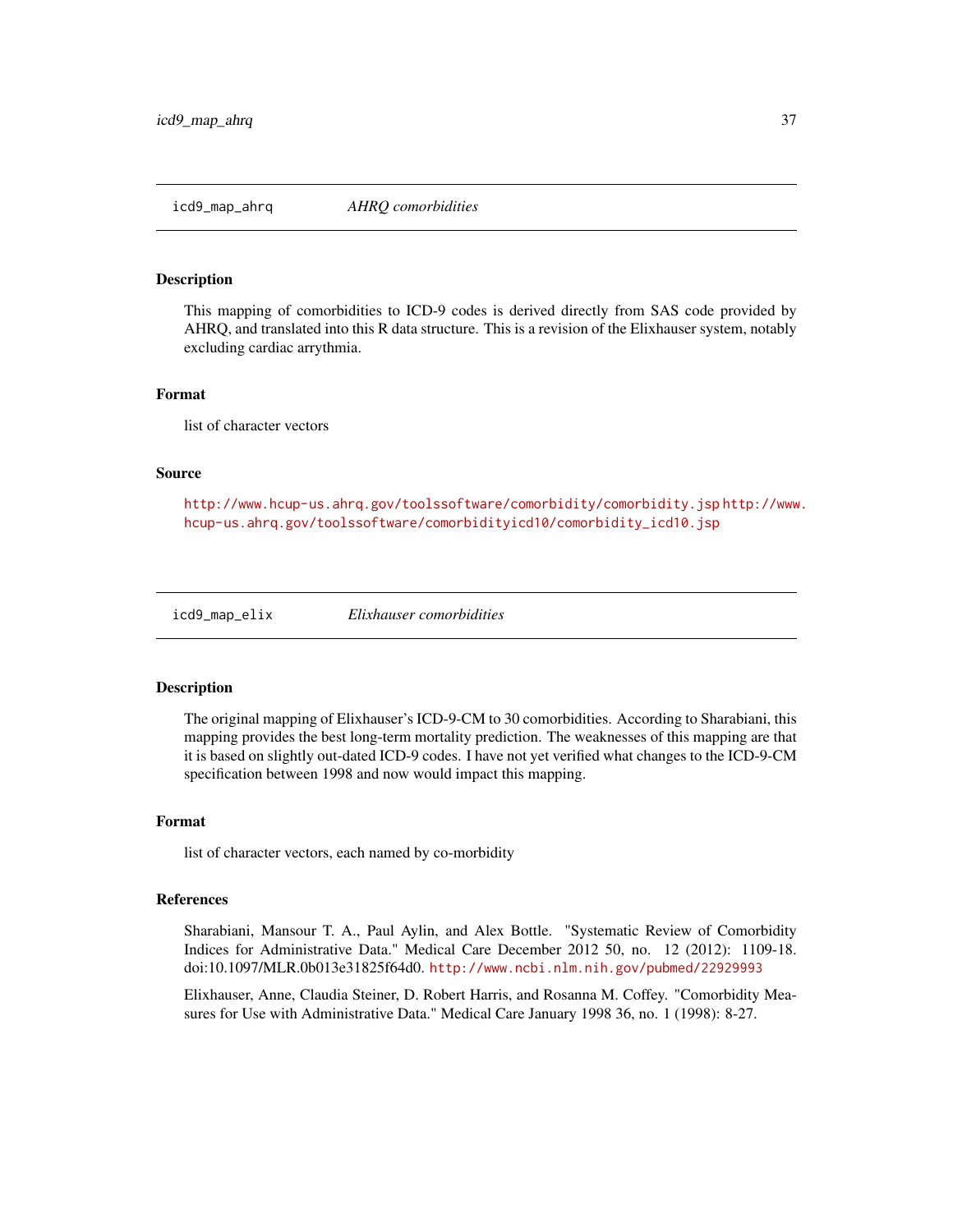<span id="page-37-0"></span>

Medicare HCC model was developed to use current year diagnoses and demographics predict current year healthcare expenditure. This classification has been used for additional risk adjustment models. ICD codes are first assigned to numeric Condition Categories ('CCs'). A hierarchy rule is then applied so that each patient is coded for only the most severe of the Condition Categories in a group. For example, if a patient has metastatic lung cancer, they will only be assigned the 'CC' for "Metastatic Cancer and Acute Leukemia", and will not be assigned the 'CC' for "Lung and other Severe Cancers". Once the hierarchy rules are applied, the codes are referred to as HCCs. This mapping can change over time. It remained the same from 2007-10

#### Format

dataframe with 3 columns (icd\_code, cc, and year)

#### References

Pope, Gregory C., et al. "Diagnostic cost group hierarchical condition category models for Medicare risk adjustment." Health Economics Research, Inc. Waltham, MA (2000). [https://www.cms.gov/](https://www.cms.gov/Research-Statistics-Data-and-Systems/Statistics-Trends-and-Reports/Reports/Downloads/Pope_2000_2.pdf) [Research-Statistics-Data-and-Systems/Statistics-Trends-and-Reports/Reports/Down](https://www.cms.gov/Research-Statistics-Data-and-Systems/Statistics-Trends-and-Reports/Reports/Downloads/Pope_2000_2.pdf)loads/ [Pope\\_2000\\_2.pdf](https://www.cms.gov/Research-Statistics-Data-and-Systems/Statistics-Trends-and-Reports/Reports/Downloads/Pope_2000_2.pdf)

Risk Adjustment, Centers for Medicare and Medicaid Services [https://www.cms.gov/Medicare/](https://www.cms.gov/Medicare/Health-Plans/MedicareAdvtgSpecRateStats/Risk-Adjustors.html) [Health-Plans/MedicareAdvtgSpecRateStats/Risk-Adjustors.html](https://www.cms.gov/Medicare/Health-Plans/MedicareAdvtgSpecRateStats/Risk-Adjustors.html)

icd9\_map\_pccc *Pediatric Complex Chronic Conditions*

#### Description

There are seven comorbidity maps which represent the combinations of ICD-9, ICD-10, diagnosis and procedure codes, and three also with a set of 'fixed' codes. (See reference).

#### References

Feudtner C, et al. Pediatric complex chronic conditions classification system version 2: updated for ICD-10 and complex medical technology dependence and transplantation, BMC Pediatrics, 2014, 14:199, DOI: 10.1186/1471-2431-14-199

Feudtner C, Feinstein JA, Zhong W, Hall M, Dai D. Pediatric complex chronicconditions classification system version 2: updated for ICD-10 and complexmedical technology dependence and transplantation. BMC Pediatr. 2014 Aug8;14:199. doi: 10.1186/1471-2431-14-199. [https:](https://www.ncbi.nlm.nih.gov/pubmed/25102958) [//www.ncbi.nlm.nih.gov/pubmed/25102958](https://www.ncbi.nlm.nih.gov/pubmed/25102958)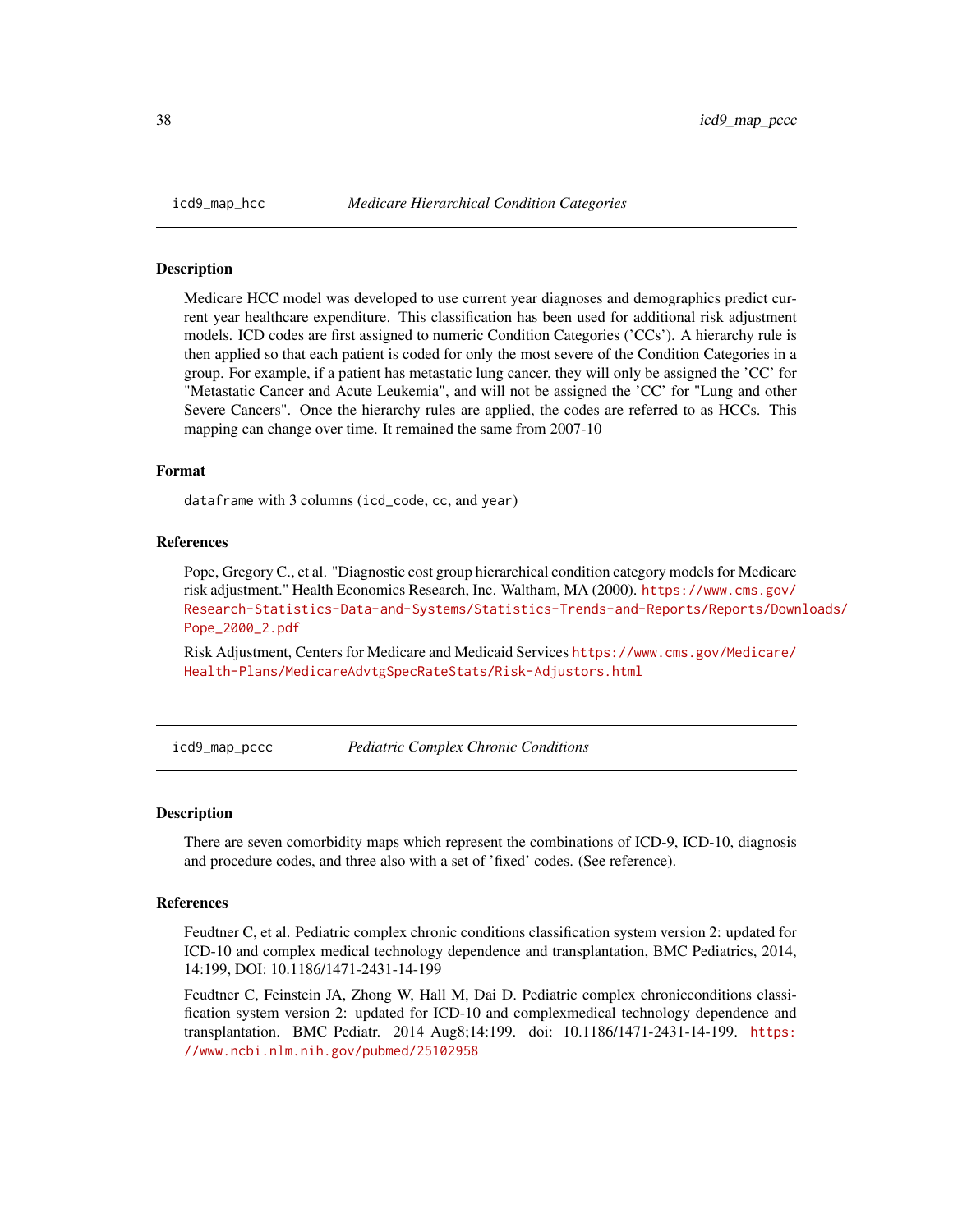#### <span id="page-38-0"></span>See Also

[https://feudtnerlab.research.chop.edu/ccc\\_version\\_2.php](https://feudtnerlab.research.chop.edu/ccc_version_2.php)

<span id="page-38-1"></span>icd9\_map\_quan\_deyo *Quan adaptation of Deyo/Charlson comorbidities*

#### <span id="page-38-2"></span>Description

Derived automatically from the SAS code used in the original publication. According to the referenced study, this provides the best predictor of in-patient to <30d mortality. Of note, Deyo drops the distinction between leukemia, lymphoma and non-metastatic cancer. As far as I have looked into this, in the rare cases where someone had two or three of leukemia, lymphoma and non-metastatic cancer, the Quan adaptation would give a lower Charlson score than the original scheme. The original Deyo Charlson to ICD-9-CM groups does include distinct categories for these things.

#### Format

list of character vectors, each named by co-morbidity

#### References

Quan, Hude, Vijaya Sundararajan, Patricia Halfon, Andrew Fong, Bernard Burnand, Jean-Christophe Luthi, L. Duncan Saunders, Cynthia A. Beck, Thomas E. Feasby, and William A. Ghali. "Coding Algorithms for Defining Comorbidities in ICD-9-CM and ICD-10 Administrative Data." Medical Care 43, no. 11 (November 1, 2005): 1130-39. [http://www.ncbi.nlm.nih.gov/pubmed/](http://www.ncbi.nlm.nih.gov/pubmed/16224307) [16224307](http://www.ncbi.nlm.nih.gov/pubmed/16224307) [http://web.archive.org/web/20110225042437/http://www.chaps.ucalgary.ca/](http://web.archive.org/web/20110225042437/http://www.chaps.ucalgary.ca/sas) [sas](http://web.archive.org/web/20110225042437/http://www.chaps.ucalgary.ca/sas)

<span id="page-38-3"></span>icd9\_map\_quan\_elix *Quan adaptation of Elixhauser comorbidities*

#### <span id="page-38-4"></span>**Description**

These were transcribed directly from the Quan paper referenced.

#### Format

list of character vectors, each named by co-morbidity

#### References

Quan, Hude, Vijaya Sundararajan, Patricia Halfon, Andrew Fong, Bernard Burnand, Jean-Christophe Luthi, L. Duncan Saunders, Cynthia A. Beck, Thomas E. Feasby, and William A. Ghali. "Coding Algorithms for Defining Comorbidities in ICD-9-CM and ICD-10 Administrative Data." Medical Care 43, no. 11 (November 1, 2005): 1130-39. [http://www.ncbi.nlm.nih.gov/pubmed/](http://www.ncbi.nlm.nih.gov/pubmed/16224307) [16224307](http://www.ncbi.nlm.nih.gov/pubmed/16224307) [http://web.archive.org/web/20110225042437/http://www.chaps.ucalgary.ca/](http://web.archive.org/web/20110225042437/http://www.chaps.ucalgary.ca/sas) [sas](http://web.archive.org/web/20110225042437/http://www.chaps.ucalgary.ca/sas)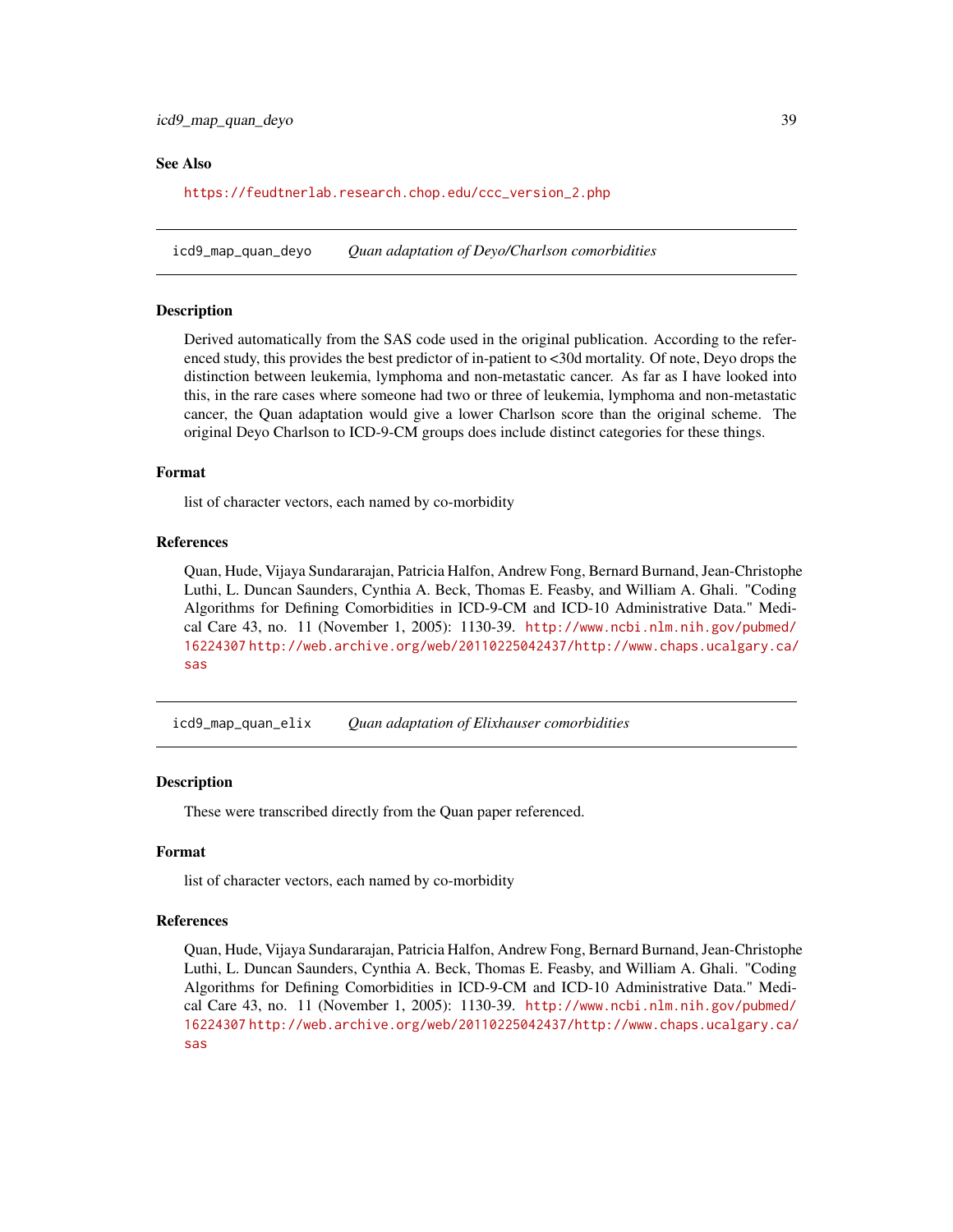<span id="page-39-1"></span><span id="page-39-0"></span>icd9\_map\_single\_ccs *Clinical Classifications Software (CCS) for ICD9/10-CM*

#### Description

The Clinical Classifications Software (CCS) for ICD-9/10-CM is one in a family of databases and software tools developed as part of the Healthcare Cost and Utilization Project (HCUP),a Federal-State-Industry partnership sponsored by the Agency for Healthcare Research and Quality. HCUP databases, tools, and software inform decision making at the national, State, and community levels. The software contains two different mappings. One is a single level mapping and one is a multi level classification. This data set contains the numeric representations of all of the codes.

#### Format

list of character vectors, each numbered by co-morbidity

#### Details

This file contains the updated ICD9 version that includes categories for Mental Health and Substance Abuse. More information on the ICD-9-CM data set can be found [https://www.hcup-us.](https://www.hcup-us.ahrq.gov/toolssoftware/ccs/ccs.jsp) [ahrq.gov/toolssoftware/ccs/ccs.jsp](https://www.hcup-us.ahrq.gov/toolssoftware/ccs/ccs.jsp).

The file icd10\_map\_ccs contains the 2018.1 ICD10 Version of the mapping. More information on the ICD10 code set can be found at [https://www.hcup-us.ahrq.gov/toolssoftware/ccs10/](https://www.hcup-us.ahrq.gov/toolssoftware/ccs10/ccs10.jsp) [ccs10.jsp](https://www.hcup-us.ahrq.gov/toolssoftware/ccs10/ccs10.jsp)

is.icd9 *test ICD-related classes*

#### **Description**

currently no checks on correctness of the classes for these functions

#### Usage

- is.icd9(x)
- $is.id10(x)$
- is.icd9cm(x)
- is.icd10cm(x)
- is.comorbidity\_map(x)
- is.icd\_comorbidity\_map(...)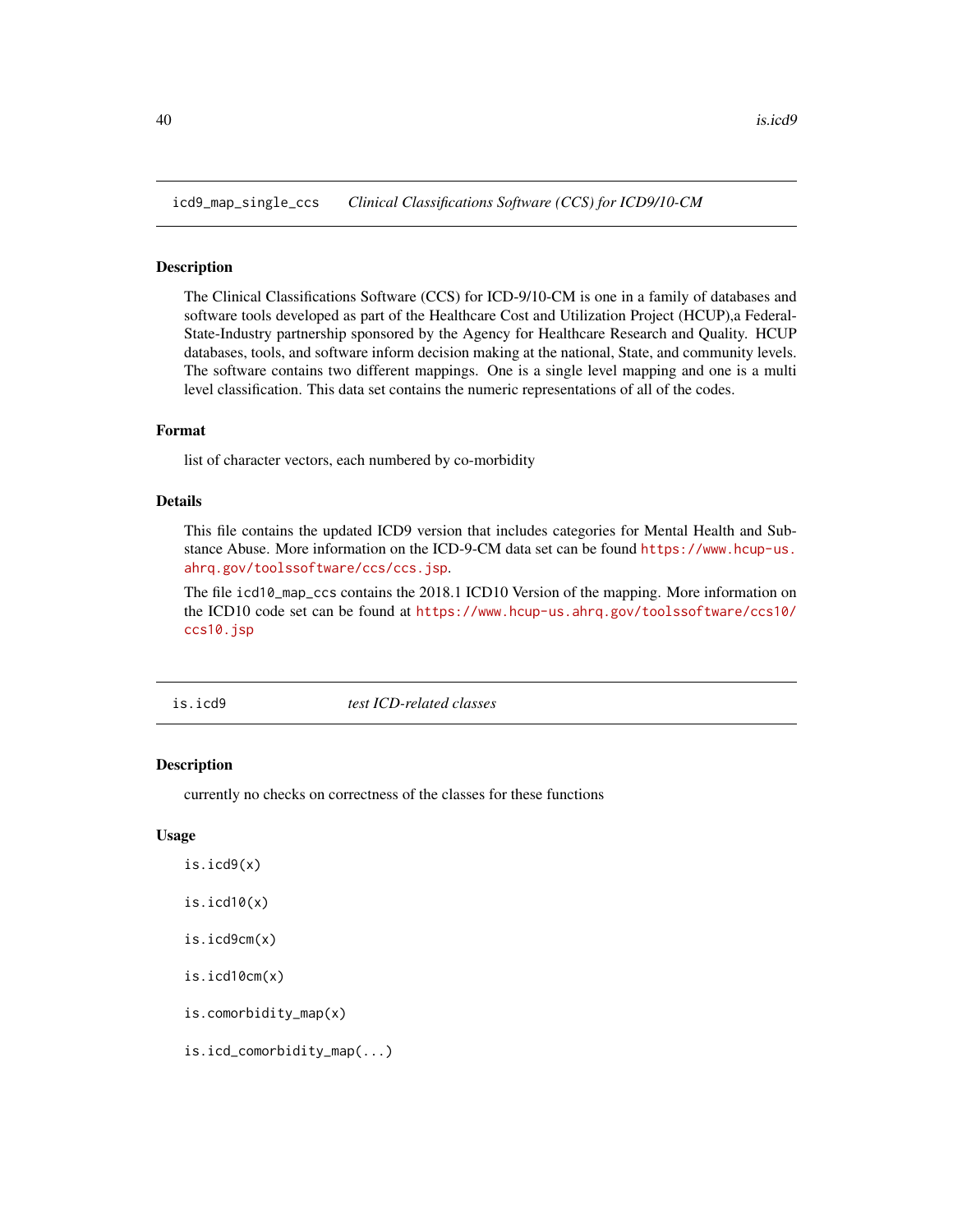#### <span id="page-40-0"></span>Arguments

|          | Any object which may have ICD-related classes set |
|----------|---------------------------------------------------|
| $\cdots$ | arguments passed on to other functions            |

#### Deprecated function names

Future versions of icd will drop the icd\_ prefix. For example, charlson should be used in favor of icd\_charlson. To distinguish icd function calls, consider using the prefix icd:: instead, e.g., icd::charlson. Functions which specifically operate on either ICD-9 or ICD-10 codes or their sub-types will retain the prefix. E.g. [icd9\\_comorbid\\_ahrq](#page-12-2). icd specific classes also retain the prefix, e.g., [icd\\_wide\\_data](#page-5-1).

<span id="page-40-1"></span>long\_to\_wide *Convert ICD data from long to wide format*

#### Description

This is more complicated than reshape or reshape2::dcast allows. This is a reasonably simple solution using built-in functions.

#### Usage

```
long_to_wide(x, visit_name = get_visit_name(x), icd_name = get\_icd_name(x),prefix = "icd,", min\_width = 0, ager = TRUE, return_df = FALSE)
```
icd\_long\_to\_wide(...)

| X          | data.frame of long-form data, one column for visit name and one for ICD code                                                                                                                                                                                                                                                                                                                                                                                                                                                                                                                                                                                                                                                                               |
|------------|------------------------------------------------------------------------------------------------------------------------------------------------------------------------------------------------------------------------------------------------------------------------------------------------------------------------------------------------------------------------------------------------------------------------------------------------------------------------------------------------------------------------------------------------------------------------------------------------------------------------------------------------------------------------------------------------------------------------------------------------------------|
| visit_name | The name of the column in the data frame which contains the patient or visit<br>identifier. Typically this is the visit identifier, since patients come leave and<br>enter hospital with different ICD-9 codes. It is a character vector of length one.<br>If left empty, or NULL, then an attempt is made to guess which field has the ID for<br>the patient encounter (not a patient ID, although this can of course be specified<br>directly). The guesses proceed until a single match is made. Data frames may<br>be wide with many matching fields, so to avoid false positives, anything but a<br>single match is rejected. If there are no successful guesses, and visit_id was<br>not specified, then the first column of the data frame is used. |
| icd_name   | The name of the column in the data, frame which contains the ICD codes. This<br>is a character vector of length one. If it is NULL, icd9 will attempt to guess the<br>column name, looking for progressively less likely possibilities until it matches<br>a single column. Failing this, it will take the first column in the data frame.<br>Specifying the column using this argument avoids the guesswork.                                                                                                                                                                                                                                                                                                                                              |
| prefix     | character, default icd_ to prefix new columns                                                                                                                                                                                                                                                                                                                                                                                                                                                                                                                                                                                                                                                                                                              |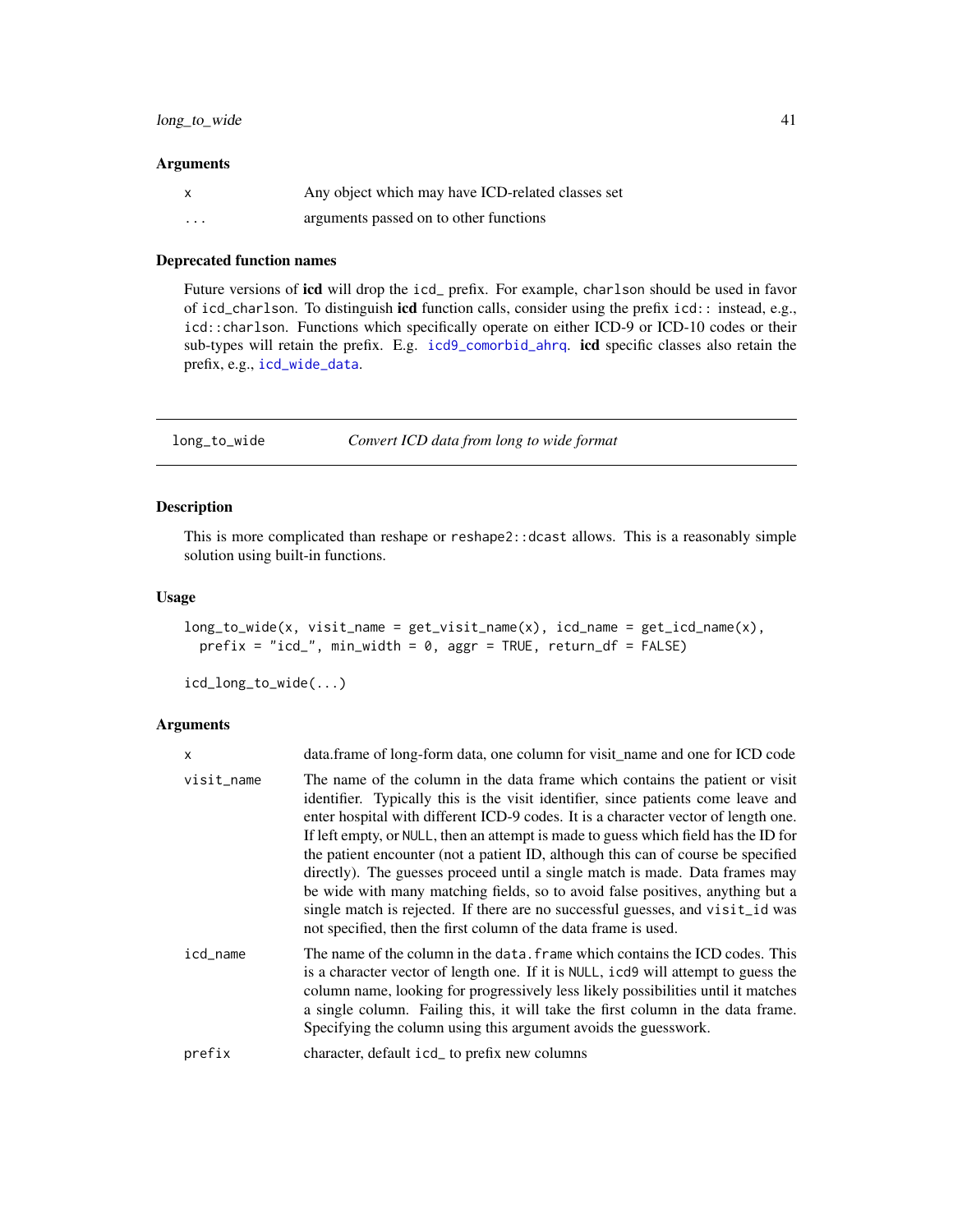<span id="page-41-0"></span>

| min_width, | single integer, if specified, writes out this many columns even if no patients<br>have that many codes. Must be greater than or equal to the maximum number<br>of codes per patient.                                                                                                             |
|------------|--------------------------------------------------------------------------------------------------------------------------------------------------------------------------------------------------------------------------------------------------------------------------------------------------|
| aggr       | single logical value, if TRUE (the default) will take more time to find out-of-<br>order visit names, and combine all the codes for each unique visit name. If<br>FALSE, then out-of-order visit_names will result in a row in the output data per<br>contiguous block of identical visit names. |
| return_df  | single logical value, if TRUE, return a data frame with a field for the visit_name.<br>This may be more convenient, but the default of FALSE gives the more natural<br>return data of a matrix with row names being the visit IDs from visit_names.                                              |
| $\ddotsc$  | arguments passed on to other functions                                                                                                                                                                                                                                                           |

#### Deprecated function names

Future versions of icd will drop the icd\_ prefix. For example, charlson should be used in favor of icd\_charlson. To distinguish icd function calls, consider using the prefix icd:: instead, e.g., icd::charlson. Functions which specifically operate on either ICD-9 or ICD-10 codes or their sub-types will retain the prefix. E.g. [icd9\\_comorbid\\_ahrq](#page-12-2). icd specific classes also retain the prefix, e.g., [icd\\_wide\\_data](#page-5-1).

#### See Also

Other ICD code conversion: [as.icd\\_long\\_data](#page-5-2), [convert](#page-22-1), [wide\\_to\\_long](#page-48-1)

#### Examples

```
longdf \leq data.frame(visit_name = c("a", "b", "b", "c"),
 icd9 = c("441", "4424", "443", "441"))long_to_wide(longdf)
long_to_wide(longdf, prefix = "ICD10_")
```
names\_elix *Comorbidity names*

#### Description

These lists provide correctly sorted names of the comorbidities and their particular permutations in both full and abbreviated forms.

#### Format

list, with character/numeric code. 'Hypertension, uncomplicated' and 'Hypertension, complicated' are labelled '6a' and '6b'. Diabetes, cancer, and metastasis are counted independently, as in the original paper, giving the original 30 groups. "01" to "30"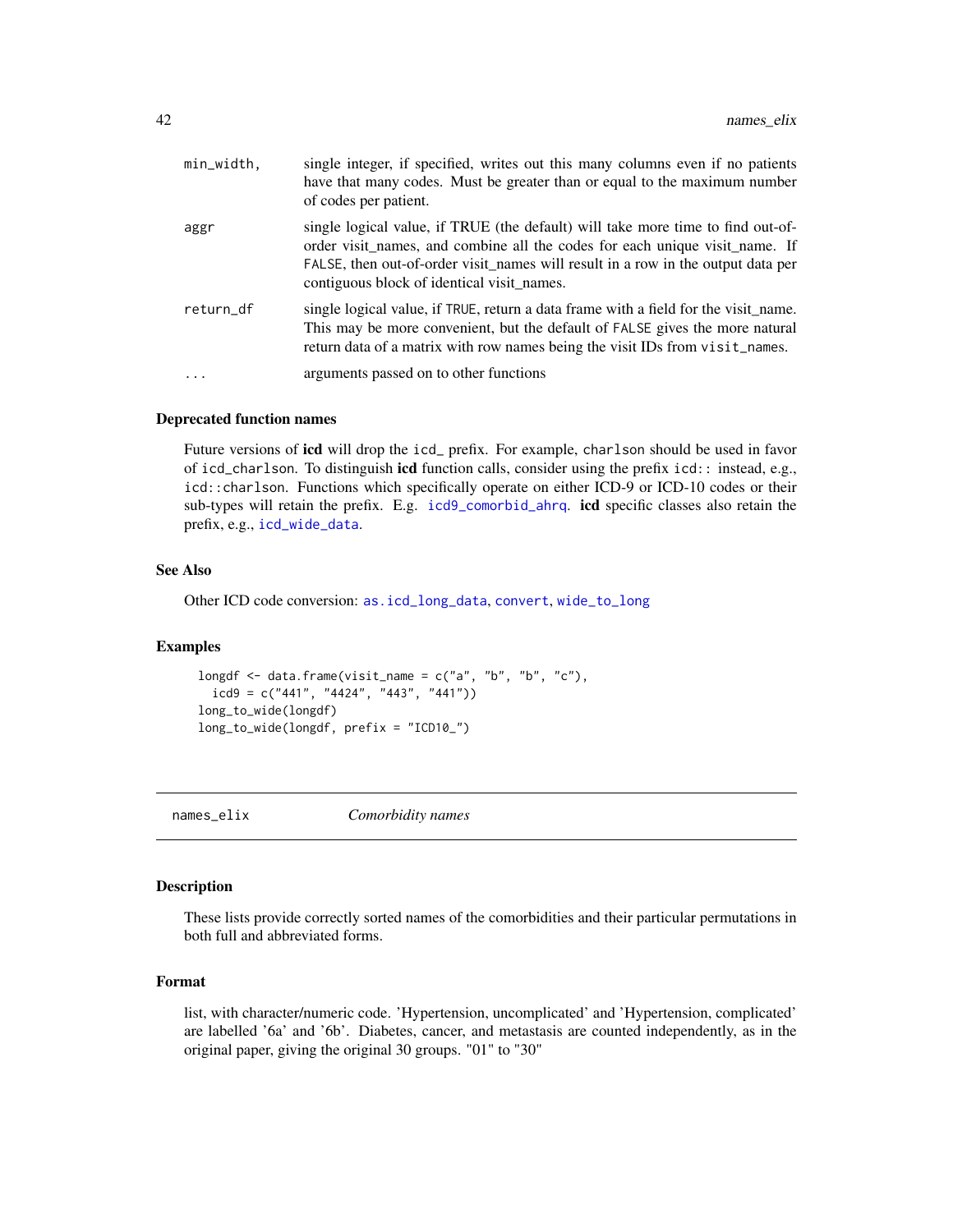#### <span id="page-42-0"></span>poa\_choices 43

#### Details

In the Elixhauser derived mappings, uncomplicated and complicated hypertension are listed separately, but are always combined in the final analyses. Uncomplicated and complicated hypertension are list separately and as "Hypertension, combined." \_abbrev suffix indicates a very short space-free description. Quan's version of Elixhauser is identical. AHRQ updates drops the arrythmia field. The naming convention is a root, e.g. icd9\_map\_elix or icd10\_map\_elix, with neither/either/both suffixes \_htn and \_abbrev. The Charlson derived mappings do not include hypertension. \_abbreviated comorbidity names are helpful for interactive work, whereas the full names might be preferred for plotting.

poa\_choices *Present-on-admission flags*

#### Description

See [filter\\_poa](#page-27-1) for more details.

#### Usage

poa\_choices

icd\_poa\_choices

#### Format

An object of class character of length 4.

#### Deprecated function names

Future versions of **icd** will drop the icd\_ prefix. For example, charlson should be used in favor of icd\_charlson. To distinguish icd function calls, consider using the prefix icd:: instead, e.g., icd::charlson. Functions which specifically operate on either ICD-9 or ICD-10 codes or their sub-types will retain the prefix. E.g. [icd9\\_comorbid\\_ahrq](#page-12-2). icd specific classes also retain the prefix, e.g., [icd\\_wide\\_data](#page-5-1).

#### Examples

poa\_choices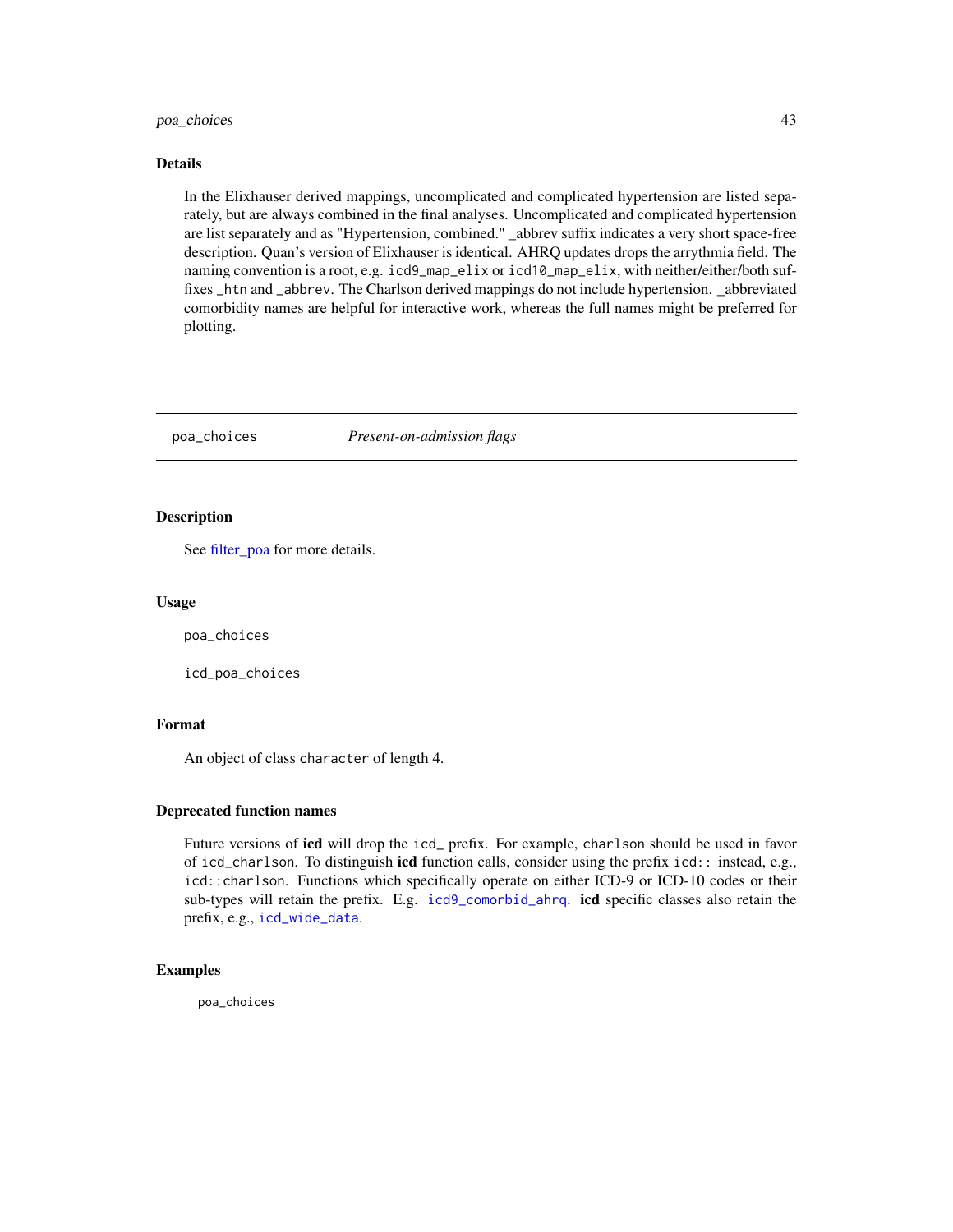<span id="page-43-0"></span>print.comorbidity\_map *Print a comorbidity map*

#### Description

The default is to summarize by printing the first seven comorbidities, and the first seven codes for each. To print the whole thing, just convert it to a list.

#### Usage

```
## S3 method for class 'comorbidity_map'
print(x, ..., n_{conorbidities} = 7, n_{code} = 7)
```
#### Arguments

| X                 | a list optionally with class comorbidity_map             |
|-------------------|----------------------------------------------------------|
| $\cdots$          | further arguments are passed to print                    |
| n_comorbidities   |                                                          |
|                   | single integer, number of comorbidities to print         |
| $n\_{code}$ codes | single integer, number of codes per comorbidity to print |

#### Examples

```
icd9_map_ahrq
## Not run:
print(icd9_map_ahrq)
print(icd9_map_ahrq, n_comorbidities = 3, n_codes = 3)
print.list(icd9_map_ahrq)
print(list(icd9_map_ahrq))
```
## End(Not run)

subset\_icd *extract subset from ICD data*

#### Description

exactly the same as using x[n] or x[[n]] but preserves the ICD classes in result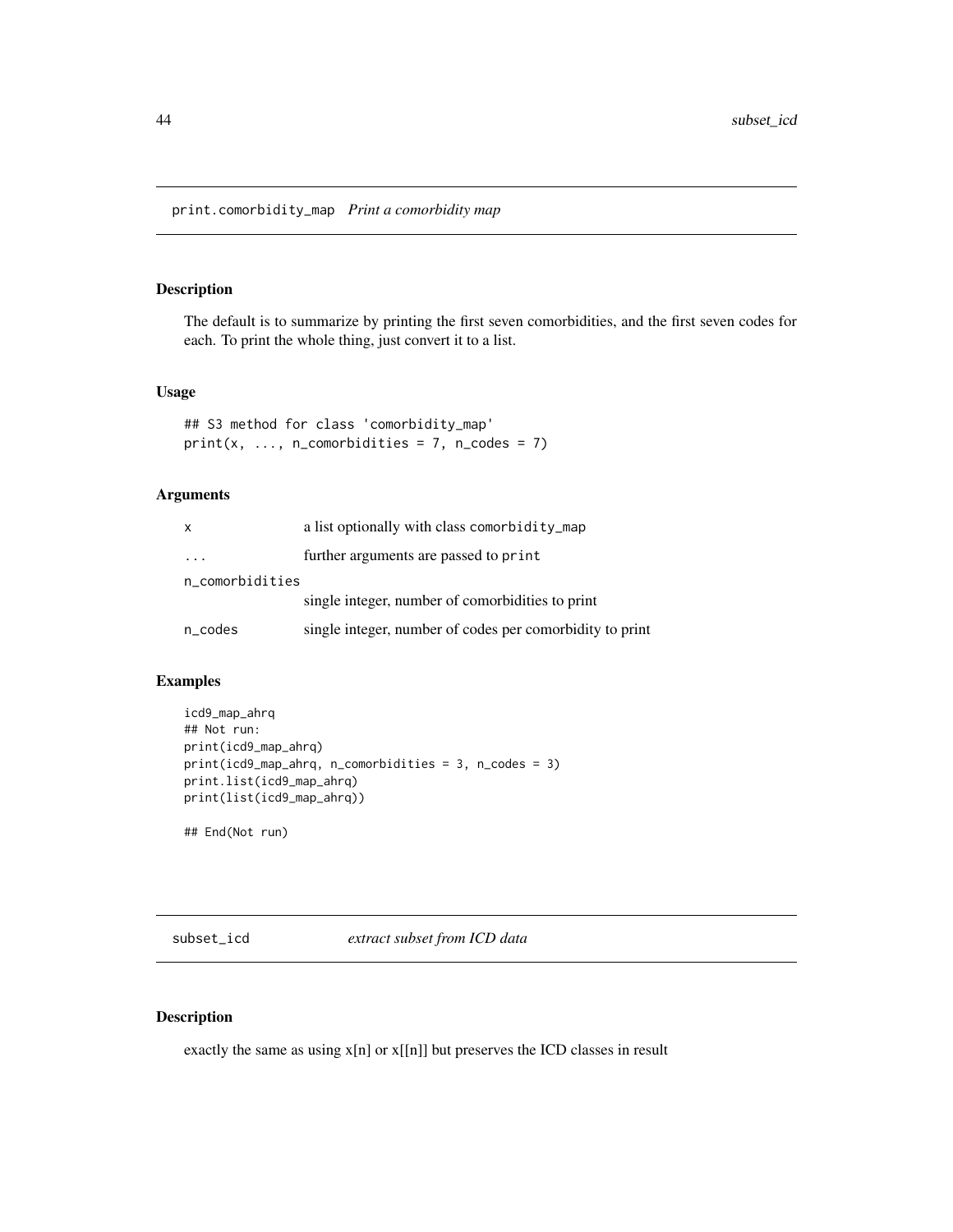#### <span id="page-44-0"></span>unzip\_single 45

#### Usage

```
## S3 method for class 'icd9'
x[...]
## S3 method for class 'icd9'
x[[...]]
## S3 method for class 'icd10'
x[...]
## S3 method for class 'icd10'
x[[...]]
```
#### Arguments

|          | input data with list, vector, factor, and class set to an ICD type. |
|----------|---------------------------------------------------------------------|
| $\cdots$ | arguments passed on to other functions                              |

#### Examples

```
x \le - list(my_codes = as.icd9(c("V10.1", "441.1")))
x[1]
x[[1]]
x[[1]][2]
# subsetting a list should give the underlying data structure type,
# preserving the ICD class
stopifnot(!inherits(x[[1]], "list"))
stopifnot(!inherits(x[[1]][2], "list"))
y <- as.icd10(c("A01", "B0234"))
y[2]
y[[2]]
stopifnot(inherits(y[2], "icd10"))
stopifnot(inherits(y[[2]], "icd10"))
```
unzip\_single *unzip a single file from URL*

#### Description

take a single file from zip located at a given URL, unzip into temporary directory, and copy to the given save\_path

#### Usage

```
unzip_single(url, file_name, save_path)
```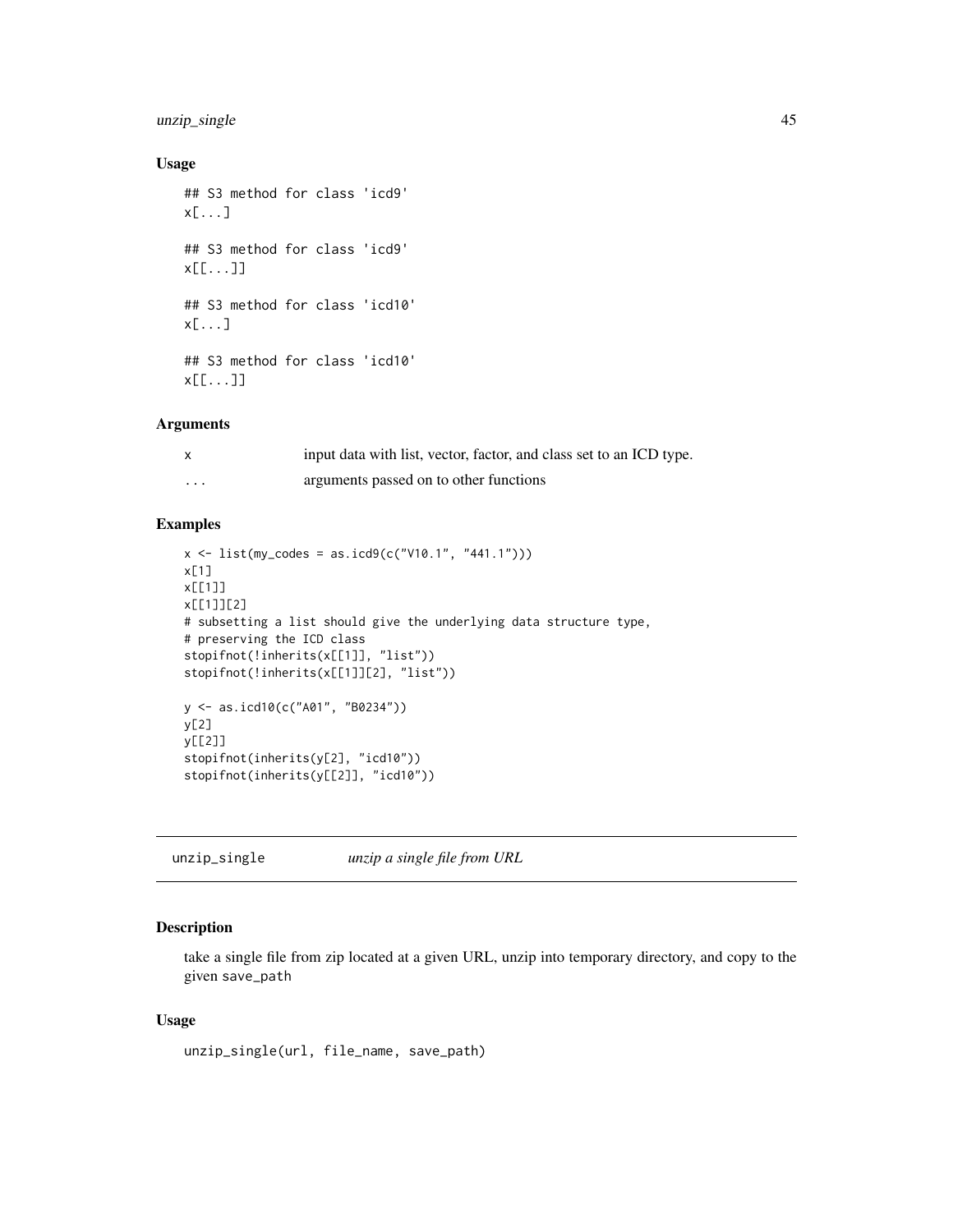#### <span id="page-45-0"></span>Arguments

| url       | URL of a zip file                             |
|-----------|-----------------------------------------------|
| file name | file name of the resource within the zip file |
| save_path | file path to save the first file from the zip |

uranium\_pathology *United States Transuranium & Uranium Registries*

#### Description

an ICD-10 data set (not ICD-10-CM) with mortality from the United States Transuranium & Uranium Registries, published in the public domain.

#### See Also

[ls\\_icd\\_data](#page-0-0)

<span id="page-45-1"></span>

van\_walraven *Calculate van Walraven Elixhauser Score*

#### <span id="page-45-2"></span>Description

van Walraven Elixhauser score is calculated from the Quan revision of Elixhauser's ICD-9 mapping. This function allows for the hierarchical exclusion of less severe versions of comorbidities when their more severe version is also present via the hierarchy argument. For the Elixhauser comorbidities, this is diabetes v. complex diabetes and solid tumor v. metastatic tumor

#### Usage

```
van_walraven(x, visit_name = NULL, return_df = FALSE,
  stringsAsFactors = getOption("stringsAsFactors"), ...)
## S3 method for class 'data.frame'
van_walraven(x, visit_name = NULL, return_df = FALSE,
  stringsAsFactors = getOption("stringsAsFactors"), ...)
van_walraven_from_comorbid(x, visit_name = NULL, hierarchy = FALSE)
icd_van_walraven.data.frame(...)
icd_van_walraven(...)
icd_van_walraven_from_comorbid(...)
```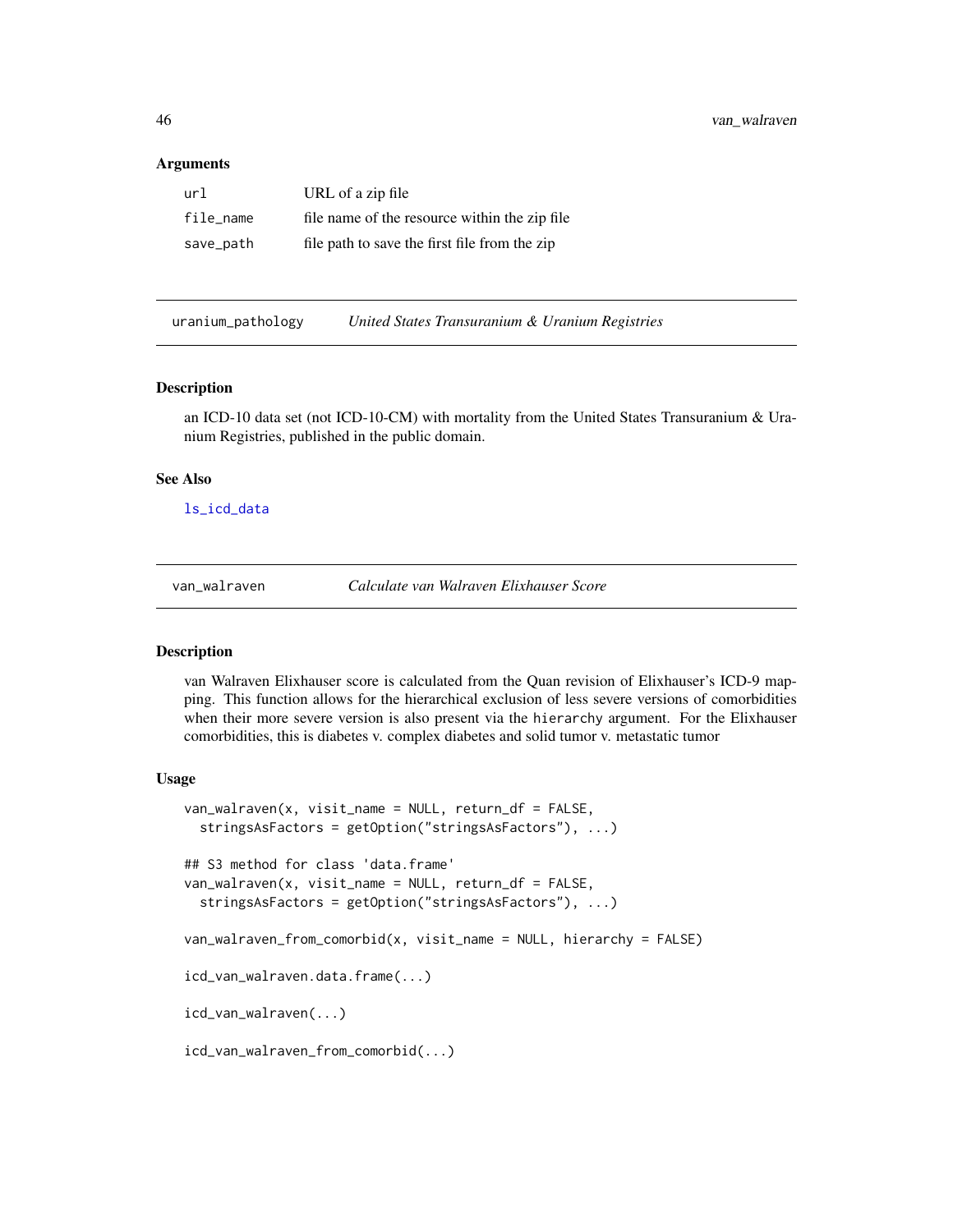#### <span id="page-46-0"></span>Arguments

| $\boldsymbol{\mathsf{x}}$ | data frame containing a column of visit or patient identifiers, and a column of<br>ICD-9 codes. It may have other columns which will be ignored. By default, the<br>first column is the patient identifier and is not counted. If visit_name is not<br>specified, the first column is used.                                                                                                                                                                                                                                                                                                                                                                                                                                                                |
|---------------------------|------------------------------------------------------------------------------------------------------------------------------------------------------------------------------------------------------------------------------------------------------------------------------------------------------------------------------------------------------------------------------------------------------------------------------------------------------------------------------------------------------------------------------------------------------------------------------------------------------------------------------------------------------------------------------------------------------------------------------------------------------------|
| visit name                | The name of the column in the data frame which contains the patient or visit<br>identifier. Typically this is the visit identifier, since patients come leave and<br>enter hospital with different ICD-9 codes. It is a character vector of length one.<br>If left empty, or NULL, then an attempt is made to guess which field has the ID for<br>the patient encounter (not a patient ID, although this can of course be specified<br>directly). The guesses proceed until a single match is made. Data frames may<br>be wide with many matching fields, so to avoid false positives, anything but a<br>single match is rejected. If there are no successful guesses, and visit_id was<br>not specified, then the first column of the data frame is used. |
| return_df                 | single logical value, if true, a two column data frame will be returned, with the<br>first column named as in input data frame (i.e. visit_name), containing all the<br>visits, and the second column containing the Charlson Comorbidity Index.                                                                                                                                                                                                                                                                                                                                                                                                                                                                                                           |
| stringsAsFactors          |                                                                                                                                                                                                                                                                                                                                                                                                                                                                                                                                                                                                                                                                                                                                                            |
|                           | Single logical value, describing whether the resulting data frame should have<br>strings, e.g. visit_id converted to factor. Default is to follow the current<br>session option. This is identical to the argument used in, among other base<br>functions as.data.frame.                                                                                                                                                                                                                                                                                                                                                                                                                                                                                   |
| .                         | arguments passed on to other functions                                                                                                                                                                                                                                                                                                                                                                                                                                                                                                                                                                                                                                                                                                                     |
| hierarchy                 | single logical value that defaults to TRUE, in which case the hierarchy defined for<br>the mapping is applied. E.g. in Elixhauser, you can't have uncomplicated and<br>complicated diabetes both flagged.                                                                                                                                                                                                                                                                                                                                                                                                                                                                                                                                                  |

#### Methods (by class)

• data.frame: van Walraven scores from data frame of visits and ICD-9 codes

#### Deprecated function names

Future versions of icd will drop the icd\_ prefix. For example, charlson should be used in favor of icd\_charlson. To distinguish icd function calls, consider using the prefix icd:: instead, e.g., icd::charlson. Functions which specifically operate on either ICD-9 or ICD-10 codes or their sub-types will retain the prefix. E.g. [icd9\\_comorbid\\_ahrq](#page-12-2). icd specific classes also retain the prefix, e.g., [icd\\_wide\\_data](#page-5-1).

#### Author(s)

wmurphyrd

#### References

van Walraven C, Austin PC, Jennings A, Quan H, Forster AJ. A Modification to the Elixhauser Comorbidity Measures Into a Point System for Hospital Death Using Administrative Data. Med Care. 2009; 47(6):626-633. <http://www.ncbi.nlm.nih.gov/pubmed/19433995>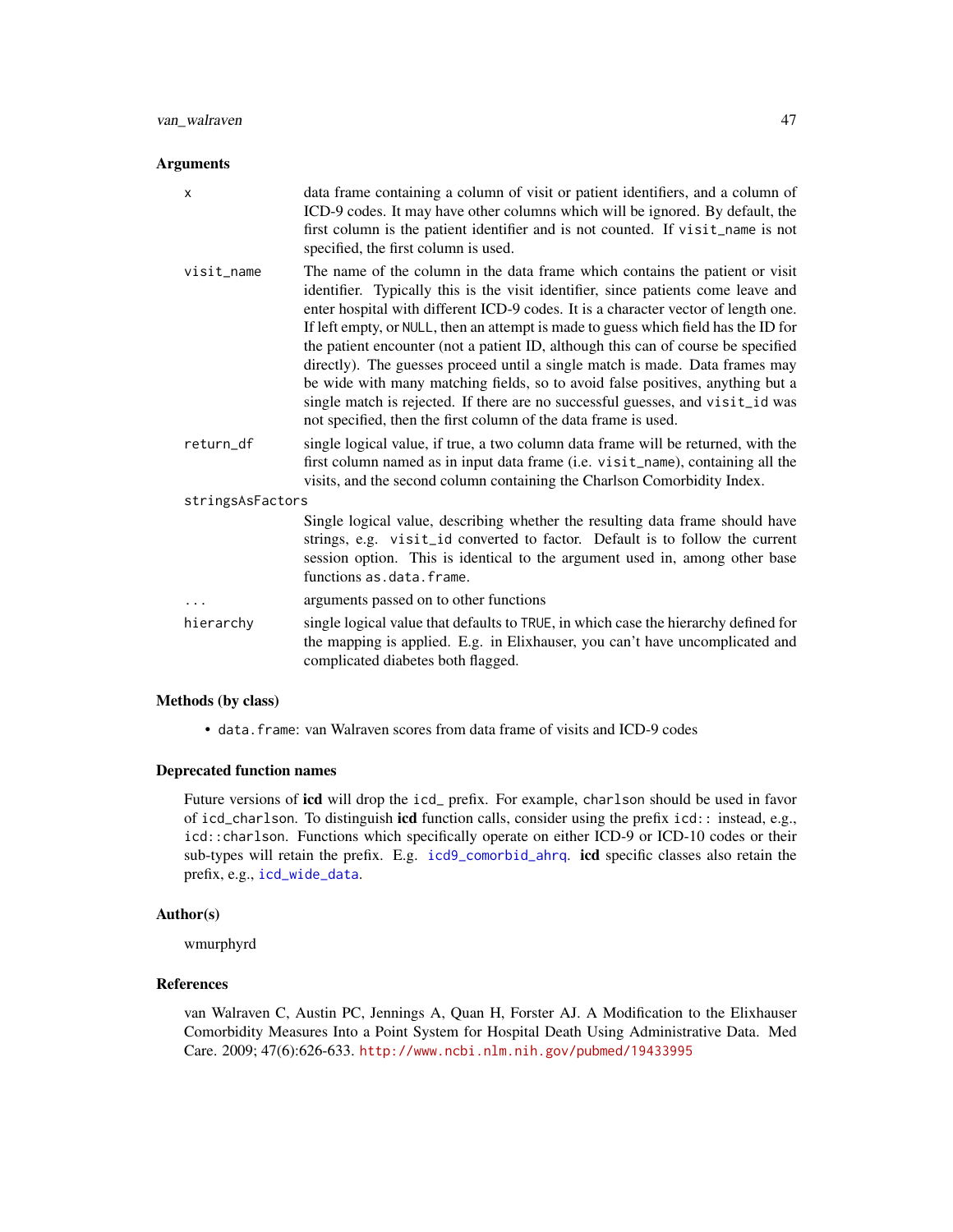#### Examples

```
mydf \leq data.frame(visit_name = c("a", "b", "c"),icd9 = c("412.93", "441", "042"))
van_walraven(mydf)
# or calculate comorbodities first:
cmb <- icd9_comorbid_quan_elix(mydf, short_code = FALSE, hierarchy = TRUE)
vwr <- van_walraven_from_comorbid(cmb)
stopifnot(identical(van_walraven(mydf), vwr))
# alternatively return as data frame in 'tidy' format
van_walraven(mydf, return_df = TRUE)
```
vermont\_dx *Hospital discharge data from Vermont*

#### Description

Anonymous data from public Vermont source for 2013

#### Details

Conditions of Release Release of public use data is subject to the following conditions, which the requestor agrees to upon accepting copies of the data:

1. The data may not be used in any manner that attempts to or does identify, directly or indirectly, any individual patient or physician.

2. The requestor agrees to incorporate the following, or a substantially similar, disclaimer in all reports or publications that include public use data: "Hospital discharge data for use in this study were supplied by the Vermont Association of Hospitals and Health Systems-Network Services Organization (VAHHS-NSO) and the Vermont Department of Banking, Insurance, Securities and Health Care Administration (BISHCA). All analyses, interpretations or conclusions based on these data are solely that of [the requestor]. VAHHS-NSO and BISHCA disclaim responsibility for any such analyses, interpretations or conclusions. In addition, as the data have been edited and processed by VAHHS-NSO, BISHCA assumes no responsibility for errors in the data due to coding or processing"

Format: CSV original, minimally processed into R data frame.

#### See Also

<span id="page-47-0"></span>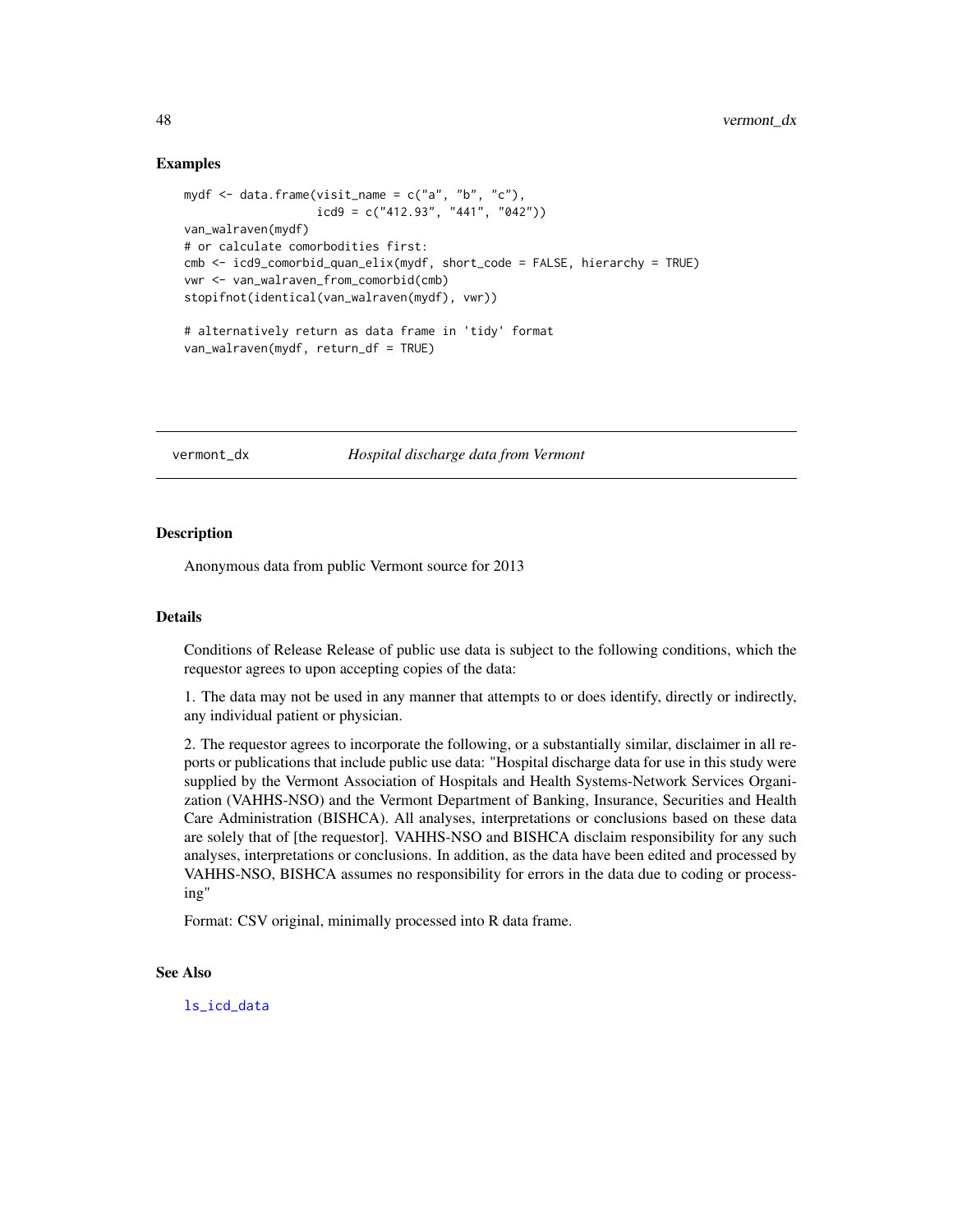<span id="page-48-1"></span><span id="page-48-0"></span>

Reshaping data is a common task, and is made easier here by knowing more about the underlying structure of the data. This function wraps the [reshape](#page-0-0) function with specific behavior and checks related to ICD codes. Empty strings and NA values will be dropped, and everything else kept. No validation of the ICD codes is done.

#### Usage

```
wide\_to\_long(x, visit\_name = get\_visit\_name(x), icd\_labels = NULL,icd_name = "icd_code", icd_regex = c("icd", "diag", "dx", "dx"))
```
icd\_wide\_to\_long(...)

#### Arguments

| $\times$   | data. frame in wide format, i.e. one row per patient, and multiple columns<br>containing ICD codes, empty strings or NA.                                                                                                                                                                                                                                                                                                                                                                                                                                                                                                                                                                                                                                   |
|------------|------------------------------------------------------------------------------------------------------------------------------------------------------------------------------------------------------------------------------------------------------------------------------------------------------------------------------------------------------------------------------------------------------------------------------------------------------------------------------------------------------------------------------------------------------------------------------------------------------------------------------------------------------------------------------------------------------------------------------------------------------------|
| visit_name | The name of the column in the data frame which contains the patient or visit<br>identifier. Typically this is the visit identifier, since patients come leave and<br>enter hospital with different ICD-9 codes. It is a character vector of length one.<br>If left empty, or NULL, then an attempt is made to guess which field has the ID for<br>the patient encounter (not a patient ID, although this can of course be specified<br>directly). The guesses proceed until a single match is made. Data frames may<br>be wide with many matching fields, so to avoid false positives, anything but a<br>single match is rejected. If there are no successful guesses, and visit_id was<br>not specified, then the first column of the data frame is used. |
| icd_labels | vector of column names in which codes are found. If NULL, all columns match-<br>ing the regular expression icd_regex will be included.                                                                                                                                                                                                                                                                                                                                                                                                                                                                                                                                                                                                                     |
| icd_name   | The name of the column in the data. frame which contains the ICD codes. This<br>is a character vector of length one. If it is NULL, icd9 will attempt to guess the<br>column name, looking for progressively less likely possibilities until it matches<br>a single column. Failing this, it will take the first column in the data frame.<br>Specifying the column using this argument avoids the guesswork.                                                                                                                                                                                                                                                                                                                                              |
| icd_regex  | vector of character strings containing a regular expression to identify ICD-9 di-<br>agnosis columns to try (case-insensitive) in order. Default is c("icd", "diag", "dx_", "dx")                                                                                                                                                                                                                                                                                                                                                                                                                                                                                                                                                                          |
|            | arguments passed on to other functions                                                                                                                                                                                                                                                                                                                                                                                                                                                                                                                                                                                                                                                                                                                     |

#### Value

data. frame with visit\_name column named the same as input, and a column named by icd.name containing all the non-NA and non-empty codes found in the wide input data.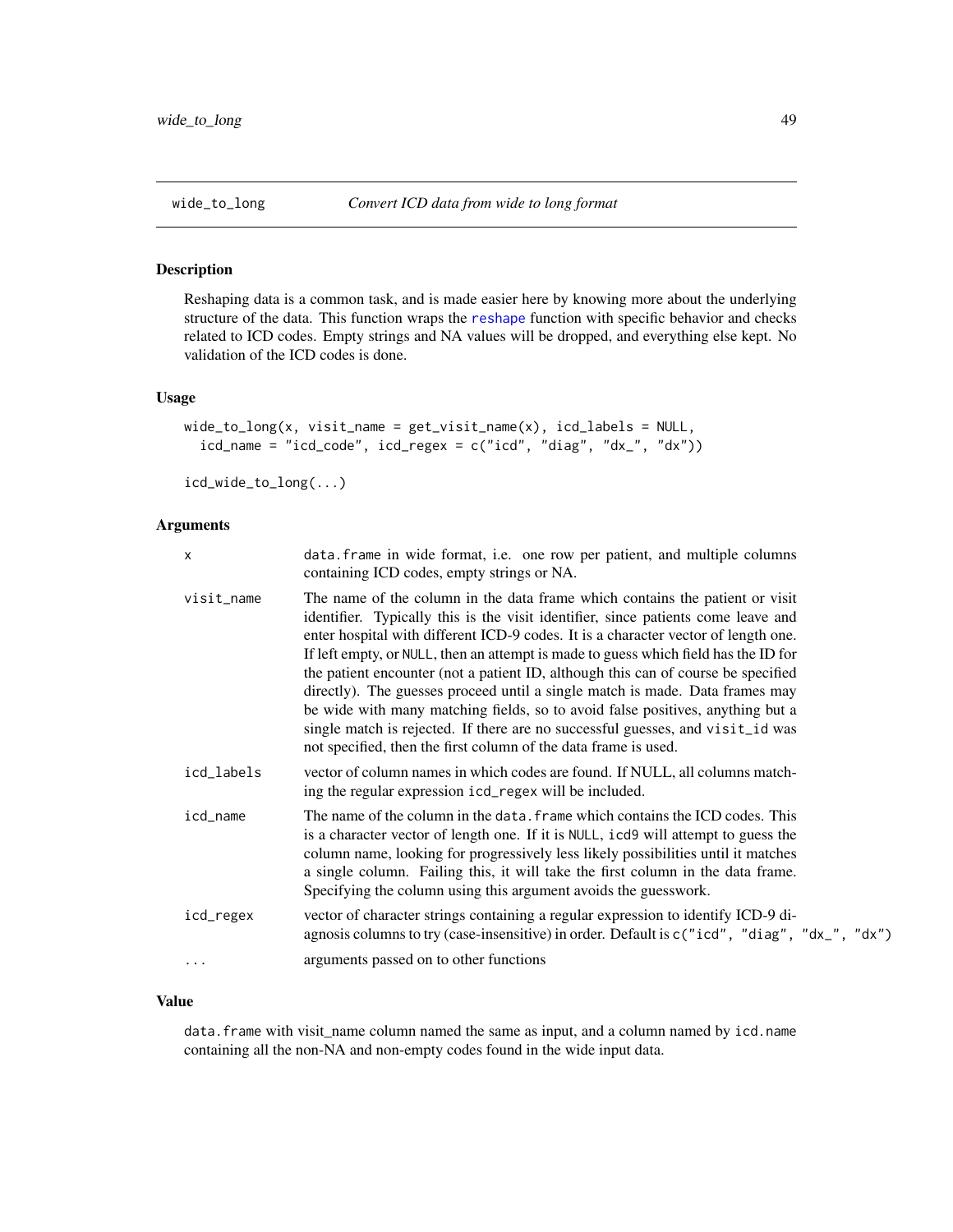#### Deprecated function names

Future versions of **icd** will drop the icd\_ prefix. For example, charlson should be used in favor of icd\_charlson. To distinguish icd function calls, consider using the prefix icd:: instead, e.g., icd::charlson. Functions which specifically operate on either ICD-9 or ICD-10 codes or their sub-types will retain the prefix. E.g. [icd9\\_comorbid\\_ahrq](#page-12-2). icd specific classes also retain the prefix, e.g., [icd\\_wide\\_data](#page-5-1).

#### See Also

Other ICD code conversion: [as.icd\\_long\\_data](#page-5-2), [convert](#page-22-1), [long\\_to\\_wide](#page-40-1)

#### Examples

```
widedf \leq data.frame(visit_name = c("a", "b", "c"),icd9_01 = c("441", "4424", "441"),icd9_02 = c(NA, "443", NA))
wide_to_long(widedf)
```
[[.comorbidity\_map *Extract vector of codes from an ICD comorbidity map*

#### Description

Equivalent to a list, but preserves class of extracted vector.

#### Usage

## S3 method for class 'comorbidity\_map' x[[index, ...]]

#### Arguments

| $\mathbf{x}$            | comorbidity map, which is a named list |
|-------------------------|----------------------------------------|
| index                   | integer                                |
| $\cdot$ $\cdot$ $\cdot$ | arguments passed on to other functions |

#### Examples

```
# show that attributes are preserved when subsetting
stopifnot(is.short_diag(icd10_map_ahrq[[1]]))
```
<span id="page-49-0"></span>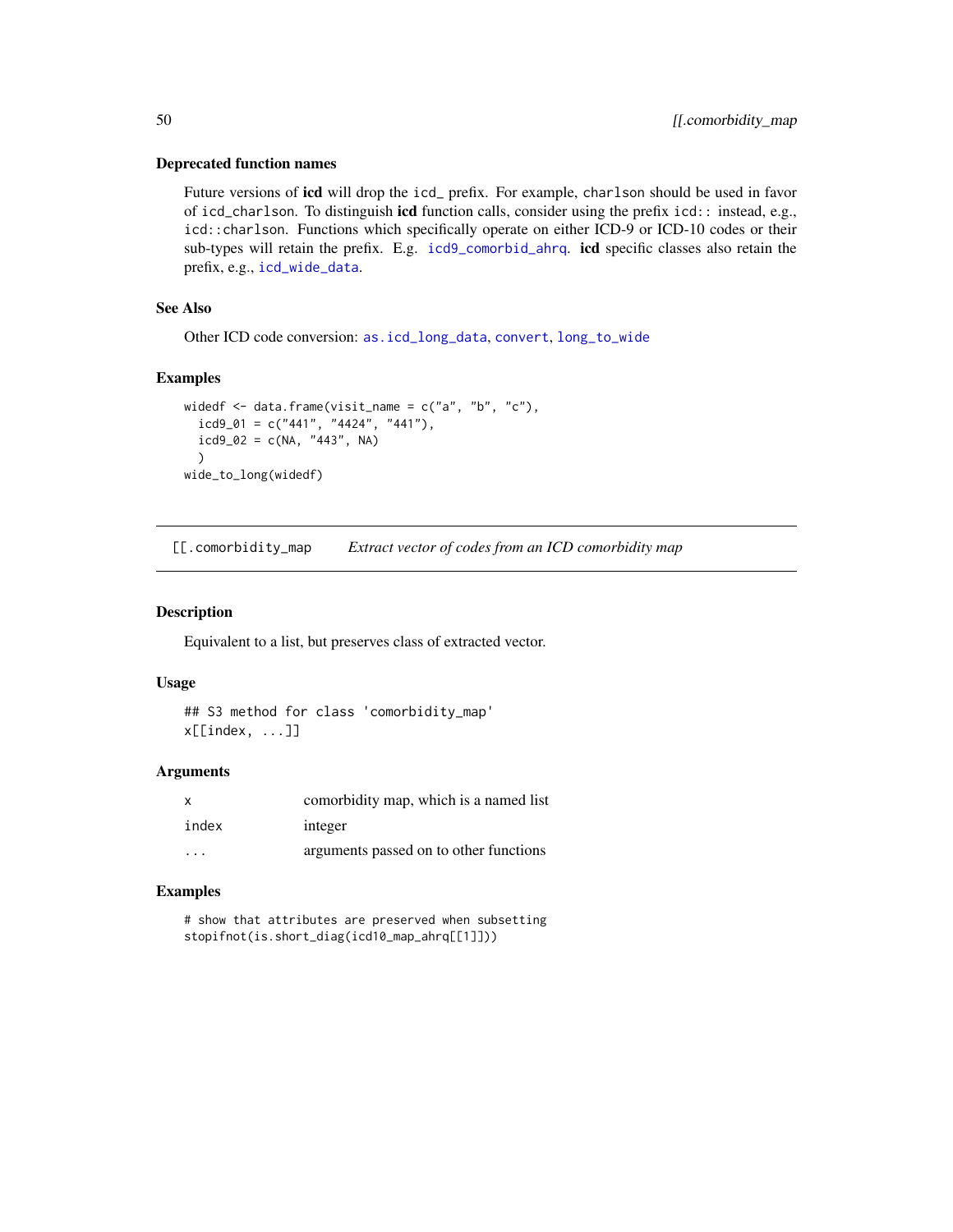# <span id="page-50-0"></span>**Index**

∗Topic character poa\_choices, [43](#page-42-0) ∗Topic datasets icd10\_chapters, [33](#page-32-0) icd10\_map\_ahrq\_pcs, [33](#page-32-0) icd10\_pcs, [34](#page-33-0) icd10\_sub\_chapters, [34](#page-33-0) icd10cm2016, [32](#page-31-0) icd9\_chapters, [36](#page-35-0) icd9\_map\_ahrq, [37](#page-36-0) icd9\_map\_elix, [37](#page-36-0) icd9\_map\_hcc, [38](#page-37-0) icd9\_map\_pccc, [38](#page-37-0) icd9\_map\_quan\_deyo, [39](#page-38-0) icd9\_map\_quan\_elix, [39](#page-38-0) icd9\_map\_single\_ccs, [40](#page-39-0) icd9cm\_billable, [35](#page-34-0) icd9cm\_hierarchy, [35](#page-34-0) names\_elix, [42](#page-41-0) poa\_choices, [43](#page-42-0) uranium\_pathology, [46](#page-45-0) vermont\_dx, [48](#page-47-0) ∗Topic manip children, [10](#page-9-0) filter\_poa, [28](#page-27-0) filter\_valid, [30](#page-29-0) ∗Topic misc icd-package, [3](#page-2-0) ∗Topic utilities icd-package, [3](#page-2-0) [.icd10 *(*subset\_icd*)*, [44](#page-43-0) [.icd9 *(*subset\_icd*)*, [44](#page-43-0) [[.comorbidity\_map, [50](#page-49-0) [[.icd10 *(*subset\_icd*)*, [44](#page-43-0) [[.icd9 *(*subset\_icd*)*, [44](#page-43-0) \_PACKAGE *(*icd-package*)*, [3](#page-2-0) ahrq *(*icd9\_map\_ahrq*)*, [37](#page-36-0)

as.decimal\_diag, [4](#page-3-0) as.icd\_decimal\_diag *(*as.decimal\_diag*)*, [4](#page-3-0) as.icd\_long\_data, [6,](#page-5-0) *[23](#page-22-0)*, *[42](#page-41-0)*, *[50](#page-49-0)* as.icd\_short\_diag *(*as.decimal\_diag*)*, [4](#page-3-0) as.icd\_wide\_data *(*as.icd\_long\_data*)*, [6](#page-5-0) as.short\_diag *(*as.decimal\_diag*)*, [4](#page-3-0) c.icd10 *(*combine*)*, [12](#page-11-0) c.icd9 *(*combine*)*, [12](#page-11-0) charlson, *[4](#page-3-0)*, [7](#page-6-0) charlson\_from\_comorbid, *[4](#page-3-0)*, [9](#page-8-0) children, *[4](#page-3-0)*, [10](#page-9-0) combine, [12](#page-11-0) comorbid, *[3](#page-2-0)*, [13](#page-12-0) comorbid\_ahrq, *[3](#page-2-0)*, *[17](#page-16-0)* comorbid\_ahrq *(*comorbid*)*, [13](#page-12-0) comorbid\_ccs, *[4](#page-3-0)*, *[13](#page-12-0)* comorbid\_ccs *(*comorbid*)*, [13](#page-12-0) comorbid\_charlson, *[3](#page-2-0)* comorbid\_charlson *(*comorbid*)*, [13](#page-12-0) comorbid\_df\_to\_mat, [18](#page-17-0) comorbid\_elix, *[3](#page-2-0)*, *[17](#page-16-0)* comorbid\_elix *(*comorbid*)*, [13](#page-12-0) comorbid\_hcc, *[3](#page-2-0)*, *[13](#page-12-0)*, [19](#page-18-0) comorbid\_mat\_to\_df, [20](#page-19-0) comorbid\_pccc\_dx, [21](#page-20-0) comorbid\_quan\_deyo, *[3](#page-2-0)* comorbid\_quan\_deyo *(*comorbid*)*, [13](#page-12-0) comorbid\_quan\_elix, *[3](#page-2-0)* comorbid\_quan\_elix *(*comorbid*)*, [13](#page-12-0) condense, *[4](#page-3-0)*, *[12](#page-11-0)* convert, *[4](#page-3-0)*, *[7](#page-6-0)*, [23,](#page-22-0) *[42](#page-41-0)*, *[50](#page-49-0)* count\_codes, [23](#page-22-0) count\_codes\_wide, [25](#page-24-0) count\_comorbid, [26](#page-25-0)

decimal\_to\_short, *[4,](#page-3-0) [5](#page-4-0)*, *[23](#page-22-0)* diff\_comorbid, *[4](#page-3-0)*, [27](#page-26-0)

expand\_minor, *[12](#page-11-0)* expand\_range, *[12](#page-11-0)* explain\_code, *[4](#page-3-0)*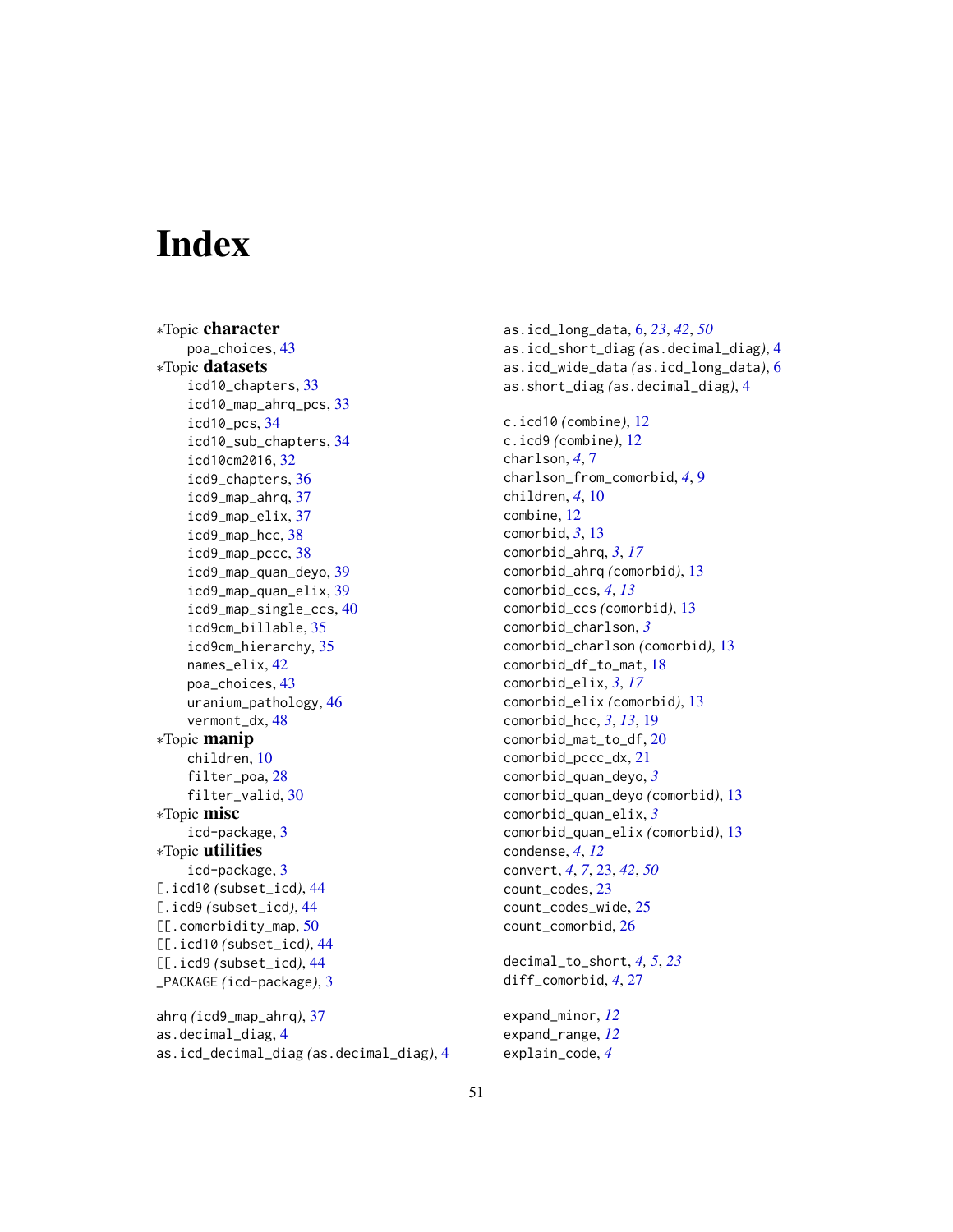```
filter_invalid (filter_valid), 30
filter_poa, 28, 43
filter_poa_no (filter_poa), 28
filter_poa_not_no (filter_poa), 28
filter_poa_not_yes (filter_poa), 28
filter_poa_yes (filter_poa), 28
filter_valid, 30
```

```
get_defined, 31
```

```
icd (icd-package), 3
icd-package, 3
icd10-package (icd-package), 3
icd10_chapters, 33
icd10_comorbid (comorbid), 13
icd10_comorbid_ahrq (comorbid), 13
icd10_comorbid_ccs (comorbid), 13
icd10_comorbid_charlson (comorbid), 13
icd10_comorbid_elix (comorbid), 13
icd10_comorbid_hcc (comorbid_hcc), 19
icd10_comorbid_pccc_dx
        (comorbid_pccc_dx), 21
icd10_comorbid_pccc_pcs
        (comorbid_pccc_dx), 21
icd10_comorbid_quan_deyo (comorbid), 13
icd10_comorbid_quan_elix (comorbid), 13
icd10_filter_invalid (filter_valid), 30
icd10_filter_valid (filter_valid), 30
icd10_map_ahrq, 3
icd10_map_ahrq (icd9_map_ahrq), 37
icd10_map_ahrq_pcs, 33
icd10_map_cc (icd9_map_hcc), 38
icd10_map_ccs (icd9_map_single_ccs), 40
icd10_map_charlson
        (icd9_map_quan_deyo), 39
icd10_map_elix, 3
icd10_map_elix (icd9_map_elix), 37
icd10_map_pccc_dx (icd9_map_pccc), 38
icd10_map_pccc_pcs (icd9_map_pccc), 38
icd10_map_quan_deyo, 3
icd10_map_quan_deyo
        (icd9_map_quan_deyo), 39
icd10_map_quan_elix, 3
icd10_map_quan_elix
        (icd9_map_quan_elix), 39
icd10_pcs, 34
icd10_sub_chapters, 34
icd10cm2016, 32
icd9-package (icd-package), 3
```
icd9\_chapters, *[4](#page-3-0)*, [36](#page-35-0) icd9\_comorbid *(*comorbid*)*, [13](#page-12-0) icd9\_comorbid\_ahrq, *[9](#page-8-0)[–11](#page-10-0)*, *[17](#page-16-0)*, *[19](#page-18-0)*, *[24](#page-23-0)*, *[26](#page-25-0)*, *[28,](#page-27-0) [29](#page-28-0)*, *[31,](#page-30-0) [32](#page-31-0)*, *[41](#page-40-0)[–43](#page-42-0)*, *[47](#page-46-0)*, *[50](#page-49-0)* icd9\_comorbid\_ahrq *(*comorbid*)*, [13](#page-12-0) icd9\_comorbid\_ccs *(*comorbid*)*, [13](#page-12-0) icd9\_comorbid\_charlson *(*comorbid*)*, [13](#page-12-0) icd9\_comorbid\_elix *(*comorbid*)*, [13](#page-12-0) icd9\_comorbid\_hcc *(*comorbid\_hcc*)*, [19](#page-18-0) icd9\_comorbid\_pccc\_dx *(*comorbid\_pccc\_dx*)*, [21](#page-20-0) icd9\_comorbid\_pccc\_pcs *(*comorbid\_pccc\_dx*)*, [21](#page-20-0) icd9\_comorbid\_quan\_deyo *(*comorbid*)*, [13](#page-12-0) icd9\_comorbid\_quan\_elix *(*comorbid*)*, [13](#page-12-0) icd9\_filter\_invalid *(*filter\_valid*)*, [30](#page-29-0) icd9\_filter\_valid *(*filter\_valid*)*, [30](#page-29-0) icd9\_majors *(*icd9\_chapters*)*, [36](#page-35-0) icd9\_map\_ahrq, *[3](#page-2-0)*, [37](#page-36-0) icd9\_map\_cc *(*icd9\_map\_hcc*)*, [38](#page-37-0) icd9\_map\_charlson *(*icd9\_map\_quan\_deyo*)*, [39](#page-38-0) icd9\_map\_elix, *[3](#page-2-0)*, [37](#page-36-0) icd9\_map\_hcc, [38](#page-37-0) icd9\_map\_multi\_ccs *(*icd9\_map\_single\_ccs*)*, [40](#page-39-0) icd9\_map\_pccc, [38](#page-37-0) icd9\_map\_pccc\_dx *(*icd9\_map\_pccc*)*, [38](#page-37-0) icd9\_map\_pccc\_pcs *(*icd9\_map\_pccc*)*, [38](#page-37-0) icd9\_map\_quan\_deyo, *[3](#page-2-0)*, [39](#page-38-0) icd9\_map\_quan\_elix, *[3](#page-2-0)*, [39](#page-38-0) icd9\_map\_single\_ccs, *[17](#page-16-0)*, [40](#page-39-0) icd9\_sub\_chapters *(*icd9\_chapters*)*, [36](#page-35-0) icd9Billable *(*icd9cm\_billable*)*, [35](#page-34-0) icd9cm\_billable, [35](#page-34-0) icd9cm\_hierarchy, *[4](#page-3-0)*, [35](#page-34-0) icd\_charlson *(*charlson*)*, [7](#page-6-0) icd\_charlson\_from\_comorbid *(*charlson\_from\_comorbid*)*, [9](#page-8-0) icd\_children *(*children*)*, [10](#page-9-0) icd\_children\_defined *(*children*)*, [10](#page-9-0) icd\_comorbid *(*comorbid*)*, [13](#page-12-0) icd\_comorbid\_ahrq *(*comorbid*)*, [13](#page-12-0) icd\_comorbid\_df\_to\_mat *(*comorbid\_df\_to\_mat*)*, [18](#page-17-0) icd\_comorbid\_elix *(*comorbid*)*, [13](#page-12-0) icd\_comorbid\_hcc *(*comorbid*)*, [13](#page-12-0) icd\_comorbid\_mat\_to\_df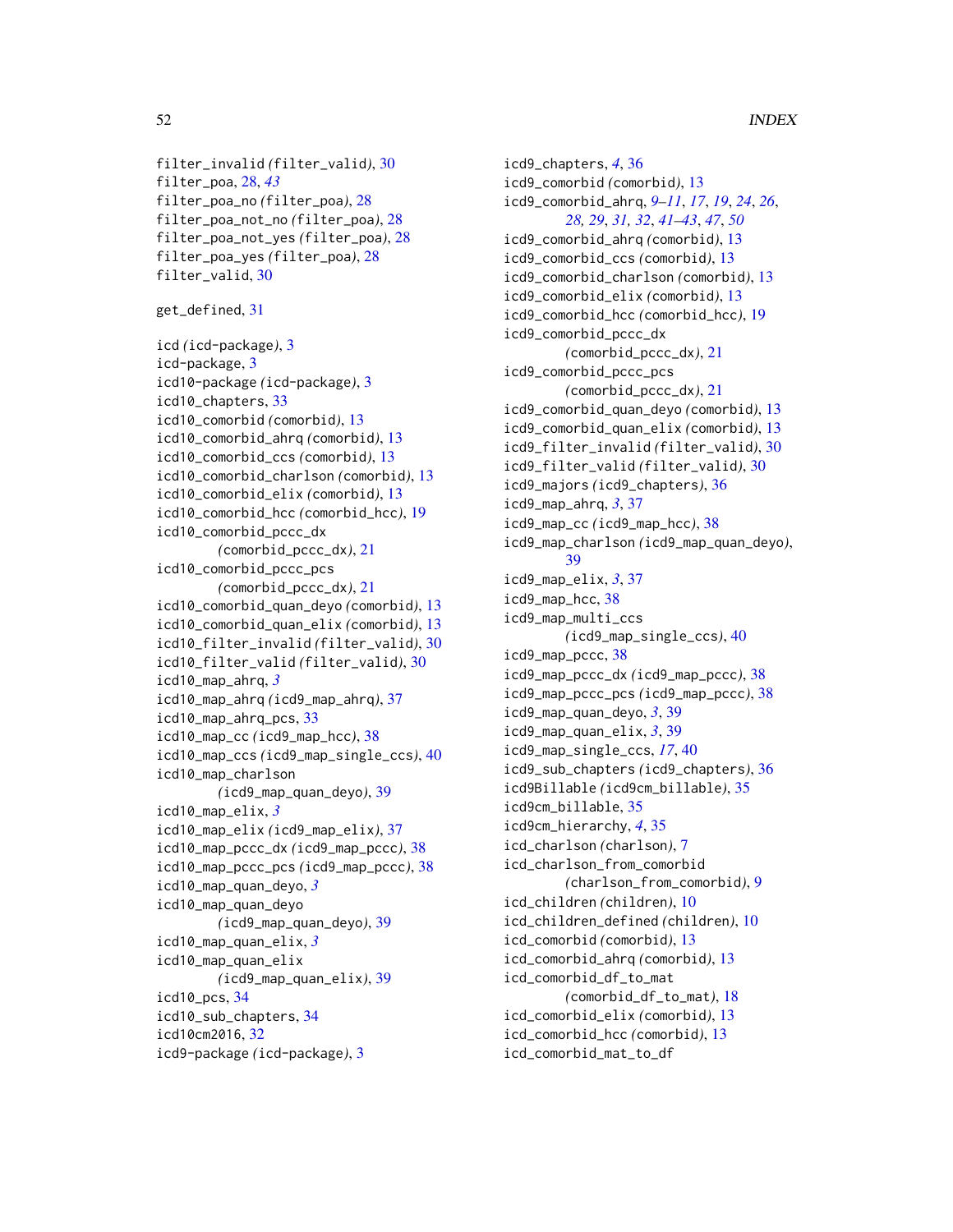#### $I<sub>N</sub>DEX$  53

*(*comorbid\_df\_to\_mat*)*, [18](#page-17-0) icd\_comorbid\_quan\_deyo *(*comorbid*)*, [13](#page-12-0) icd\_comorbid\_quan\_elix *(*comorbid*)*, [13](#page-12-0) icd\_count\_codes *(*count\_codes*)*, [23](#page-22-0) icd\_count\_codes\_wide *(*count\_codes\_wide*)*, [25](#page-24-0) icd\_count\_comorbid *(*count\_codes*)*, [23](#page-22-0) icd\_diff\_comorbid *(*diff\_comorbid*)*, [27](#page-26-0) icd\_filter\_invalid *(*filter\_valid*)*, [30](#page-29-0) icd\_filter\_poa *(*filter\_poa*)*, [28](#page-27-0) icd\_filter\_poa\_no *(*filter\_poa*)*, [28](#page-27-0) icd\_filter\_poa\_not\_no *(*filter\_poa*)*, [28](#page-27-0) icd\_filter\_poa\_not\_yes *(*filter\_poa*)*, [28](#page-27-0) icd\_filter\_poa\_yes *(*filter\_poa*)*, [28](#page-27-0) icd\_filter\_valid *(*filter\_valid*)*, [30](#page-29-0) icd\_get\_defined *(*get\_defined*)*, [31](#page-30-0) icd\_long\_data, *[3](#page-2-0)* icd\_long\_data *(*as.icd\_long\_data*)*, [6](#page-5-0) icd\_long\_to\_wide *(*long\_to\_wide*)*, [41](#page-40-0) icd\_map\_cc\_hcc *(*icd9\_map\_hcc*)*, [38](#page-37-0) icd\_names\_ahrq *(*names\_elix*)*, [42](#page-41-0) icd\_names\_ahrq\_abbrev *(*names\_elix*)*, [42](#page-41-0) icd\_names\_ahrq\_htn *(*names\_elix*)*, [42](#page-41-0) icd\_names\_ahrq\_htn\_abbrev *(*names\_elix*)*, [42](#page-41-0) icd\_names\_cc *(*names\_elix*)*, [42](#page-41-0) icd\_names\_charlson *(*names\_elix*)*, [42](#page-41-0) icd\_names\_charlson\_abbrev *(*names\_elix*)*, [42](#page-41-0) icd\_names\_elix *(*names\_elix*)*, [42](#page-41-0) icd\_names\_elix\_abbrev *(*names\_elix*)*, [42](#page-41-0) icd\_names\_elix\_htn *(*names\_elix*)*, [42](#page-41-0) icd\_names\_elix\_htn\_abbrev *(*names\_elix*)*, [42](#page-41-0) icd\_names\_quan\_elix *(*names\_elix*)*, [42](#page-41-0) icd\_names\_quan\_elix\_abbrev *(*names\_elix*)*, [42](#page-41-0) icd\_names\_quan\_elix\_htn *(*names\_elix*)*, [42](#page-41-0) icd\_names\_quan\_elix\_htn\_abbrev *(*names\_elix*)*, [42](#page-41-0) icd\_poa\_choices *(*poa\_choices*)*, [43](#page-42-0) icd\_van\_walraven *(*van\_walraven*)*, [46](#page-45-0) icd\_van\_walraven\_from\_comorbid *(*van\_walraven*)*, [46](#page-45-0) icd\_wide\_data, *[9](#page-8-0)[–11](#page-10-0)*, *[17](#page-16-0)*, *[19](#page-18-0)*, *[24](#page-23-0)*, *[26](#page-25-0)*, *[28,](#page-27-0) [29](#page-28-0)*, *[31,](#page-30-0) [32](#page-31-0)*, *[41](#page-40-0)[–43](#page-42-0)*, *[47](#page-46-0)*, *[50](#page-49-0)* icd\_wide\_data *(*as.icd\_long\_data*)*, [6](#page-5-0) icd\_wide\_to\_long *(*wide\_to\_long*)*, [49](#page-48-0)

is.comorbidity\_map *(*is.icd9*)*, [40](#page-39-0) is.decimal\_diag *(*as.decimal\_diag*)*, [4](#page-3-0) is.icd10 *(*is.icd9*)*, [40](#page-39-0) is.icd10cm *(*is.icd9*)*, [40](#page-39-0) is.icd9, [40](#page-39-0) is.icd9cm *(*is.icd9*)*, [40](#page-39-0) is.icd\_comorbidity\_map *(*is.icd9*)*, [40](#page-39-0) is.icd\_decimal\_diag *(*as.decimal\_diag*)*, [4](#page-3-0) is.icd\_long\_data *(*as.icd\_long\_data*)*, [6](#page-5-0) is.icd\_short\_diag *(*as.decimal\_diag*)*, [4](#page-3-0) is.icd\_wide\_data *(*as.icd\_long\_data*)*, [6](#page-5-0) is.short\_diag *(*as.decimal\_diag*)*, [4](#page-3-0) is\_defined, *[4](#page-3-0)* is\_valid, *[4,](#page-3-0) [5](#page-4-0)* long\_to\_wide, *[4](#page-3-0)*, *[7](#page-6-0)*, *[23](#page-22-0)*, [41,](#page-40-0) *[50](#page-49-0)* ls\_icd\_data, *[32](#page-31-0)[–36](#page-35-0)*, *[46](#page-45-0)*, *[48](#page-47-0)* names\_ahrq *(*names\_elix*)*, [42](#page-41-0) names\_ahrq\_abbrev *(*names\_elix*)*, [42](#page-41-0) names\_ahrq\_htn *(*names\_elix*)*, [42](#page-41-0) names\_ahrq\_htn\_abbrev *(*names\_elix*)*, [42](#page-41-0) names\_cc *(*names\_elix*)*, [42](#page-41-0) names\_charlson *(*names\_elix*)*, [42](#page-41-0) names\_charlson\_abbrev *(*names\_elix*)*, [42](#page-41-0) names\_elix, [42](#page-41-0) names\_elix\_abbrev *(*names\_elix*)*, [42](#page-41-0) names\_elix\_htn *(*names\_elix*)*, [42](#page-41-0) names\_elix\_htn\_abbrev *(*names\_elix*)*, [42](#page-41-0) names\_quan\_elix *(*names\_elix*)*, [42](#page-41-0) names\_quan\_elix\_abbrev *(*names\_elix*)*, [42](#page-41-0) names\_quan\_elix\_htn *(*names\_elix*)*, [42](#page-41-0) names\_quan\_elix\_htn\_abbrev *(*names\_elix*)*, [42](#page-41-0) package-icd *(*icd-package*)*, [3](#page-2-0) package-icd10 *(*icd-package*)*, [3](#page-2-0)

package-icd9 *(*icd-package*)*, [3](#page-2-0) poa\_choices, [43](#page-42-0) print.comorbidity\_map, [44](#page-43-0)

reshape, *[49](#page-48-0)*

short\_to\_decimal, *[4,](#page-3-0) [5](#page-4-0)*, *[23](#page-22-0)* sort\_icd, *[4](#page-3-0)* subset\_icd, [44](#page-43-0)

unzip\_single, [45](#page-44-0) uranium\_pathology, [46](#page-45-0)